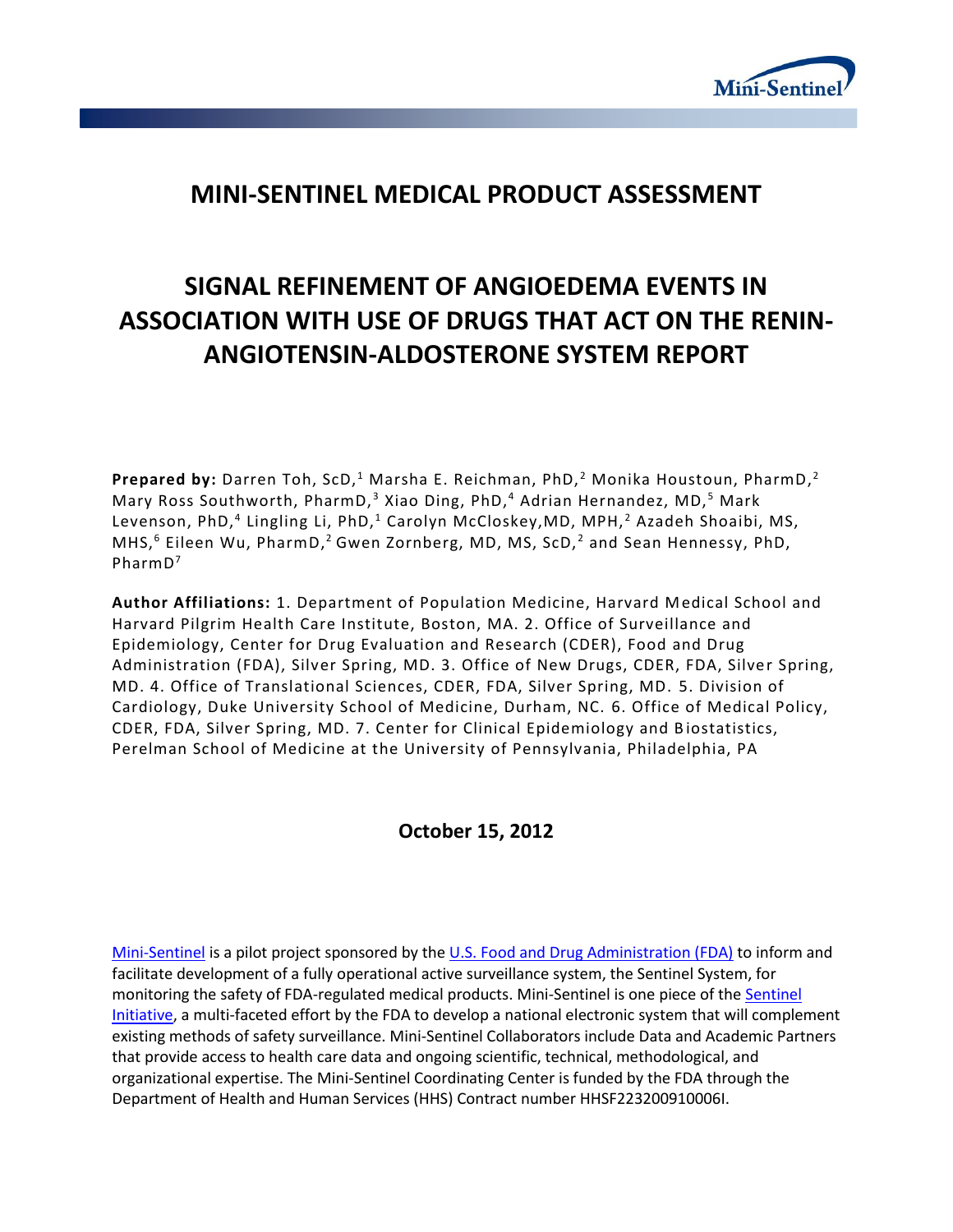

# **Mini-Sentinel Medical Product Assessment**

# Signal Refinement of Angioedema Events in Association with Use of Drugs that Act on the Renin-Angiotensin-Aldosterone System Report

# **Table of Contents**

| Ι.    |                                                                                                    |  |
|-------|----------------------------------------------------------------------------------------------------|--|
| II.   |                                                                                                    |  |
| Α.    |                                                                                                    |  |
| В.    |                                                                                                    |  |
| C.    |                                                                                                    |  |
| D.    |                                                                                                    |  |
| F.    |                                                                                                    |  |
| F.    |                                                                                                    |  |
|       | 1.                                                                                                 |  |
|       | 2.                                                                                                 |  |
|       | Calculation of cumulative incidence and incidence rate of angioedema and serious angioedema4<br>3. |  |
|       | 4.                                                                                                 |  |
|       | 5.                                                                                                 |  |
|       | 6.                                                                                                 |  |
|       | $Z_{\rm r}$                                                                                        |  |
| Ш.    |                                                                                                    |  |
| А.    |                                                                                                    |  |
| В.    |                                                                                                    |  |
| C.    |                                                                                                    |  |
| D.    |                                                                                                    |  |
| Ε.    |                                                                                                    |  |
| IV.   |                                                                                                    |  |
| А.    |                                                                                                    |  |
| В.    |                                                                                                    |  |
| C.    |                                                                                                    |  |
| D.    |                                                                                                    |  |
| Ε.    |                                                                                                    |  |
| V.    |                                                                                                    |  |
| VI.   |                                                                                                    |  |
| VII.  |                                                                                                    |  |
| VIII. |                                                                                                    |  |
| IX.   | APPENDIX 2: RESULTS THAT ANALYZED DATA FOLLOWING FDA APPROVAL DATE OF ALISKIREN  30                |  |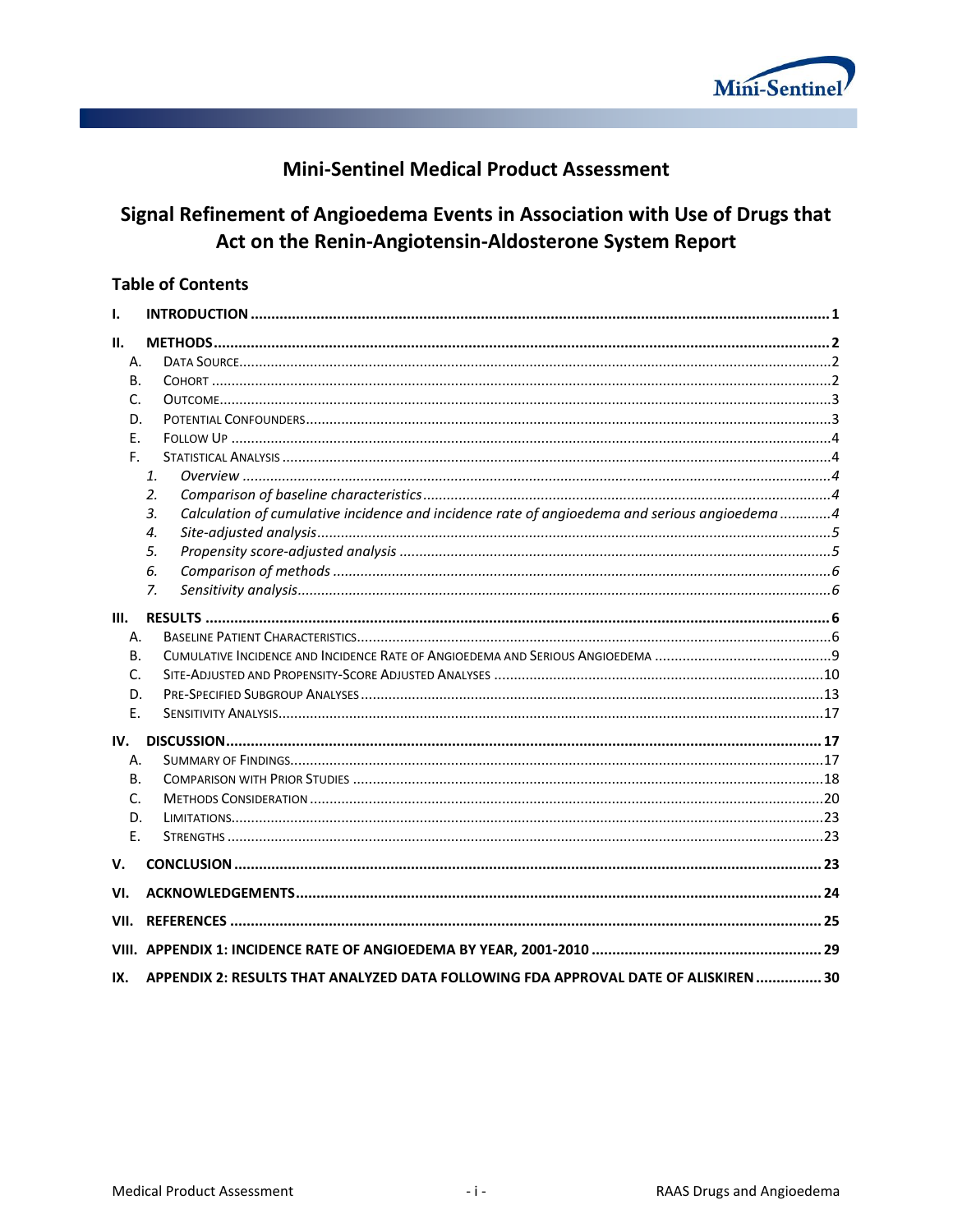

# <span id="page-2-0"></span>**I. INTRODUCTION**

Renin is secreted by the kidneys and cleaves angiotensinogen to form angiotensin I. Angiotensin I is converted to angiotensin II through the angiotensin-converting enzyme and non-angiotensin-converting enzyme pathways. Angiotensin II leads to the release of catecholamines and promotes aldosterone secretion and sodium reabsorption. Together, these effects increase blood pressure. Angiotensin II also inhibits renin release, thus providing a negative feedback to the system. This cycle, from renin through angiotensin to aldosterone and its associated negative feedback loop, is known as the renin-angiotensinaldosterone system (RAAS).

Antihypertensive medications that act on RAAS include angiotensin-converting enzyme inhibitors (ACEIs), angiotensin receptor blockers (ARBs), and aliskiren.<sup>1</sup> ACEIs inhibit the production of angiotensin II by blocking the angiotensin-converting enzyme pathway, whereas ARBs inhibit the vasoconstricting and aldosterone-secreting effects of angiotensin II by selectively blocking the binding of angiotensin II to the AT1 receptor. Aliskiren, approved for marketing by the U.S. Food and Drug Administration (FDA) in 2007 for the treatment of hypertension, is a direct renin inhibitor and acts by decreasing plasma renin activity and inhibiting the conversion of angiotensinogen to angiotensin I. Whether aliskiren affects other RAAS components is not fully known.

Angioedema is the rapid, localized swelling of the dermis and subcutis caused by vascular leakage.<sup>2-5</sup> This response is mediated by vasoactive mediators, such as histamine, serotonin, and kinins (e.g., bradykinins), which cause the arterioles to dilate while inducing a brief episode of vascular leakage in the venules. Angioedema can be hereditary or acquired. It usually presents as swelling of the lips, tongue, mouth, larynx, pharynx, or periorbital region, but can also occur in hands or intestines. Angioedema of the upper respiratory tract can lead to airway obstruction, which can be life-threatening.

ACEIs, of which there are ten marketed in the U.S. (benazepril, captopril, enalapril, fosinopril, lisinopril, moexipril, quinapril, perindopril, ramipril, and trandolapril), are known to increase the risk of angioedema.<sup>4-7</sup> It is generally believed that ACEIs precipitate angioedema by directly interfering with the degradation of bradykinin, thereby potentiating its biological effect.<sup>4,5</sup> The incidence rate of angioedema in ACEI users is estimated to be about 2 per 1,000 person-years, $8.9$  compared with 0.4-0.8 per 1,000 person-years in users of non-ACEI, non-ARB antihypertensive medications.<sup>9</sup> Overall, 1-2 per 1,000 ACEI users may develop angioedema while being treated.<sup>4-6,9</sup> The risk is the greatest immediately following treatment initiation and gradually diminishes over time but remains higher than no use.<sup>5,8-10</sup> Some cases may become manifest only after a prolonged duration of therapy, sometimes after one year of treatment initiation.<sup>8,9</sup>

There are eight ARBs marketed in U.S. (azilsartan, candesartan, eprosartan, irbesartan, losartan, olmesartan, telmisartan, and valsartan). Data on the incidence of ARB-induced angioedema are limited, especially for individual ARBs.<sup>11</sup> The Ongoing Telmisartan Alone and in Combination with Ramipril Global Endpoint Trial (ONTARGET) found a lower incidence of angioedema in telmisartan users compared with ramipril users (1 vs. 3 per 1,000 persons).<sup>12</sup> One study found an incidence rate of 1 per 1,000 personyears of angioedema in the U.S. veterans who received ARBs.<sup>9</sup> Several ARBs list angioedema in the adverse event section of labeling.

Little information is available for the association between aliskiren and angioedema. In the pre-market development program, there were reports of angioedema associated with aliskiren, therefore its label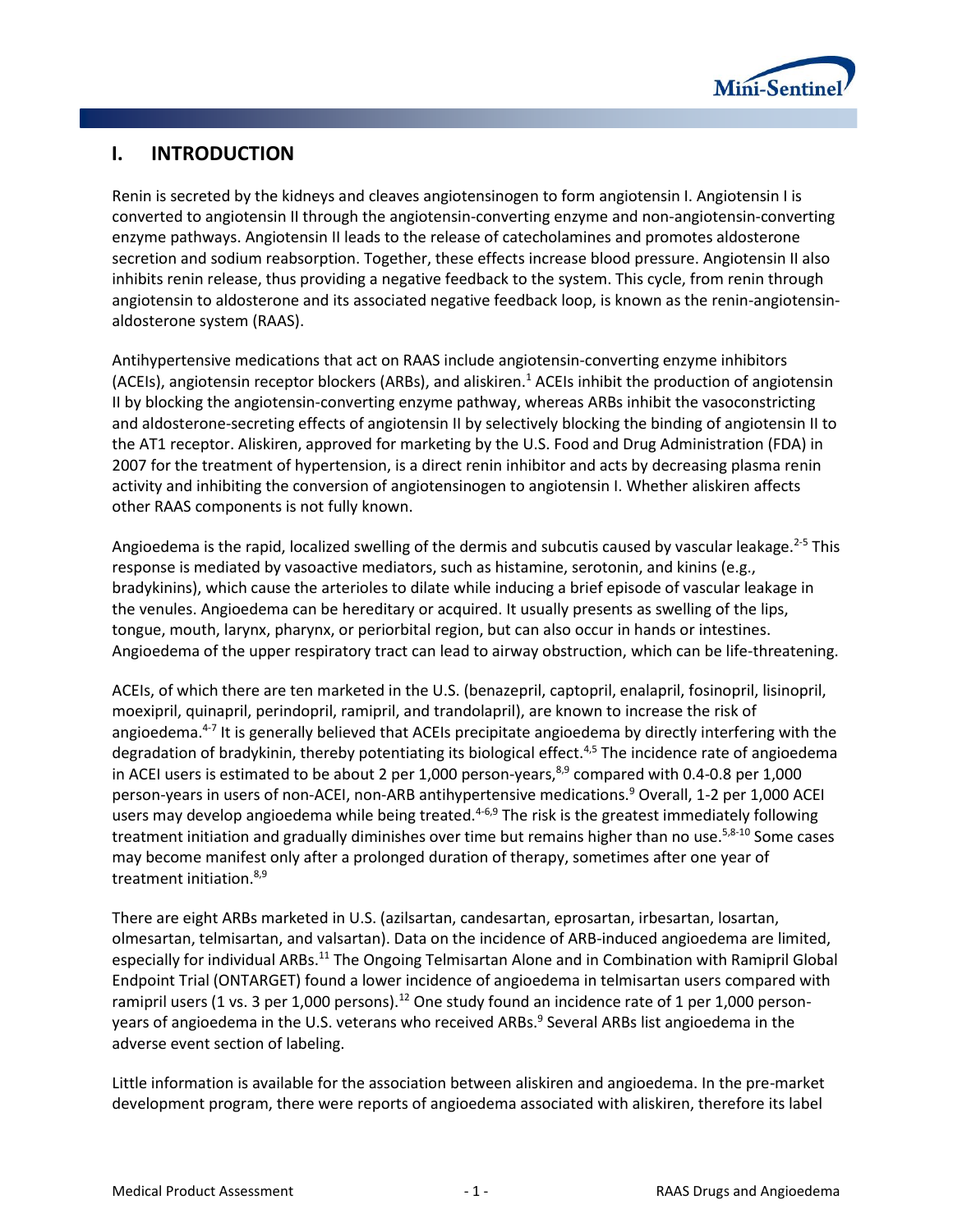

contains a warning about angioedema and is similar to ACEI class labeling. As of January 6, 2009, there were 54 reports of aliskiren-associated angioedema in the FDA's Adverse Event Reporting System. Some of the angioedema cases involved airway obstruction and required intubation. The aliskiren labeling was updated with this additional safety information in November 2009. Pooled analyses of randomized trials suggested that the risk of angioedema and urticaria as a combined outcome was similar or lower for aliskiren compared with ACEIs and ARBs.<sup>13,14</sup>

This Mini-Sentinel project addressed the following question: What is the risk of angioedema with ACEIs, ARBs or aliskiren compared with β-blockers? To address this question we examined ACEIs as a class, ARBs both as a class and as individual molecular entities, aliskiren, and β-blockers as a class (including acebutolol, atenolol, bisoprolol, carvedilol, labetalol, metoprolol, nebivolol, pindolol, propranolol, and timolol). A protocol that describes the analysis plan has been posted on the Mini-Sentinel website [\(www.mini-sentinel.org\)](http://www.mini-sentinel.org/). 15

# <span id="page-3-0"></span>**II. METHODS**

# <span id="page-3-1"></span>**A. DATA SOURCE**

The Mini-Sentinel program is part of the Sentinel Initiative, a multi-faceted effort by the FDA to develop a national system for monitoring the safety of medical products as mandated by the FDA Amendments Act of 2007.<sup>16,17</sup> The current assessment included 17 Data Partners contributing data to the Mini-Sentinel Distributed Database (MSDD), which was comprised of administrative and claims data formatted into a common data model at the time of the assessment.<sup>18</sup>

# <span id="page-3-2"></span>**B. COHORT**

The protocol called for the use of a "new-user" cohort design<sup>19</sup> to identify individuals aged 18 years or older with a first prescription of an oral formulation of a marketed ACEI, ARB, aliskiren, or β-blocker – as either single ingredient or combination products, except in combination with another study drug – between January 1, 2001 and December 31, 2010. Azilsartan, an ARB approved on February 25, 2011, was not included in this assessment. We refer to the dispensing date of the first prescription as the *index date*. To be eligible for the analyses, these individuals must also meet the following criteria during the 183-day period preceding the index date 1) continuous health plan enrollment with pharmacy and medical benefits; 2) no prescription of any other study drug; and 3) no diagnosis of angioedema. We further excluded individuals who initiated more than one study drug on the index date (e.g., a combination product that contains more than one study drug). Gaps of 45 days or less in enrollment, pharmacy or medical benefit were not considered to be disenrollment because they usually represent administrative gaps rather than actual disenrollment. If there were more than one eligible new-use episode for a given individual, only the first episode was included.

An alternate definition of new user, which allowed patients who were otherwise eligible to have prior use of another study drug, was considered in the posted protocol but not implemented because: 1) feasibility analysis suggested that the sample size would be sufficient using the primary new-use definition, and 2) patients who switched treatment might be very different from those who did not.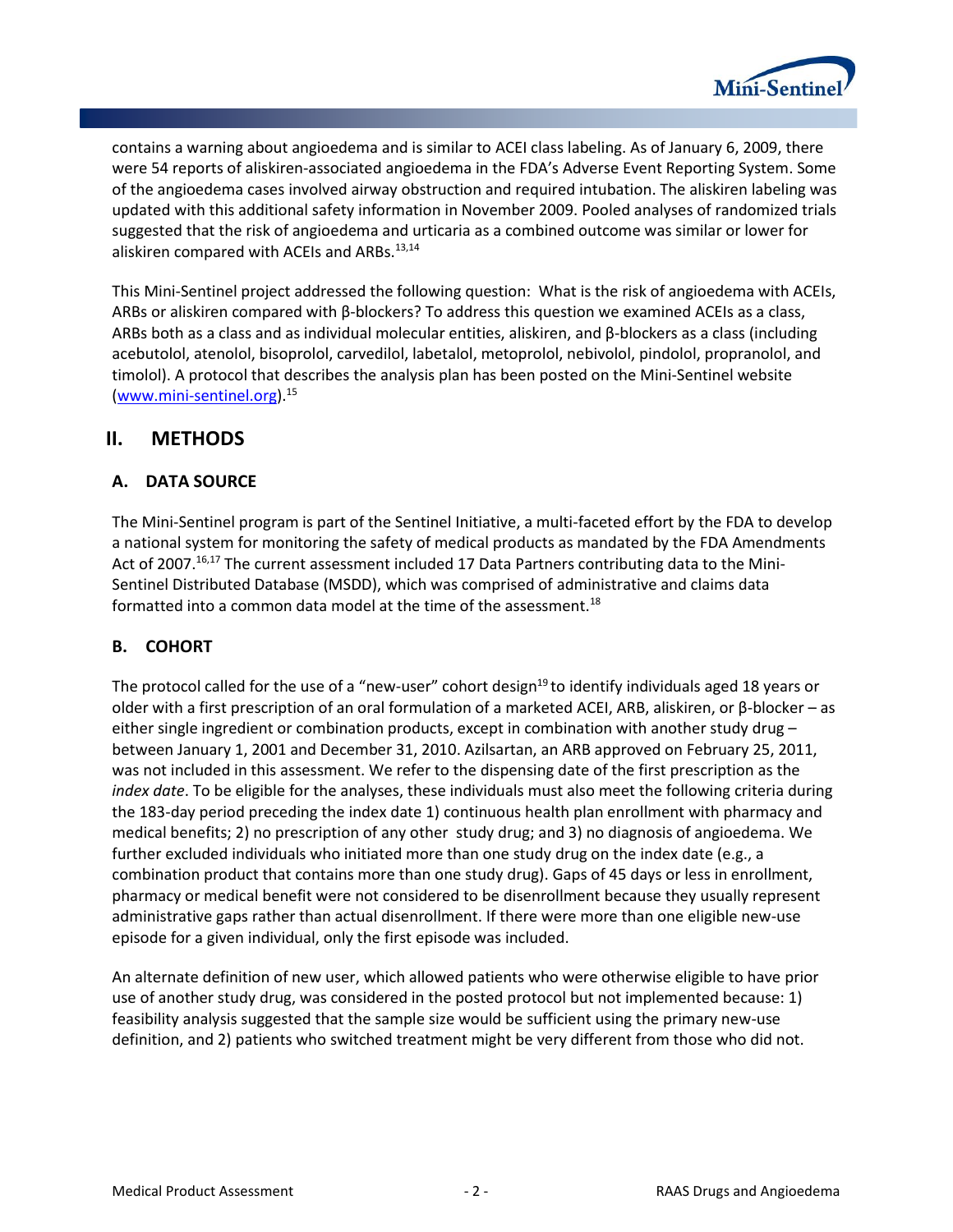

# <span id="page-4-0"></span>**C. OUTCOME**

The primary outcome of interest was angioedema, which was identified by an International Classification of Diseases, 9<sup>th</sup> Revision, Clinical Modification (ICD-9-CM) code 995.1 recorded in any position during an outpatient, inpatient, or emergency department encounter. The positive predictive value of this algorithm to identify angioedema in claims data is high, ranging from 90%<sup>8,20</sup> to 95%.<sup>9</sup> The secondary outcome of interest was serious angioedema, defined as angioedema with airway obstruction requiring inpatient care. We identified possible serious angioedema events by an inpatient ICD-9-CM code 995.1 recorded at any position plus a code indicating intensive care unit admission, intubation, tracheostomy, or laryngoscopy occurring within two days of the date of hospital admission.<sup>9,21,22</sup> The codes used to identify these procedures can be found in Appendix C of the protocol.<sup>15</sup>

# <span id="page-4-1"></span>**D. POTENTIAL CONFOUNDERS**

We identified *a priori* a list of potential confounders that would be adjusted for in the analyses based on literature review8-10,23-25 and subject-matter knowledge of the workgroup members (**[Table 1](#page-4-2)**). Previous studies have suggested that African-American race may be a risk factor for angioedema, 8-10,23-25 but race was not included in the list as the information is sparse in the MSDD. Time trends in occurrence of angioedema were also considered but not included, as preliminary results did not indicate a clear trend [\(Appendix 1\)](#page-30-0). Other covariates that are commonly used in pharmacoepidemiologic studies, such as the number of outpatient visits or unique medications dispensed (as proxies for general health status), were discussed but not included because there is no strong evidence to suggest an association between these measures and the risk of angioedema.

| Confounder                                                                             | Categorization               | <b>Identified by</b>                                                                                                                                                         |
|----------------------------------------------------------------------------------------|------------------------------|------------------------------------------------------------------------------------------------------------------------------------------------------------------------------|
| Age as of the index date                                                               | 18-44, 45-54, 55-64, ≥65 yrs |                                                                                                                                                                              |
| Sex                                                                                    | Male/Female                  |                                                                                                                                                                              |
| Diagnosis of                                                                           |                              | Recorded at least once in an outpatient,<br>inpatient, or emergency department setting                                                                                       |
| Allergic reactions <sup>10</sup>                                                       | Yes/No                       | ICD-9-CM codes 477.x, 518.6, 558.3, 691.x,<br>692.xx (excluding 692.75-692.77), 693.x, 708.x,<br>995.0, 995.27, 995.3, 995.6x, 995.7, V07.1,<br>V13.81, V14.x, V15.0x, V72.7 |
| Diabetes <sup>9,26</sup>                                                               | Yes/No                       | ICD-9-CM code 250                                                                                                                                                            |
| Heart failure <sup>9</sup>                                                             | Yes/No                       | ICD-9-CM codes 402.x1, 404.x1, 404.x3, 428.xx                                                                                                                                |
| Ischemic heart disease <sup>9</sup>                                                    | Yes/No                       | ICD-9-CM codes 410-414                                                                                                                                                       |
| Use of prescription non-<br>steroidal anti-inflammatory<br>drugs (NSAIDs) <sup>2</sup> | Yes/No                       | National Drug Codes obtained from the First<br><b>DataBank</b>                                                                                                               |

<span id="page-4-2"></span>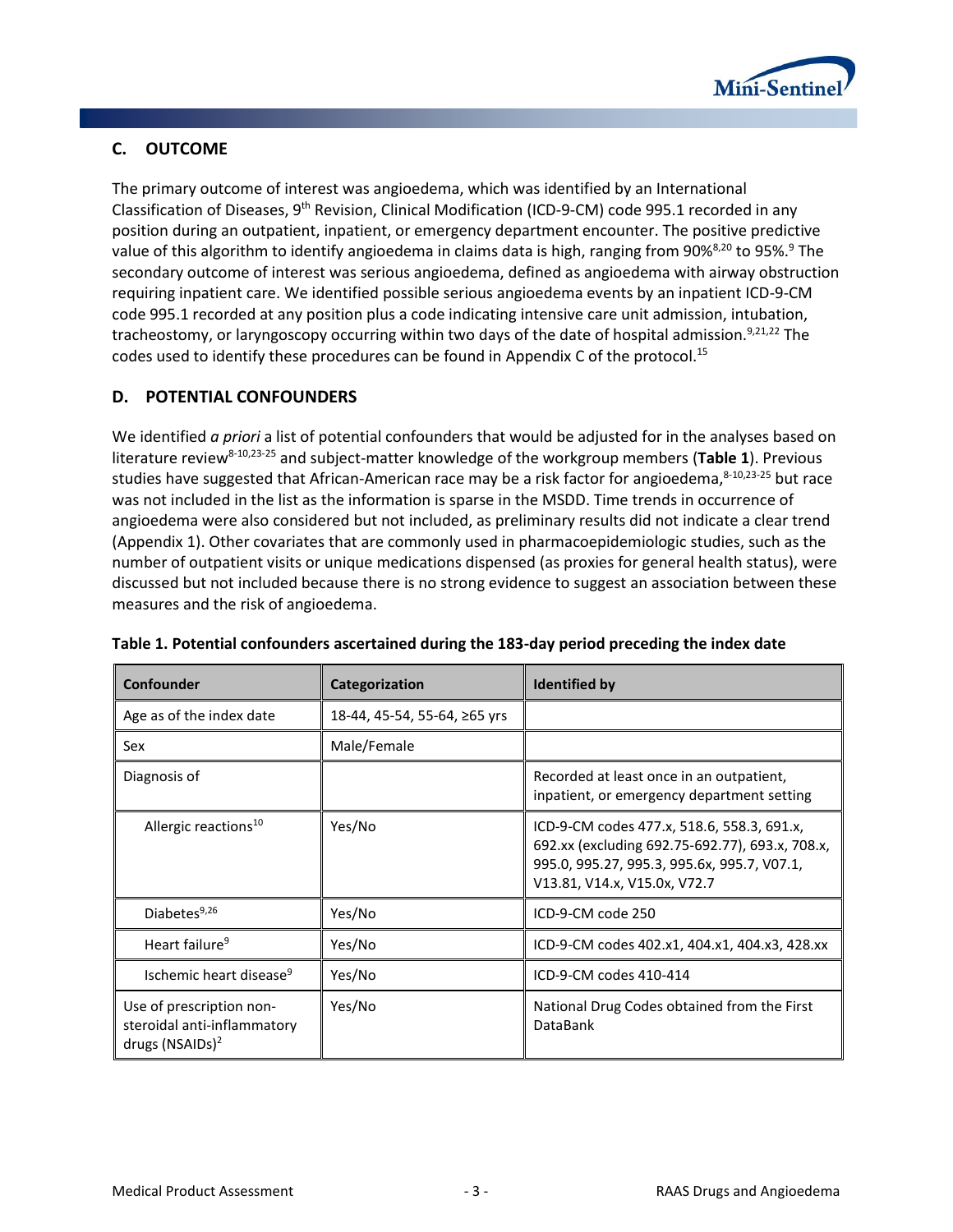

# <span id="page-5-0"></span>**E. FOLLOW UP**

We followed eligible patients from the index date until the earliest occurrence of the first angioedema diagnosis, 365 days of follow-up, initiation of another study drug, cessation of use of study drug, death, disenrollment from the health plan, end of medical benefit, or December 31, 2010. Cessation of use occurred when an individual's days supplied appeared to have been exhausted for at least 14 days. We chose a maximal follow-up of 365 days because we were interested in the immediate and intermediate risk of angioedema associated with these drugs.

We performed two parallel analyses based on the FDA approval date of aliskiren (March 5, 2007). The first analysis included all new users of study ARBs, ACEIs, and β-blockers from January 1, 2001 to December 31, 2010. The second analysis involved all new users of study ACEIs, ARBs, aliskiren, and βblockers identified between March 5, 2007 and December 31, 2010.

# <span id="page-5-1"></span>**F. STATISTICAL ANALYSIS**

# <span id="page-5-2"></span>**1. Overview**

Analyses were first done at individual Data Partner sites using the distributed SAS programs developed centrally by the Mini-Sentinel Operations Center (MSOC). Each program was tested by the MSOC and one to two Data Partners prior to full distribution. Summary-level outputs were transferred to the MSOC, who then analyzed data from all participating Data Partners to obtain overall estimates ("MSwide estimates"). As described in greater detail below, none of the analyses required the Data Partners to transfer individual-level data. Whenever the sample size allowed, we further stratified the analyses by age group (18-44, 45-54, 55-64, and ≥65 years), sex, and follow-up period (0-30, 31-60, 61-90, 91-180, 181-270, and 271-365 days, as well as 0-30, 0-60, 0-90, 0-180, and 0-270 days following the index date).

# <span id="page-5-3"></span>**2. Comparison of baseline characteristics**

We compared the baseline characteristics of initiators of ARBs, ACEIs, and aliskiren separately with initiators of β-blockers. This was done both at individual sites and across Data Partners, by requesting summary-level counts from each Data Partner (to obtain the site-specific results), and by combining the summary-level counts (to obtain the MS-wide results). We examined the between-group imbalances using standardized differences, calculated as the difference in means or proportions between two groups divided by the pooled estimate of the standard deviation of the two groups.<sup>27</sup> We chose standardized difference because it is less sensitive to sample size and reflects the magnitude of relative differences. A standardized difference of greater than 0.1 is generally considered meaningful.

# <span id="page-5-4"></span>**3. Calculation of cumulative incidence and incidence rate of angioedema and serious angioedema**

We calculated the cumulative incidence per 1,000 persons and incidence rate per 1,000 person-years of angioedema and the 95% confidence intervals (CIs) separately for ACEIs (as a class), ARBs (individually and as a class), aliskiren, and β-blockers (as a class). Each Data Partner sent its site-specific summary results to the MSOC, who then summed up the number of angioedema cases and the persons or persons-times from all sites to obtain the MS-wide estimates.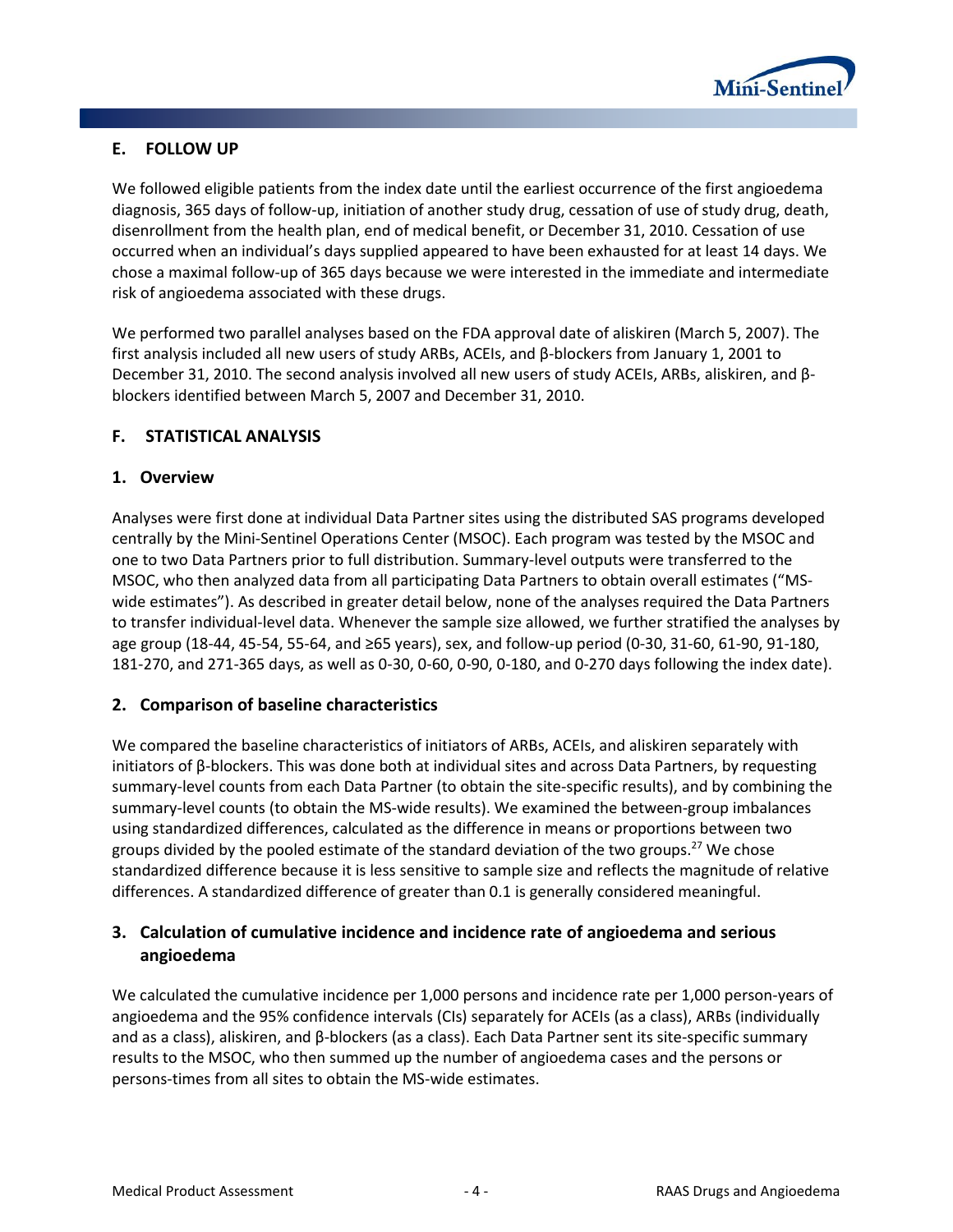

# <span id="page-6-0"></span>**4. Site-adjusted analysis**

*Site-specific estimates.* Using a distributed SAS program developed by the MSOC, each site fit a Cox model separately for the ACEI–β-blocker pair, the ARB–β-blocker pair, the individual ARB–β-blocker pairs, and the aliskiren–β-blocker pair to estimate the crude HR and 95% CI of angioedema. The Cox model included an indicator variable for drug exposure (e.g., 1 for ACEIs and 0 for β-blockers) as the only independent variable. The time scale for the Cox model was time since the index date. Data Partners ran the distributed program, and sent the SAS output and log files, along with a pre-specified aggregatelevel dataset, to the MSOC for further analyses. The aggregate-level dataset included one record per risk set, each was anchored by an angioedema case. The dataset was used in both the crude and adjusted analyses described below. The two SAS files and the analytic dataset did not contain any individual-level information.

*MS-wide estimates.* We used two methods to obtain the site-adjusted MS-wide estimates. In the first method, we used the aggregate-level dataset described above to fit a logistic model separately for each drug pair of interest. In the ACEI–ß-blocker pair analysis, for example, the outcome variable in the logistic model was whether the angioedema case was exposed to an ACEI, the independent variable – specified as an offset in the model – was the log odds of the site-specific proportion of individuals in the risk set who were ACEI users. The model also included Data Partner site as a stratification variable. The method was based on the case-centered logistic regression approach developed by Fireman *et al*, who have shown that such a model maximizes the same likelihood as a stratified Cox model, and both yield the same parameter estimates.<sup>28</sup>

In the second method, we performed a meta-analysis using both fixed-effect and random-effects models to pool the crude site-specific estimates obtained from the SAS output files. The MS-wide HR was calculated as a weighted average of the site-specific HRs using the inverse of the site-specific variance as the weight.<sup>29-31</sup> As a secondary analysis, we used the site-specific sample size as the weight.

# <span id="page-6-1"></span>**5. Propensity score-adjusted analysis**

*Site-specific estimates.* We used a propensity score (PS)-stratified approach and a multivariable-adjusted approach to obtain the adjusted site-specific estimates. The PS $^{32,33}$  was the probability of initiating a  $\beta$ blocker, which was estimated by a logistic model fit separately for each drug pair at each site. The PS model included the variables listed in Table 1 and was common across all sites. This approach let each site fit the same PS model but allowed the coefficients to vary by site. Using a distributed program developed by the MSOC, each site fit 1) the PS model; 2) a PS-stratified Cox model that included an indicator variable for drug exposure as an independent variable and the estimated PS (in quintiles) as a stratification variable; $32,33$  3) a case-centered logistic model with the risk set identified from individuals with the same PS quintile as the case; and 4) a multivariable-adjusted Cox model that included as independent variables an indicator variable for drug exposure plus the variables listed in Table 1. In theory, models 2 and 3 should yield identical results if the same time unit was used. We compared the results from the case-centered approach and the two Cox models to verify the validity of the casecentered approach.

The adjusted analyses of individual ARBs used PSs estimated from the entire drug class because they were more stable. All pre-specified subgroup analyses used PSs estimated from the entire study cohort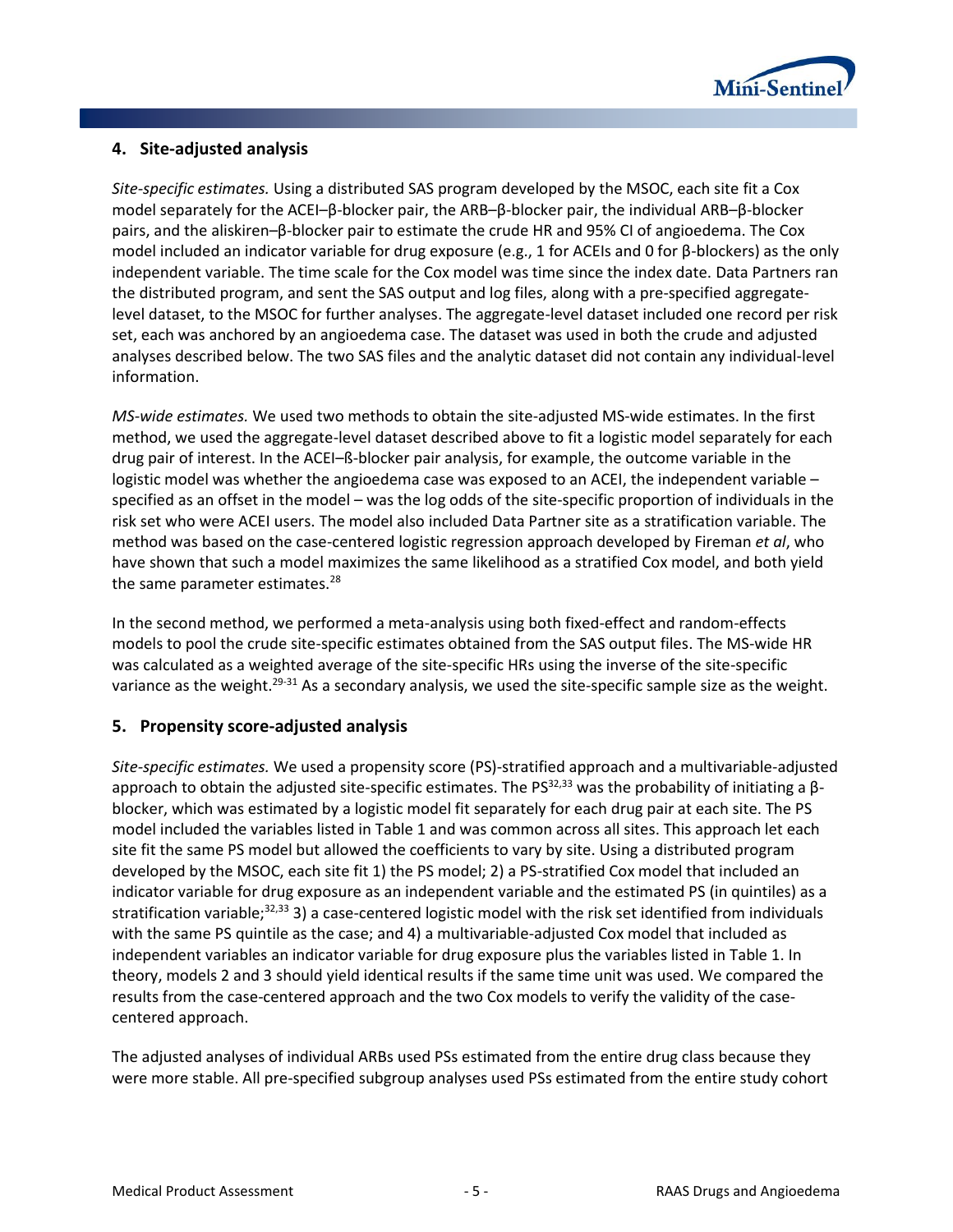

for the same reason. The Data Partners ran the distributed program, and then sent the SAS output and log files free of any individual-level information to the MSOC.

*MS-wide estimates.* We used two methods to obtain the adjusted MS-wide estimates. In the first method, we used the pre-specified aggregate-level dataset sent by the Data Partners to fit a casecentered logistic model separately for each drug pair of interest. The model was identical to the one described in the site-adjusted MS-wide analysis, except that the log odds were calculated at each site among at-risk individuals in the same PS quintile as the case.

In the second method, we performed a meta-analysis using both fixed-effect and random-effects models to pool the site-specific estimates from the multivariable-adjusted analysis obtained from the SAS output files. The MS-wide HR was calculated as a weighted average of the site-specific HRs with the inverse of the site-specific variance as the weight.<sup>29-31</sup> As a secondary analysis, we used the site-specific sample size as the weight. In these PS-adjusted analyses, site was adjusted for either explicitly (as a stratification variable in the case-centered logistic model) or implicitly (in meta-analyses that pooled site-specific estimates).

# <span id="page-7-0"></span>**6. Comparison of methods**

To examine the relative performance of each approach, we compared 1) the site-specific estimates from the PS-stratified Cox model, the case-centered approach, and the multivariable-adjusted Cox model performed locally at each site; and 2) the MS-wide estimates from the case-centered approach and the meta-analyses performed centrally at the MSOC.

### <span id="page-7-1"></span>**7. Sensitivity analysis**

As a sensitivity analysis, we used a 365-day look-back period to define new use and to exclude prior angioedema. We also performed a separate analysis restricting to angioedema cases identified from an inpatient or emergency department encounter.

# <span id="page-7-2"></span>**III. RESULTS**

Although the protocol called for two co-primary assessments based on the availability of the study drugs, results from the two assessments were very similar. Thus, in the main text of this report we only present results that used data from 2001 to 2010; results that were based on data available after aliskiren approval are presented i[n Appendix 2.](#page-31-0) Note that in the aliskiren analyses shown below, ßblocker initiators identified over the period of 2001-2010 were used as the referent group to be consistent with the analyses of ACEIs and ARBs.

### <span id="page-7-3"></span>**A. BASELINE PATIENT CHARACTERISTICS**

Between January 1, 2001 and December 31, 2010, there were 65,006,161 individuals aged 18 years or older from the 17 participating Data Partners. After applying the eligibility criteria, we identified 1,845,138 ACEI initiators, 467,313 ARB initiators, 4,867 aliskiren initiators, and 1,592,278 ß-blocker initiators (**[Figure 1](#page-8-0)**). In a parallel analysis restricted to data between March 5, 2007 and December 31, 2010, there were 1,083,869 ACEI initiators, 269,549 ARB initiators, 811,257 ß-blocker initiators, and 4,867 aliskiren initiators who met the eligibility criteria for the assessment [\(Appendix 2\)](#page-31-0).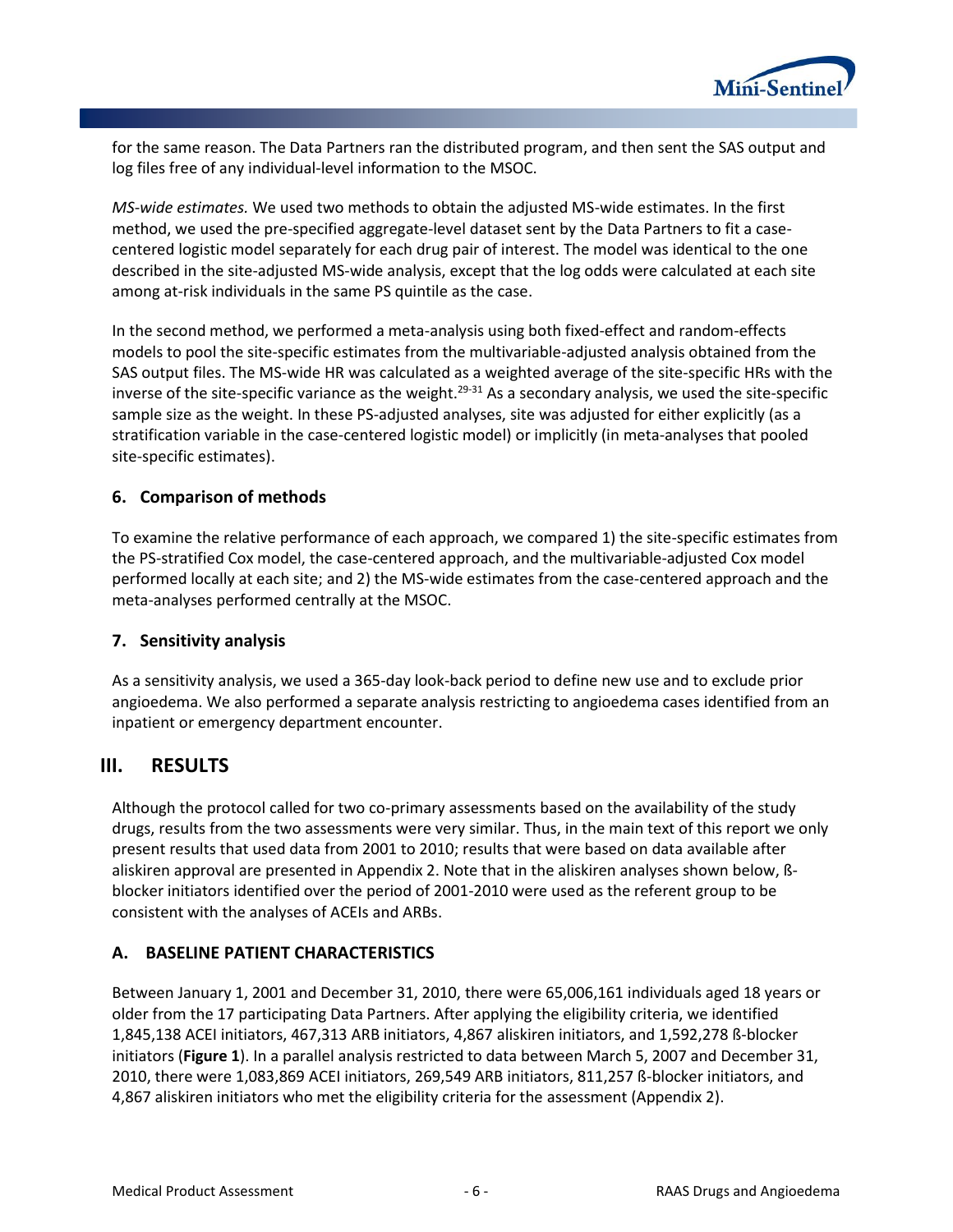

#### <span id="page-8-0"></span>**Figure 1. Flowchart to create the study cohort, 2001-2010**

| Health plan members aged ≥18 years from 17 Mini-Sentinel Data Partners between 1/1/2001 and<br>12/31/2010                                                                                       |
|-------------------------------------------------------------------------------------------------------------------------------------------------------------------------------------------------|
| n=65,006,161                                                                                                                                                                                    |
|                                                                                                                                                                                                 |
| Restricting to individuals with a dispensing of any of ACEIs, ARBs, aliskiren, or ß-blockers taken by<br>oral route                                                                             |
| n=11,952,726                                                                                                                                                                                    |
|                                                                                                                                                                                                 |
| Further restricting to individuals with ≥183 days of continuous health plan enrollment with<br>pharmacy and medical benefits before the first dispensing of any of the study drugs (index date) |
| n=5,322,438                                                                                                                                                                                     |
|                                                                                                                                                                                                 |
| Further restricting to individuals with no dispensing of any of the study drugs during the 183-day<br>period preceding the index date                                                           |
| n=4,098,337                                                                                                                                                                                     |
|                                                                                                                                                                                                 |
| Further restricting to individuals with no diagnosis of angioedema in any healthcare setting during<br>the 183-day period preceding the index date                                              |
| n=4,094,909                                                                                                                                                                                     |
|                                                                                                                                                                                                 |
| Excluding individuals dispensed with more than one study drug on the index date                                                                                                                 |
| n=3,909,596                                                                                                                                                                                     |
|                                                                                                                                                                                                 |

ACEI, ARB, and aliskiren initiators differed from ß-blocker initiators in a number of baseline characteristics, as indicated by a standardized difference of greater than 0.1 (**[Table 2](#page-9-0)**). For example, they were more likely to be male and previously diagnosed with diabetes, but were less likely to have a prior diagnosis of ischemic heart disease. As expected, race information was missing in the majority of patients.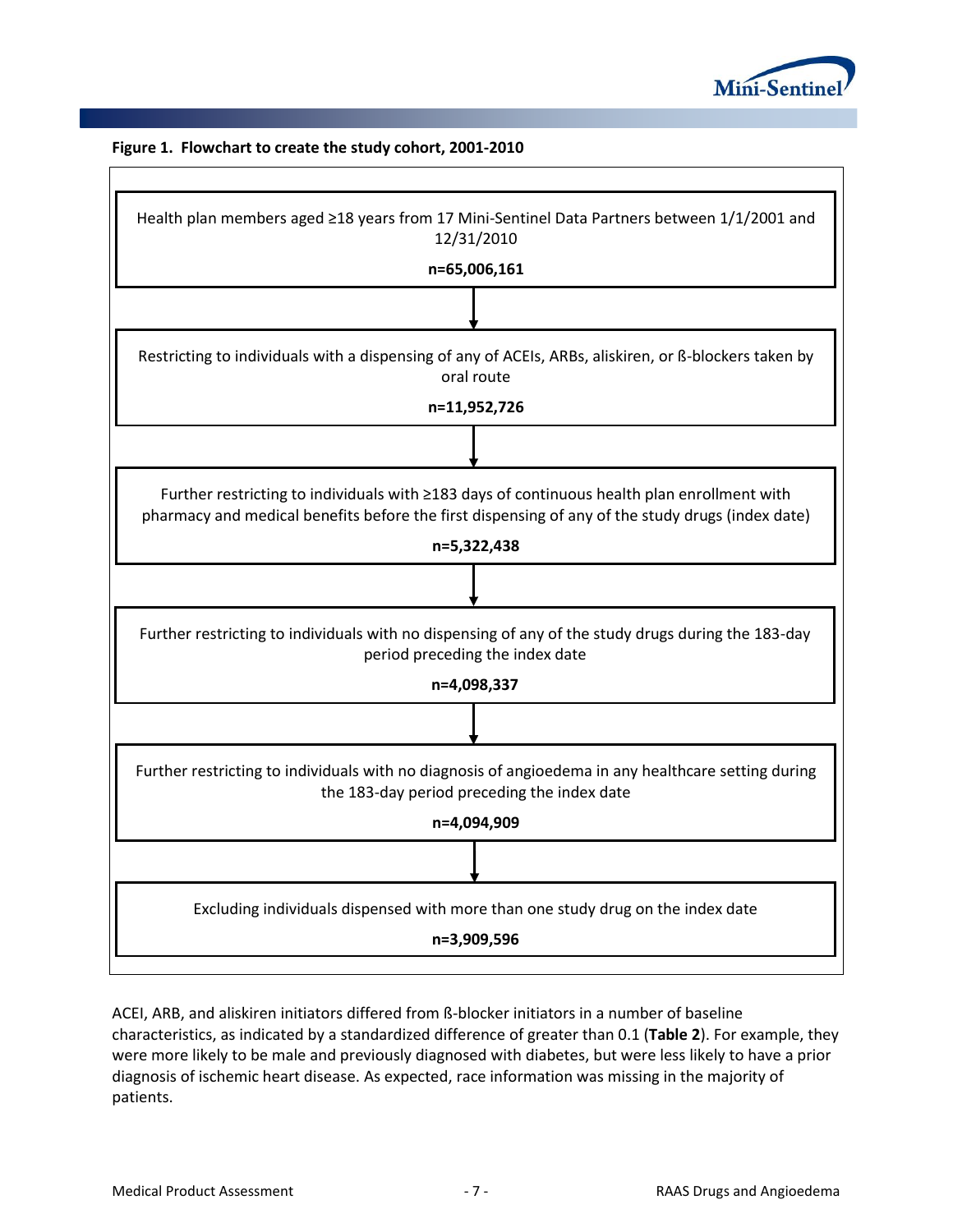

| <b>Characteristics</b>               | <b>ACEIs</b><br>$(n=1,845,138)$ |                  | <b>ARBs</b><br>$(n=467,313)$ |                  | <b>Aliskiren</b><br>$(n=4,867)$ |                  | <b>ß-blockers</b><br>$(n=1,592,278)$ |
|--------------------------------------|---------------------------------|------------------|------------------------------|------------------|---------------------------------|------------------|--------------------------------------|
|                                      | N(%)                            | Std.<br>$diff.*$ | N(%)                         | Std.<br>$diff.*$ | N(%)                            | Std.<br>$diff.*$ | N(%)                                 |
| Age (years)                          |                                 |                  |                              |                  |                                 |                  |                                      |
| 18-44                                | 452,058 (24.5)                  | 0.15             | 106,413 (22.8)               | 0.19             | 1,093 (22.5)                    | 0.19             | 497,043 (31.2)                       |
| 45-54                                | 529,986 (28.7)                  | 0.11             | 137,402 (29.4)               | 0.13             | 1,449 (29.8)                    | 0.14             | 378,090 (23.7)                       |
| 55-64                                | 465,406 (25.2)                  | 0.10             | 126,259 (27.0)               | 0.14             | 1,321(27.1)                     | 0.15             | 336,843 (21.2)                       |
| $\geq 65$                            | 397,688 (21.6)                  | 0.06             | 97,239 (20.8)                | 0.07             | 1,004 (20.6)                    | 0.08             | 380,303 (23.9)                       |
| <b>Female sex</b>                    | 863,222 (46.8)                  | 0.20             | 237,066 (50.7)               | 0.12             | 2,275 (46.7)                    | 0.20             | 901,539 (56.6)                       |
| Diagnosis of                         |                                 |                  |                              |                  |                                 |                  |                                      |
| Allergic reactions                   | 147,611 (8.0)                   | 0.04             | 45,329 (9.7)                 | 0.02             | 569 (11.7)                      | 0.09             | 144,897 (9.1)                        |
| <b>Diabetes</b>                      | 346,155 (18.8)                  | 0.33             | 74,801 (16.0)                | 0.30             | 861 (17.7)                      | 0.39             | 117,449 (7.4)                        |
| Heart failure                        | 40,650 (2.2)                    | 0.07             | 10,168 (2.2)                 | 0.07             | 123(2.5)                        | 0.05             | 53,738 (3.4)                         |
| Ischemic heart<br>disease            | 87,236 (4.7)                    | 0.24             | 27,333 (5.8)                 | 0.18             | 403 (8.3)                       | 0.09             | 178,590 (11.2)                       |
| Use of prescription<br><b>NSAIDs</b> | 281,333 (15.2)                  | 0.01             | 68,386 (14.6)                | 0.03             | 683 (14.0)                      | 0.04             | 248,850 (15.6)                       |
| Race +                               |                                 |                  |                              |                  |                                 |                  |                                      |
| African American                     | 94,928 (5.1)                    | 0.05             | 19,787 (4.2)                 | 0.00             | 219(4.5)                        | 0.02             | 66,842 (4.2)                         |
| American Indian<br>or Alaska Native  | 3,967(0.2)                      | 0.00             | 472 (0.1)                    | 0.03             | 8(0.2)                          | 0.01             | 3,318(0.2)                           |
| Asian American                       | 45,771 (2.5)                    | 0.00             | 5,625(1.2)                   | 0.09             | 29(0.6)                         | 0.12             | 40,030 (2.5)                         |
| Native Hawaiian<br>or other Islander | 8,025 (0.4)                     | 0.02             | 924 (0.2)                    | 0.02             | 10(0.2)                         | 0.02             | 4,706 (0.3)                          |
| White                                | 492,268 (26.7)                  | 0.08             | 75,566 (16.2)                | 0.32             | 791 (16.3)                      | 0.31             | 484,557 (30.4)                       |
| Unknown                              | 1,200,179 (65.0)                | 0.06             | 364,939 (78.1)               | 0.33             | 3,810 (78.3)                    | 0.33             | 992,826 (62.4)                       |

# <span id="page-9-0"></span>**Table 2. Baseline patient characteristics by drug class, 2001-2010**

\* Standardized difference, compared with β-blockers.

† Race was not adjusted for in the analyses. It is included in the table to characterize the high percentage of unknown values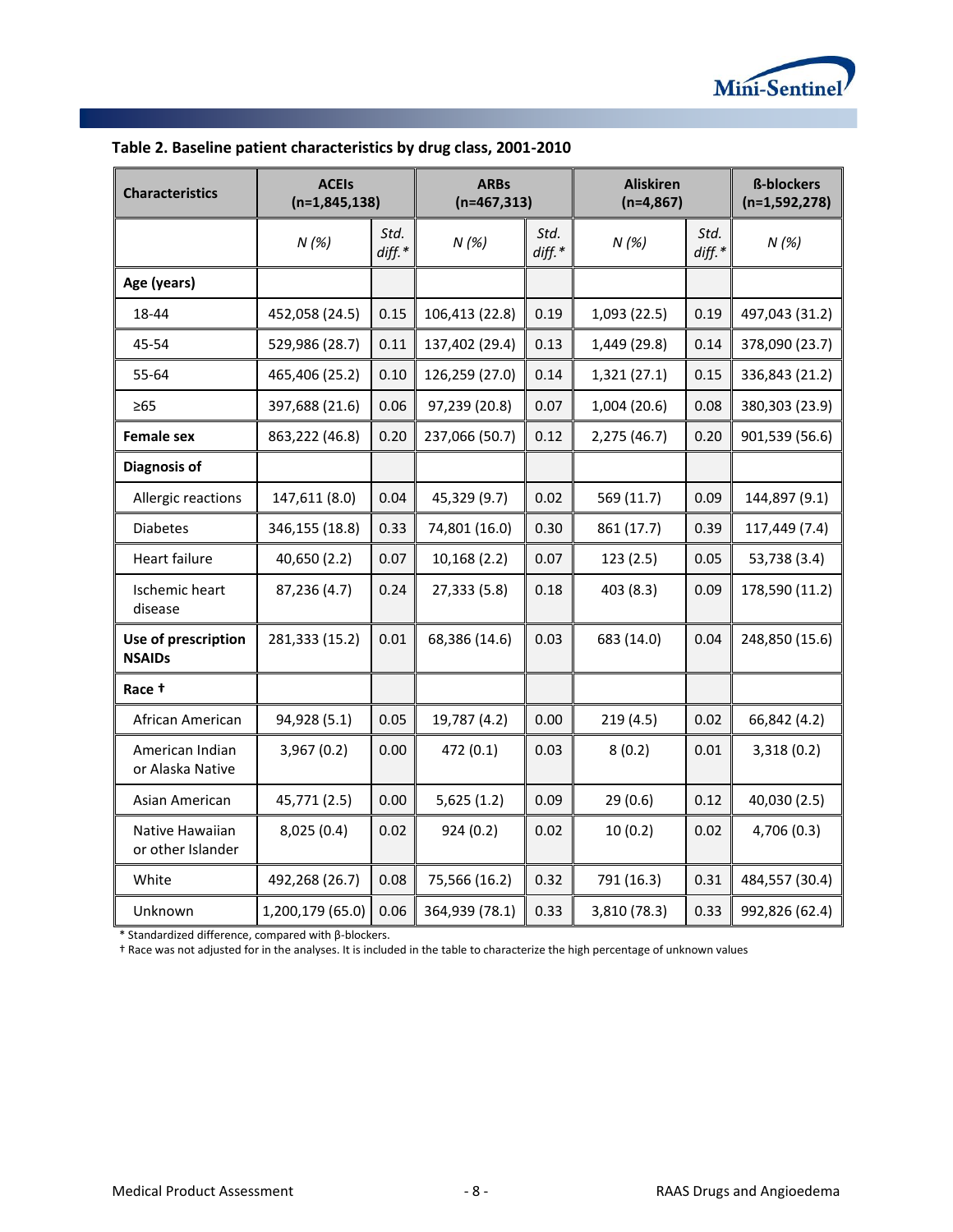

# <span id="page-10-0"></span>**B. CUMULATIVE INCIDENCE AND INCIDENCE RATE OF ANGIOEDEMA AND SERIOUS ANGIOEDEMA**

The average length of follow-up over a maximum of 365 days was 149 days for ACEI initiators, 136 days for ARB initiators, 112 days for aliskiren initiators, and 126 days for β-blocker initiators. During the follow-up period, we observed 3,301 cases of angioedema among ACEI initiators, 288 cases among ARB initiators, 7 cases among aliskiren initiators, and 915 cases among  $β$ -blocker initiators.

The risk of angioedema – as measured by cumulative incidence and incidence rate – was the highest for ACEIs, and similar between ARBs and β-blockers (**[Table 3](#page-10-1)**). The risk in aliskiren initiators appeared to be similar to the risk in ACEI initiators, but it was based only on seven exposed cases. There was a moderate variation in the risk of angioedema across individual ARBs, with losartan appearing to have a higher risk than other ARBs. Information was sparse for a number of ARBs, especially candesartan and eprosartan.

The risk of serious angioedema was low across all drug classes. Consistent with what was observed with angioedema, the risk was higher among ACEI initiators. There was limited information on the risk of serious angioedema for initiators of individual ARBs and aliskiren; only one case of serious angioedema was observed among aliskiren initiators.

| <b>Drug</b>        | <b>Number</b><br>of events | <b>Persons</b> | Person-<br>years | <b>Cumulative</b><br>incidence per 1,000<br>persons (95% CI) | Incidence rate per<br>1,000 person-years<br>(95% CI) |
|--------------------|----------------------------|----------------|------------------|--------------------------------------------------------------|------------------------------------------------------|
| Angioedema         |                            |                |                  |                                                              |                                                      |
| <b>ACEIS</b>       | 3,301                      | 1,845,138      | 753,105.4        | 1.79(1.73, 1.85)                                             | 4.38 (4.24, 4.54)                                    |
| ARBs               | 288                        | 467,313        | 173,437.9        | $0.62$ (0.55, 0.69)                                          | 1.66(1.47, 1.86)                                     |
| Candesartan        | 4                          | 12,286         | 4,177.0          | 0.33(0.09, 0.83)                                             | 0.96(0.26, 2.45)                                     |
| Eprosartan         | $\mathbf{0}$               | 1,165          | 392.3            |                                                              |                                                      |
| Irbesartan         | 24                         | 44,094         | 15,997.7         | 0.54(0.35, 0.81)                                             | 1.50 (0.96, 2.23)                                    |
| Losartan           | 94                         | 106,522        | 41,230.2         | 0.88(0.71, 1.08)                                             | 2.28 (1.84, 2.79)                                    |
| Olmesartan         | 39                         | 92,973         | 30,170.1         | $0.42$ (0.30, 0.57)                                          | 1.29(0.92, 1.77)                                     |
| Telmisartan        | 11                         | 26,530         | 8,177.9          | 0.42(0.21, 0.74)                                             | 1.35(0.67, 2.41)                                     |
| Valsartan          | 110                        | 183,743        | 69,397.0         | 0.60(0.49, 0.72)                                             | 1.59 (1.30, 1.91)                                    |
| Aliskiren          | 7                          | 4,867          | 1,498.1          | 1.44 (0.58, 2.96)                                            | 4.67(1.88, 9.63)                                     |
| β-blockers         | 915                        | 1,592,278      | 548,684.3        | 0.58(0.54, 0.61)                                             | 1.67(1.56, 1.78)                                     |
|                    |                            |                |                  |                                                              |                                                      |
| Serious angioedema |                            |                |                  |                                                              |                                                      |
| <b>ACEIS</b>       | 326                        | 1,845,138      | 753,581.4        | 0.18(0.16, 0.20)                                             | 0.43(0.39, 0.48)                                     |

#### <span id="page-10-1"></span>**Table 3. Cumulative incidence and incidence rate of angioedema and serious angioedema, 2001-2010**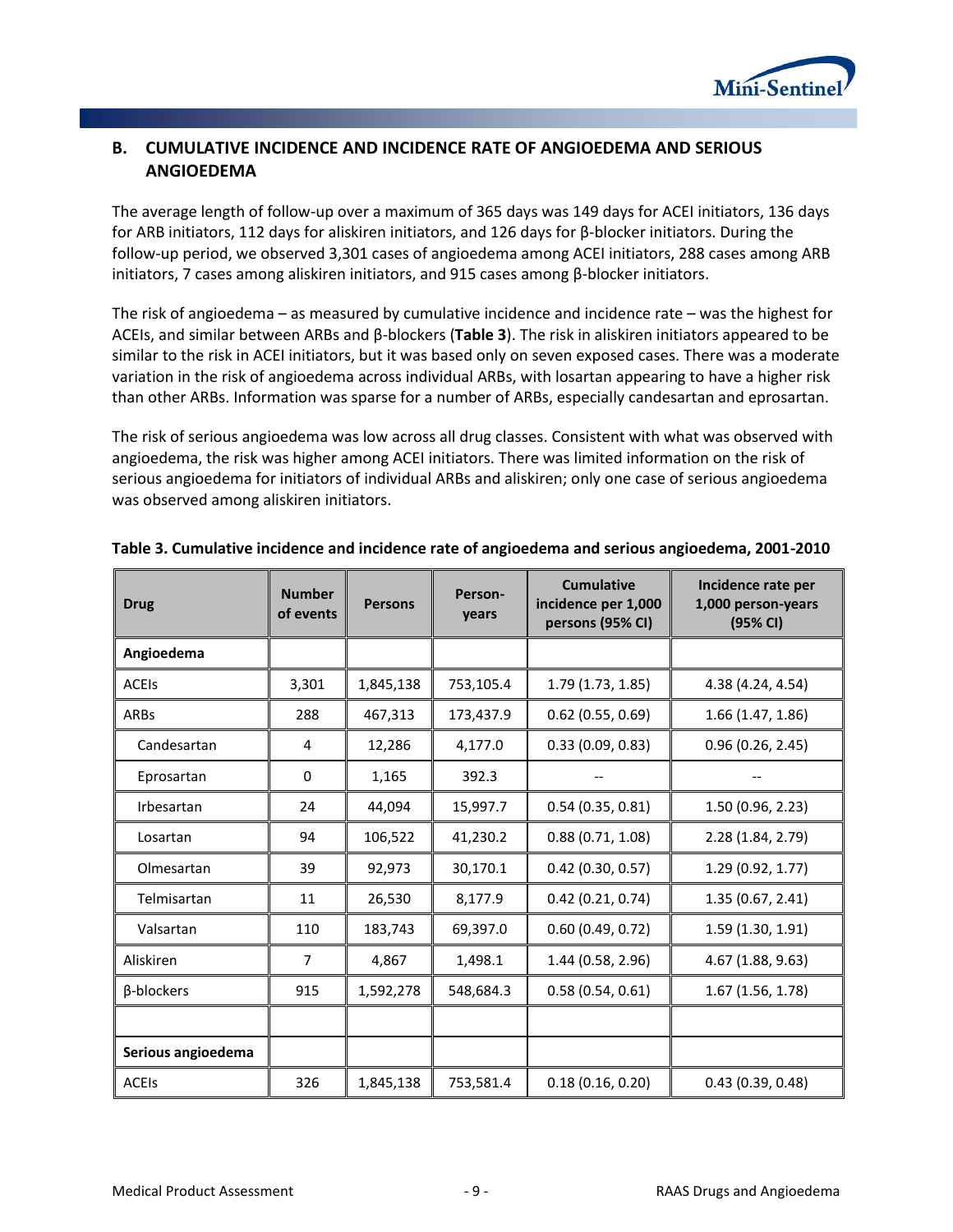

| <b>Drug</b> | <b>Number</b><br>of events | <b>Persons</b> | Person-<br>years | <b>Cumulative</b><br>incidence per 1,000<br>persons (95% CI) | Incidence rate per<br>1,000 person-years<br>(95% CI) |
|-------------|----------------------------|----------------|------------------|--------------------------------------------------------------|------------------------------------------------------|
| ARBs        | 10                         | 467,313        | 173,511.8        | 0.02(0.01, 0.04)                                             | 0.06(0.03, 0.11)                                     |
| Candesartan | 0                          | 12,286         | 4,178.5          |                                                              |                                                      |
| Eprosartan  | 0                          | 1,165          | 392.3            |                                                              |                                                      |
| Irbesartan  | 0                          | 44,094         | 16,002.4         |                                                              |                                                      |
| Losartan    | 3                          | 106,522        | 41,255.2         | 0.03(0.01, 0.08)                                             | 0.07(0.02, 0.21)                                     |
| Olmesartan  | 1                          | 92,973         | 30,179.7         | 0.01(0.00, 0.06)                                             | 0.03(0.00, 0.19)                                     |
| Telmisartan | 0                          | 26,530         | 8,180.2          |                                                              |                                                      |
| Valsartan   | 6                          | 183,743        | 69,425.1         | 0.03(0.01, 0.07)                                             | 0.09(0.03, 0.19)                                     |
| Aliskiren   | 1                          | 4,867          | 1,499.4          | 0.21(0.01, 1.14)                                             | 0.67(0.03, 3.72)                                     |
| β-blockers  | 51                         | 1,592,278      | 548,953.6        | 0.03(0.02, 0.04)                                             | 0.09(0.07, 0.12)                                     |

# <span id="page-11-0"></span>**C. SITE-ADJUSTED AND PROPENSITY-SCORE ADJUSTED ANALYSES**

**[Table 4](#page-11-1)** shows the MS-wide results from analyses that adjusted only for Data Partner site. ACEIs were associated with an approximately 2.7-fold increased risk of angioedema compared with β-blockers. Across different approaches, the risk was 11% to 36% higher among ARB initiators when compared with the same referent group. The site-adjusted HR for aliskiren ranged from 2.8 to 3.2. Overall, results from the case-centered approach and the meta-analyses were very similar, although the effect estimates varied moderately when the sample size was smaller, as in the analyses of individual ARBs, aliskiren and serious angioedema. At the site-level, the case-centered approach and two Cox models produced highly comparable results (not shown).

| <b>Drug</b>       | The case-centered<br>approach | <b>Inverse variance-</b><br>weighted fixed-<br>effect meta-<br>analysis | Random-effects<br>meta-analysis | N-weighted fixed-<br>effect meta-<br>analysis |
|-------------------|-------------------------------|-------------------------------------------------------------------------|---------------------------------|-----------------------------------------------|
| Angioedema        |                               |                                                                         |                                 |                                               |
| <b>ACEIS</b>      | 2.77 (2.57, 2.98)             | 2.70 (2.50, 2.90)                                                       | 2.74 (2.39, 3.14)               | 2.71 (2.51, 2.92)                             |
| ARBs              | 1.11(0.97, 1.28)              | 1.15(1.00, 1.32)                                                        | 1.36(1.03, 1.79)                | 1.17(1.01, 1.36)                              |
| Candesartan       | 0.91(0.34, 2.43)              | 1.03(0.39, 2.77)                                                        | 1.16(0.31, 4.31)                | 0.90(0.33, 2.48)                              |
| Eprosartan        |                               |                                                                         |                                 |                                               |
| <b>Irbesartan</b> | 1.05(0.70, 1.58)              | 1.17(0.77, 1.75)                                                        | 1.44(0.69, 3.01)                | 1.96(1.16, 3.32)                              |
| Losartan          | 1.48(1.20, 1.84)              | 1.56 (1.26, 1.93)                                                       | 1.60(1.23, 2.09)                | 1.43(1.14, 1.80)                              |

# <span id="page-11-1"></span>**Table 4. Site-adjusted MS-wide HRs of angioedema and serious angioedema using β-blockers as the referent group, 2001-2010**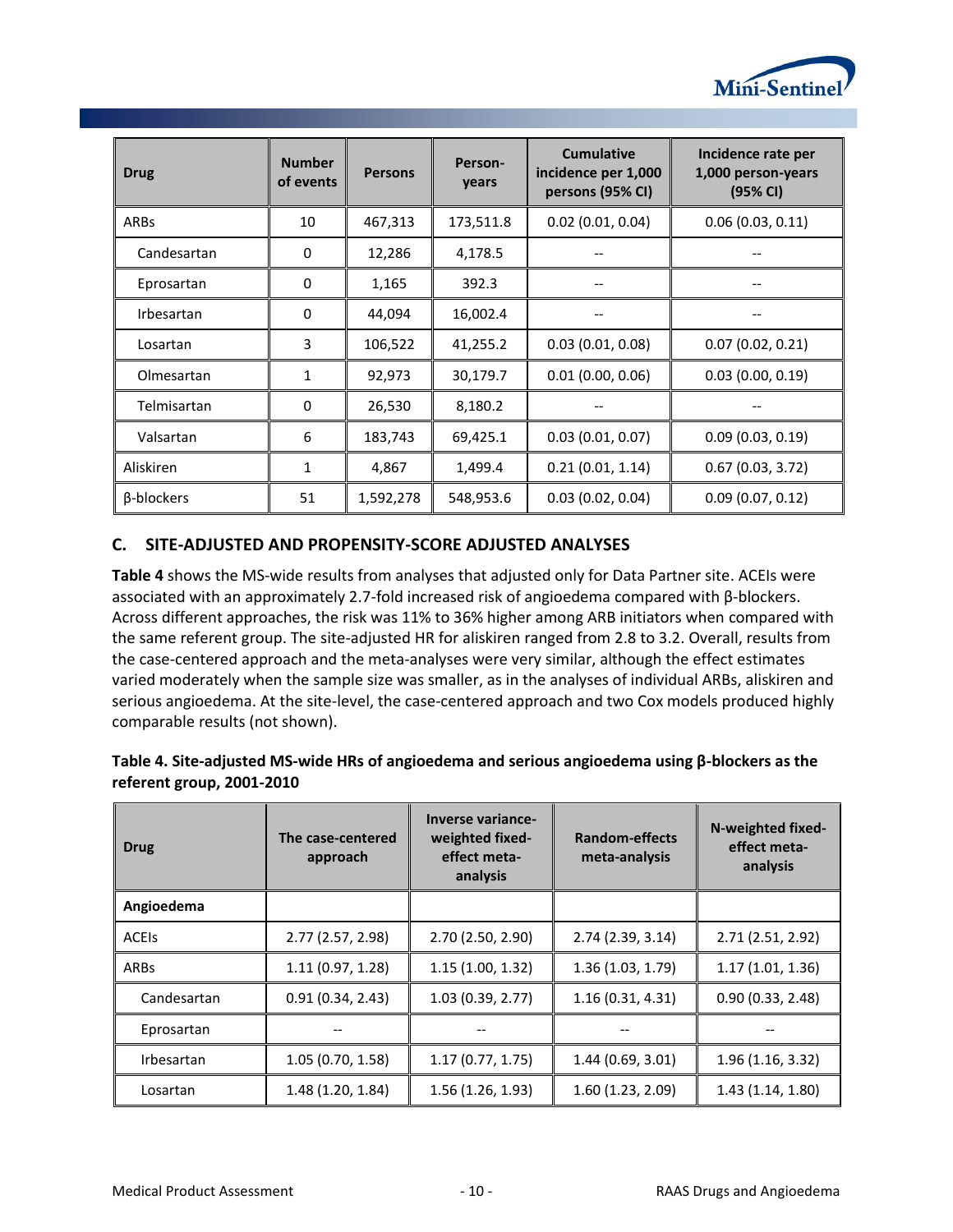

| <b>Drug</b>        | The case-centered<br>approach | <b>Inverse variance-</b><br>weighted fixed-<br>effect meta-<br>analysis | <b>Random-effects</b><br>meta-analysis | N-weighted fixed-<br>effect meta-<br>analysis |
|--------------------|-------------------------------|-------------------------------------------------------------------------|----------------------------------------|-----------------------------------------------|
| Olmesartan         | 0.84(0.60, 1.16)              | 0.82(0.59, 1.14)                                                        | $0.82$ (0.59, 1.14)                    | 0.83(0.60, 1.17)                              |
| Telmisartan        | 0.83(0.45, 1.50)              | 0.99(0.54, 1.80)                                                        | 1.10(0.53, 2.30)                       | 0.81(0.41, 1.58)                              |
| Valsartan          | 1.04 (0.85, 1.28)             | 1.07 (0.87, 1.32)                                                       | 1.14(0.81, 1.60)                       | 1.09 (0.87, 1.37)                             |
| Aliskiren          | 2.75 (1.30, 5.81)             | 2.83 (1.34, 5.98)                                                       | 2.83 (1.34, 5.98)                      | 3.18 (1.41, 7.15)                             |
|                    |                               |                                                                         |                                        |                                               |
| Serious angioedema |                               |                                                                         |                                        |                                               |
| <b>ACEIS</b>       | 4.42 (3.29, 5.96)             | 4.04 (2.99, 5.46)                                                       | 4.04 (2.99, 5.46)                      | 5.45 (3.50, 8.50)                             |
| <b>ARBs</b>        | 0.52(0.26, 1.05)              | 0.56(0.28, 1.14)                                                        | 0.57(0.25, 1.31)                       | 0.39(0.17, 0.91)                              |
| Candesartan        |                               |                                                                         |                                        |                                               |
| Eprosartan         |                               |                                                                         |                                        |                                               |
| Irbesartan         |                               |                                                                         |                                        |                                               |
| Losartan           | 0.97(0.30, 3.18)              | 1.08 (0.33, 3.54)                                                       | 1.08(0.33, 3.54)                       | 0.75(0.17, 3.20)                              |
| Olmesartan         | 0.80(0.10, 6.20)              | 0.67(0.09, 5.13)                                                        | 0.67(0.09, 5.13)                       | 0.67(0.09, 5.13)                              |
| Telmisartan        |                               |                                                                         |                                        |                                               |
| Valsartan          | 1.05(0.43, 2.56)              | 1.23 (0.50, 3.03)                                                       | 1.26(0.43, 3.70)                       | 0.70(0.22, 2.190)                             |
| Aliskiren          | 8.67 (1.11, 67.62)            | 7.04 (0.92, 54.20)                                                      | 7.04 (0.92, 54.02)                     | 7.04 (0.92, 54.20)                            |

In general, further adjusting for all pre-specified potential confounders did not change the HR estimates substantially (**[Table 5](#page-12-0)**). Compared with β-blockers, the PS-adjusted risk was 3 times greater for ACEIs, 2.9 times greater for aliskiren, and 15-31% higher for ARBs. The HR for aliskiren is based on a small number of cases. The PS-adjusted HR was higher for losartan than for other ARBs, but still lower than ACEIs.

<span id="page-12-0"></span>

| Table 5. Propensity score-adjusted MS-wide HRs of angioedema and serious angioedema using $\beta$ - |  |
|-----------------------------------------------------------------------------------------------------|--|
| blockers as the referent group, 2001-2010 *                                                         |  |

| <b>Drug</b>  | The case-centered<br>approach | Inverse variance-<br>weighted fixed-<br>effect meta-<br>analysis | <b>Random-effects</b><br>meta-analysis | N-weighted fixed-<br>effect meta-<br>analysis |
|--------------|-------------------------------|------------------------------------------------------------------|----------------------------------------|-----------------------------------------------|
| Angioedema   |                               |                                                                  |                                        |                                               |
| <b>ACEIS</b> | 3.04 (2.81, 3.27)             | 2.98 (2.76, 3.21)                                                | 2.99(2.63, 3.40)                       | 2.97 (2.75, 3.22)                             |
| ARBs         | 1.16(1.00, 1.34)              | 1.15(1.00, 1.33)                                                 | 1.31(1.00, 1.70)                       | 1.17(1.01, 1.37)                              |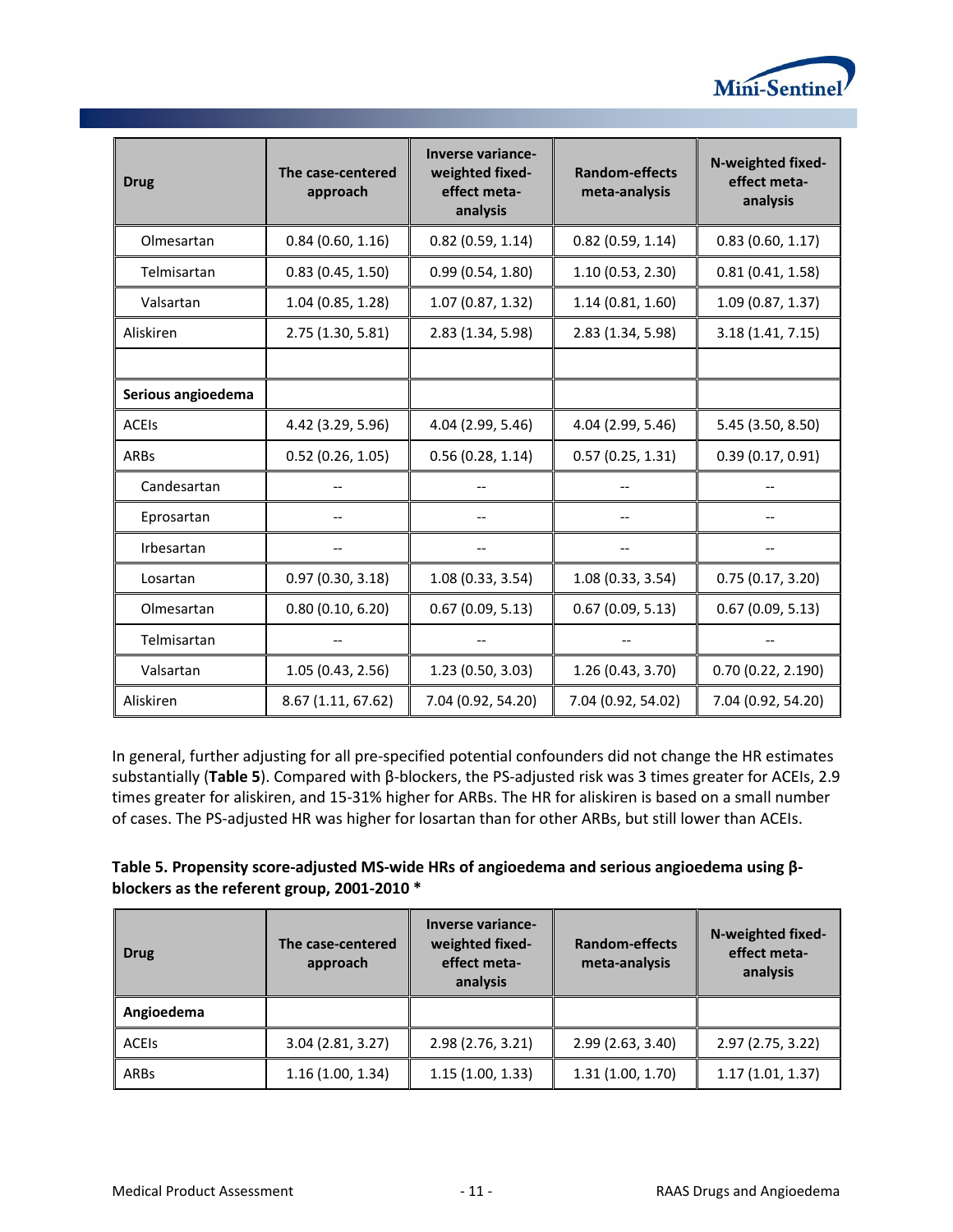

| <b>Drug</b>        | The case-centered<br>approach | <b>Inverse variance-</b><br>weighted fixed-<br>effect meta-<br>analysis | <b>Random-effects</b><br>meta-analysis | N-weighted fixed-<br>effect meta-<br>analysis |
|--------------------|-------------------------------|-------------------------------------------------------------------------|----------------------------------------|-----------------------------------------------|
| Candesartan        | 0.95(0.35, 2.55)              | 1.08 (0.40, 2.89)                                                       | 1.20 (0.33, 4.31)                      | 0.94(0.34, 2.59)                              |
| Eprosartan         |                               |                                                                         |                                        |                                               |
| Irbesartan         | 1.11(0.73, 1.67)              | 1.18 (0.78, 1.78)                                                       | 1.42 (0.66, 3.06)                      | 2.00 (1.18, 3.38)                             |
| Losartan           | 1.53 (1.23, 1.90)             | 1.52 (1.22, 1.89)                                                       | 1.53 (1.21, 1.93)                      | 1.42 (1.12, 1.80)                             |
| Olmesartan         | 0.88(0.63, 1.22)              | 0.86(0.62, 1.19)                                                        | 0.86(0.62, 1.19)                       | 0.87(0.62, 1.22)                              |
| Telmisartan        | 0.86(0.47, 1.56)              | 0.98(0.54, 1.79)                                                        | 1.00 (0.53, 1.89)                      | 0.81(0.41, 1.60)                              |
| Valsartan          | 1.08(0.88, 1.34)              | 1.09 (0.89, 1.35)                                                       | 1.16(0.82, 1.65)                       | 1.11(0.88, 1.40)                              |
| Aliskiren          | 2.85 (1.34, 6.04)             | 2.86 (1.35, 6.04)                                                       | 2.86 (1.35, 6.04)                      | 3.19 (1.42, 7.18)                             |
|                    |                               |                                                                         |                                        |                                               |
| Serious angioedema |                               |                                                                         |                                        |                                               |
| <b>ACEIS</b>       | 4.91 (3.62, 6.65)             | 4.20 (3.08, 5.71)                                                       | 4.20 (3.08, 5.71)                      | 5.57 (3.55, 8.73)                             |
| ARBs               | 0.56(0.28, 1.14)              | 0.59(0.28, 1.22)                                                        | 0.60(0.26, 1.41)                       | 0.40(0.17, 0.94)                              |
| Candesartan        | $-$                           |                                                                         | $-$                                    | $\overline{a}$                                |
| Eprosartan         | --                            |                                                                         | --                                     | $-$                                           |
| Irbesartan         | $\overline{\phantom{a}}$      | $-$                                                                     | $-$                                    | $\hspace{0.05cm}$ – $\hspace{0.05cm}$         |
| Losartan           | 1.01(0.31, 3.34)              | 0.94(0.28, 3.16)                                                        | 0.94(0.28, 3.16)                       | $0.62$ (0.14, 2.69)                           |
| Olmesartan         | 0.83(0.11, 6.57)              | 0.80(0.10, 6.36)                                                        | 0.80(0.10, 6.36)                       | 0.80(0.10, 6.36)                              |
| Telmisartan        |                               |                                                                         |                                        |                                               |
| Valsartan          | 1.14(0.46, 2.82)              | 1.31 (0.52, 3.31)                                                       | 1.35 (0.44, 4.19)                      | $0.72$ (0.22, 2.31)                           |
| Aliskiren          | 8.84 (1.13, 69.41)            | 8.53 (1.08, 67.41)                                                      | 8.53 (1.08, 67.41)                     | 8.53 (1.08, 67.41)                            |

\* Adjusted for age, sex, diagnosis of allergic reactions, diabetes, heart failure, and ischemic heart disease, use of prescription non-steroidal antiinflammatory drugs, and Data Partner site.

**[Figure 2](#page-14-1)** shows the PS-adjusted HRs of angioedema for ACEIs, ARBs, and aliskiren obtained from the case-centered approach by site. Consistent with the MS-wide estimates, the site-specific point estimates for ACEIs and aliskiren were all greater than 1. Nine out of the 13 sites that contributed information to the ARB analysis had a point estimate that was in the same direction as the MS-wide estimate.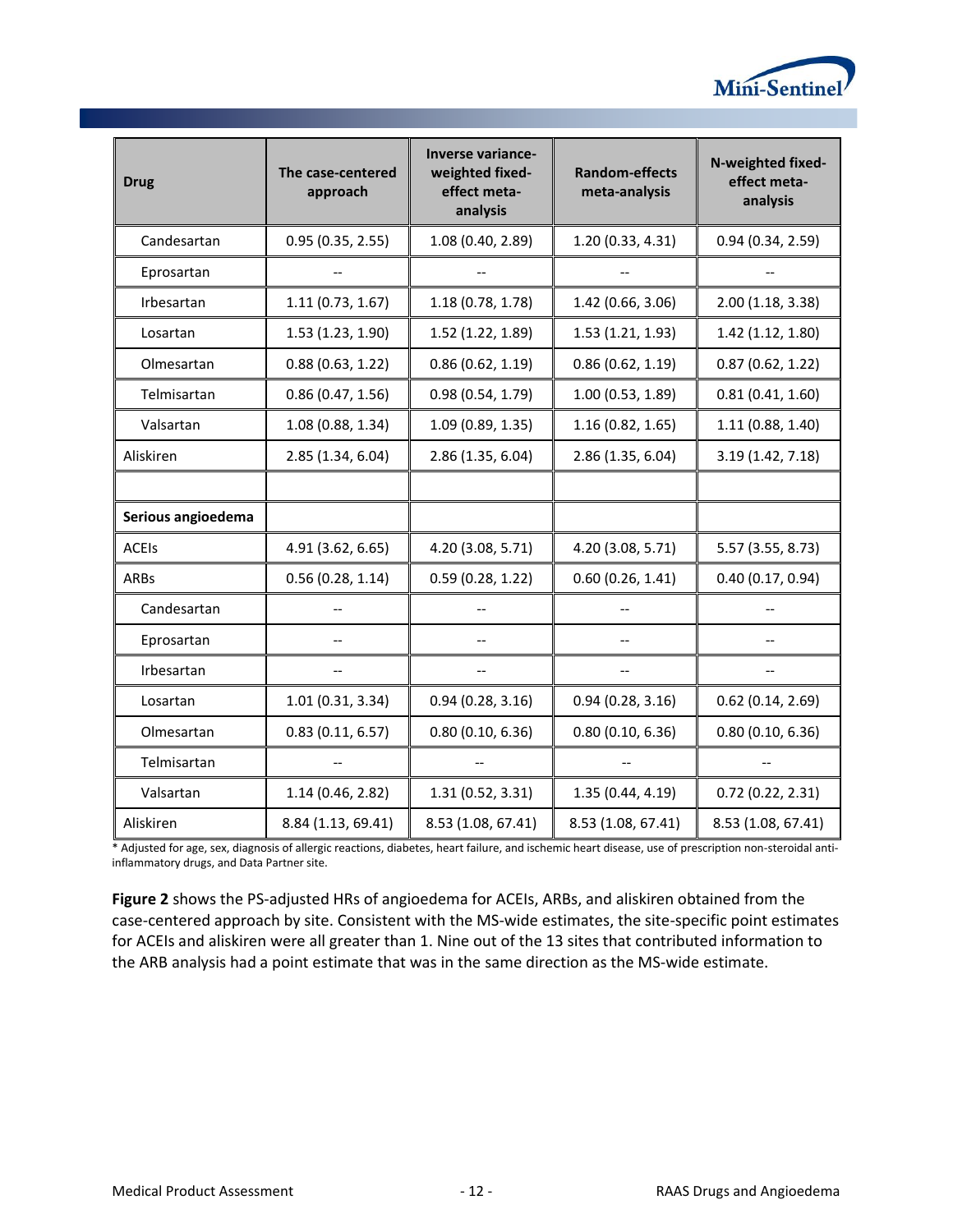



#### <span id="page-14-1"></span>**Figure 2. Propensity score-adjusted HR of angioedema from the case-centered approach by site**

For serious angioedema, the risk among ACEIs initiators was 4-5 times the risk among β-blocker initiators. There was no indication that ARBs were associated with a higher risk of serious angioedema when compared with the same referent group. As there was only one case of serious angioedema among aliskiren initiators, the ability to compare its risk to β-blockers was limited.

### <span id="page-14-0"></span>**D. PRE-SPECIFIED SUBGROUP ANALYSES**

**[Table 6](#page-15-0)** shows the results from the pre-specified stratified analyses by age group, sex, and follow-up period. We only present the findings from the case-centered approach; results (not shown) from metaanalyses were similar. Analyses for aliskiren were not performed because of the small number of cases.

The risk of angioedema – as measured by cumulative incidence and incidence rate – among ACEI initiators was relatively similar across different age groups, although it seemed to be higher in patients aged ≥65 years. The risk among ARB and ß-blocker initiators was similar across age groups. When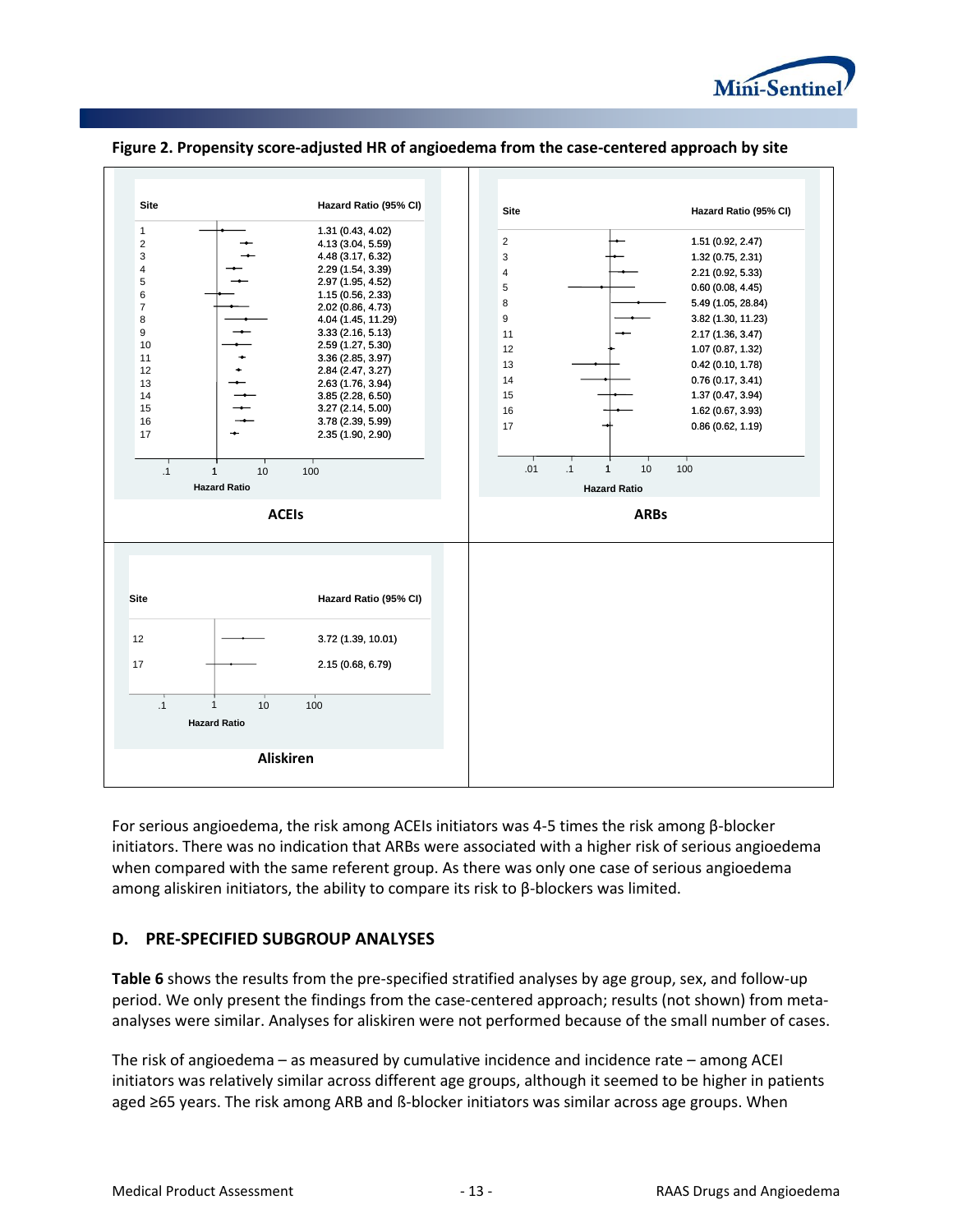

compared with ß-blockers, the risk of angioedema associated with ACEIs appeared to vary by age (pvalue for Wald test of homogeneity=0.047), with those aged ≥65 years having the highest PS-adjusted HR. There was no indication that age modified the effect of ARBs on angioedema.

The risk of angioedema was greater in female initiators of all three classes of drugs than their male counterparts. Although the difference in the PS-adjusted HR for ACEIs between female and male was statistically significant (p-value for Wald test of homogeneity=0.002), the difference in magnitude was not great (3.3 vs. 2.6). On the other hand, the association between ARBs and angioedema was similar between male and female.

The risk of angioedema was elevated immediately following treatment initiation across all three drug classes. The PS-adjusted HR for ACEIs was the greatest during the first 30 days of use, and remained significantly higher than β-blockers throughout the 1-year follow-up period. The PS-adjusted HR for ARBs was also the highest during the first 30 days following treatment initiation, but attenuated when we extended the follow-up period to the first 60, 90, 180, and 270 days of use. Sixty-six percent (2,173/3,301) of all angioedema cases among ACEI initiators occurred during the first 90 days of followup, compared with 65% (187/288) for ARBs, and 66% (602/915) for ß-blockers. By way of comparison, five out of the seven (71%) angioedema cases occurred during the first 90 days among aliskiren initiators.

| Subgroup       | <b>Number</b><br><b>of</b><br>events | <b>Cumulative</b><br>incidence per 1,000<br>persons<br>(95% CI) | Incidence rate per<br>1,000 person-years<br>(95% CI) | Site-adjusted HR <sup>*</sup><br>(95% CI) |                   |
|----------------|--------------------------------------|-----------------------------------------------------------------|------------------------------------------------------|-------------------------------------------|-------------------|
| Aged 18-44 yrs |                                      |                                                                 |                                                      |                                           |                   |
| <b>ACEIS</b>   | 668                                  | 1.48 (1.37, 1.59)                                               | 4.23 (3.91, 4.56)                                    | 2.45(2.12, 2.83)                          | 2.91 (2.51, 3.38) |
| <b>ARBs</b>    | 61                                   | 0.57(0.44, 0.74)                                                | 1.81 (1.38, 2.32)                                    | 1.19(0.88, 1.60)                          | 1.25 (0.93, 1.70) |
| β-blockers     | 260                                  | 0.52(0.46, 0.59)                                                | 1.90 (1.68, 2.15)                                    | Referent                                  | Referent          |
|                |                                      |                                                                 |                                                      |                                           |                   |
| Aged 45-54 yrs |                                      |                                                                 |                                                      |                                           |                   |
| <b>ACEIS</b>   | 972                                  | 1.83 (1.72, 1.95)                                               | 4.47 (4.20, 4.76)                                    | 2.76 (2.39, 3.19)                         | 3.05(2.63, 3.52)  |
| <b>ARBs</b>    | 86                                   | 0.63(0.50, 0.77)                                                | 1.67 (1.34, 2.07)                                    | 1.12(0.85, 1.47)                          | 1.14(0.87, 1.50)  |
| β-blockers     | 233                                  | $0.62$ (0.54, 0.70)                                             | 1.73 (1.51, 1.97)                                    | Referent                                  | Referent          |
|                |                                      |                                                                 |                                                      |                                           |                   |
| Aged 55-64 yrs |                                      |                                                                 |                                                      |                                           |                   |
| <b>ACEIS</b>   | 800                                  | 1.72(1.60, 1.84)                                                | 3.94 (3.68, 4.23)                                    | 2.51 (2.15, 2.92)                         | 2.65 (2.27, 3.09) |
| <b>ARBs</b>    | 82                                   | 0.65(0.52, 0.81)                                                | 1.62 (1.29, 2.01)                                    | 1.18(0.89, 1.55)                          | 1.20 (0.90, 1.59) |
| β-blockers     | 208                                  | $0.62$ (0.54, 0.71)                                             | 1.63(1.42, 1.87)                                     | Referent                                  | Referent          |

#### <span id="page-15-0"></span>**Table 6. Pre-specified subgroup analysis of angioedema, 2001-2010**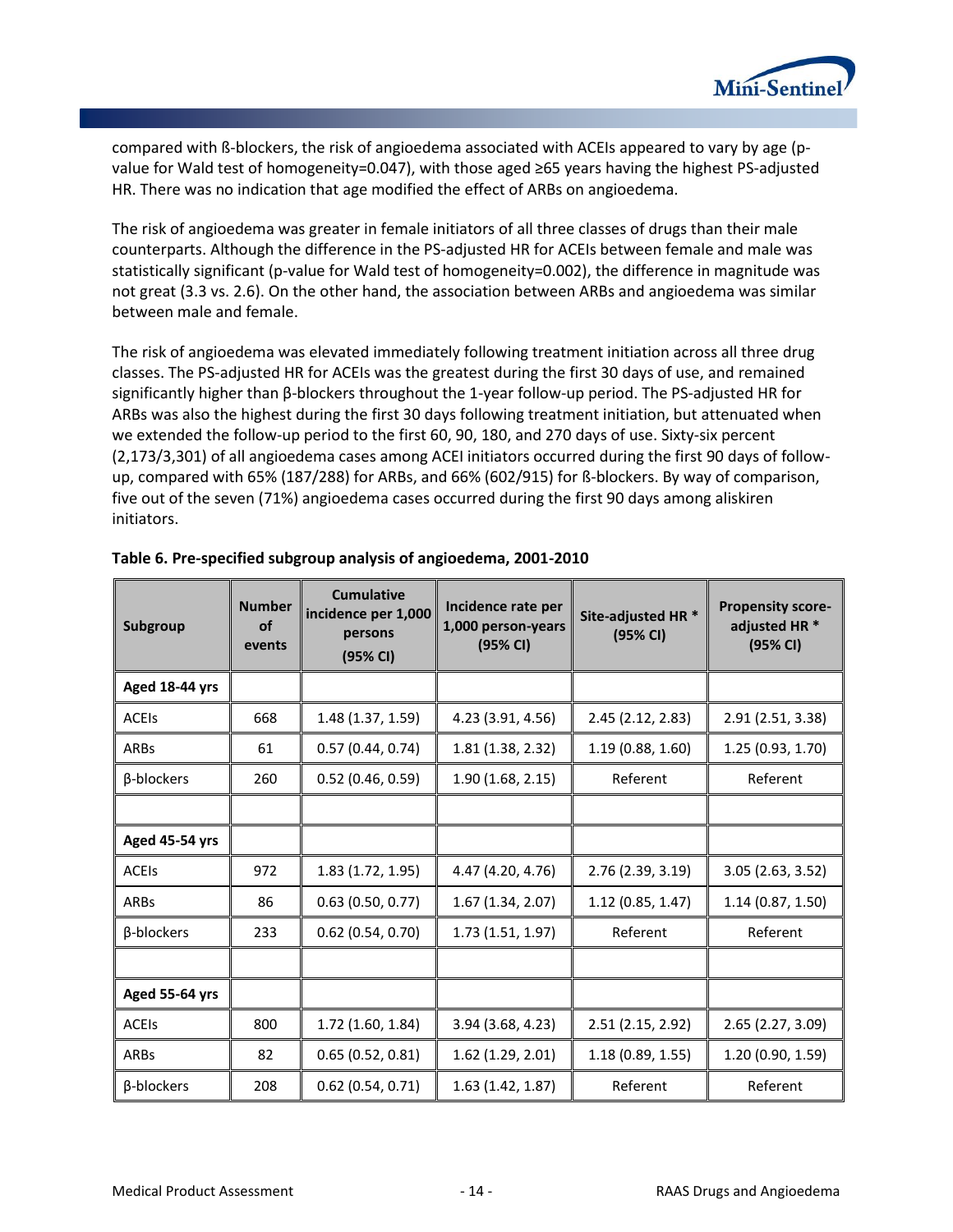

| Subgroup          | <b>Number</b><br>οf<br>events | <b>Cumulative</b><br>incidence per 1,000<br>persons<br>(95% CI) | Incidence rate per<br>1,000 person-years<br>(95% CI) | Site-adjusted HR *<br>(95% CI) | <b>Propensity score-</b><br>adjusted HR <sup>*</sup><br>(95% CI) |
|-------------------|-------------------------------|-----------------------------------------------------------------|------------------------------------------------------|--------------------------------|------------------------------------------------------------------|
|                   |                               |                                                                 |                                                      |                                |                                                                  |
| Aged ≥65 yrs      |                               |                                                                 |                                                      |                                |                                                                  |
| <b>ACEIS</b>      | 861                           | 2.17 (2.02, 2.31)                                               | 4.92 (4.60, 5.26)                                    | 3.51 (3.02, 4.09)              | 3.69 (3.17, 4.31)                                                |
| ARBs              | 59                            | 0.61(0.46, 0.78)                                                | 1.57(1.19, 2.02)                                     | 1.14(0.84, 1.55)               | 1.17 (0.86, 1.59)                                                |
| β-blockers        | 214                           | 0.56(0.49, 0.64)                                                | 1.43(1.25, 1.64)                                     | Referent                       | Referent                                                         |
| Male              |                               |                                                                 |                                                      |                                |                                                                  |
| <b>ACEIS</b>      | 1,337                         | 1.36(1.29, 1.44)                                                | 3.30(3.13, 3.48)                                     | 2.56 (2.27, 2.90)              | 2.59 (2.29, 2.93)                                                |
| ARBs              | 126                           | 0.55(0.46, 0.65)                                                | 1.49 (1.24, 1.78)                                    | 1.22(0.98, 1.53)               | 1.29(1.03, 1.63)                                                 |
| β-blockers        | 328                           | 0.48(0.43, 0.53)                                                | 1.37(1.23, 1.53)                                     | Referent                       | Referent                                                         |
| Female            |                               |                                                                 |                                                      |                                |                                                                  |
| <b>ACEIS</b>      | 1,962                         | 2.27(2.17, 2.38)                                                | 5.64 (5.40, 5.90)                                    | 3.09 (2.82, 3.40)              | 3.29 (2.99, 3.61)                                                |
| ARBs              | 162                           | 0.68(0.58, 0.80)                                                | $1.82$ (1.55, 2.13)                                  | 1.10(0.91, 1.32)               | 1.13(0.94, 1.37)                                                 |
| β-blockers        | 586                           | 0.65(0.60, 0.71)                                                | 1.89 (1.74, 2.05)                                    | Referent                       | Referent                                                         |
|                   |                               |                                                                 |                                                      |                                |                                                                  |
| $0-30$ days       |                               |                                                                 |                                                      |                                |                                                                  |
| <b>ACEIS</b>      | 1,420                         | 0.77(0.73, 0.81)                                                | 9.68 (9.19, 10.20)                                   | 3.25 (3.00, 3.52)              | 3.57 (3.28, 3.88)                                                |
| ARBs              | 128                           | 0.27(0.23, 0.33)                                                | 3.45 (2.88, 4.10)                                    | 1.37(1.17, 1.59)               | 1.46 (1.25, 1.71)                                                |
| $\beta$ -blockers | 373                           | 0.23(0.21, 0.26)                                                | 2.98 (2.69, 3.30)                                    | Referent                       | Referent                                                         |
| 31-60 days        |                               |                                                                 |                                                      |                                |                                                                  |
| <b>ACEIS</b>      | 453                           | 0.27(0.24, 0.29)                                                | 3.81 (3.47, 4.18)                                    | 2.47 (2.05, 2.98)              | 2.62 (2.16, 3.17)                                                |
| ARBs              | 41                            | 0.10(0.07, 0.13)                                                | 1.44 (1.03, 1.96)                                    | 1.12(0.77, 1.63)               | 1.11 (0.76, 1.64)                                                |
| β-blockers        | 149                           | 0.11(0.09, 0.12)                                                | 1.62 (1.37, 1.90)                                    | Referent                       | Referent                                                         |
| 61-90 days        |                               |                                                                 |                                                      |                                |                                                                  |
| <b>ACEIS</b>      | 300                           | 0.25(0.22, 0.28)                                                | 3.27 (2.91, 3.66)                                    | 2.52 (1.97, 3.24)              | 2.79 (2.16, 3.60)                                                |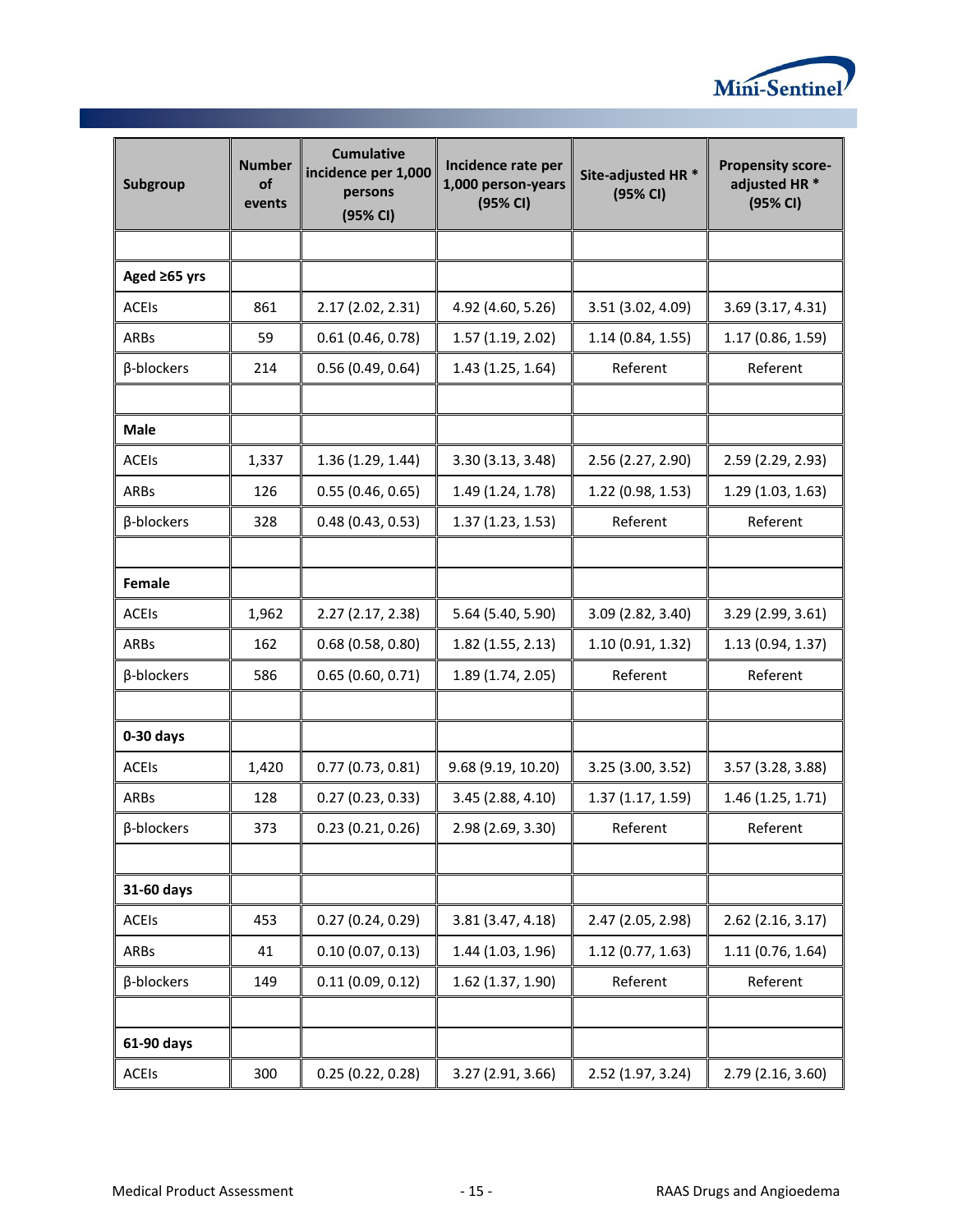

| Subgroup     | <b>Number</b><br>of<br>events | <b>Cumulative</b><br>incidence per 1,000<br>persons<br>(95% CI) | Incidence rate per<br>1,000 person-years<br>(95% CI) | Site-adjusted HR <sup>*</sup><br>(95% CI) |                   |
|--------------|-------------------------------|-----------------------------------------------------------------|------------------------------------------------------|-------------------------------------------|-------------------|
| ARBs         | 18                            | 0.07(0.04, 0.11)                                                | 0.88(0.52, 1.39)                                     | 0.64(0.37, 1.11)                          | 0.70(0.40, 1.23)  |
| β-blockers   | 80                            | 0.09(0.07, 0.11)                                                | 1.25 (0.99, 1.56)                                    | Referent                                  | Referent          |
|              |                               |                                                                 |                                                      |                                           |                   |
| 91-180 days  |                               |                                                                 |                                                      |                                           |                   |
| <b>ACEIS</b> | 571                           | 0.57(0.52, 0.62)                                                | 3.13 (2.88, 3.39)                                    | 2.51(2.10, 3.01)                          | 2.77 (2.31, 3.34) |
| <b>ARBs</b>  | 48                            | 0.22(0.16, 0.29)                                                | 1.18(0.87, 1.57)                                     | 1.05(0.74, 1.49)                          | 1.02 (0.71, 1.46) |
| β-blockers   | 151                           | 0.22(0.19, 0.26)                                                | 1.23(1.04, 1.44)                                     | Referent                                  | Referent          |
|              |                               |                                                                 |                                                      |                                           |                   |
| 181-270 days |                               |                                                                 |                                                      |                                           |                   |
| <b>ACEIs</b> | 316                           | 0.54(0.49, 0.61)                                                | 2.63 (2.35, 2.94)                                    | 2.39 (1.89, 3.03)                         | 2.60 (2.04, 3.31) |
| ARBs         | 27                            | 0.21(0.14, 0.30)                                                | 1.02(0.67, 1.48)                                     | 1.09(0.67, 1.78)                          | 1.07 (0.65, 1.78) |
| β-blockers   | 89                            | 0.23(0.18, 0.28)                                                | 1.10(0.88, 1.35)                                     | Referent                                  | Referent          |
|              |                               |                                                                 |                                                      |                                           |                   |
| 271-365 days |                               |                                                                 |                                                      |                                           |                   |
| <b>ACEIS</b> | 241                           | 0.58(0.51, 0.66)                                                | 2.59 (2.27, 2.94)                                    | 2.00(1.53, 2.61)                          | 2.10 (1.60, 2.76) |
| ARBs         | 26                            | 0.29(0.19, 0.42)                                                | 1.28 (0.84, 1.88)                                    | 1.65 (0.98, 2.78)                         | 1.61 (0.95, 2.72) |
| β-blockers   | 73                            | 0.26(0.21, 0.33)                                                | 1.15(0.90, 1.45)                                     | Referent                                  | Referent          |
|              |                               |                                                                 |                                                      |                                           |                   |
| $0-60$ days  |                               |                                                                 |                                                      |                                           |                   |
| <b>ACEIS</b> | 1,873                         | 1.02 (0.97, 1.06)                                               | 7.05 (6.74, 7.38)                                    | 3.03 (2.75, 3.34)                         | 3.30 (2.98, 3.64) |
| ARBs         | 169                           | 0.36(0.31, 0.42)                                                | 2.58 (2.20, 3.00)                                    | 1.23(1.02, 1.47)                          | 1.29 (1.06, 1.55) |
| β-blockers   | 522                           | 0.33(0.30, 0.36)                                                | 2.40 (2.20, 2.62)                                    | Referent                                  | Referent          |
|              |                               |                                                                 |                                                      |                                           |                   |
| 0-90 days    |                               |                                                                 |                                                      |                                           |                   |
| <b>ACEIS</b> | 2,173                         | 1.18(1.13, 1.23)                                                | 6.08 (5.83, 6.34)                                    | 2.98 (2.72, 3.26)                         | 3.25 (2.96, 3.57) |
| ARBs         | 187                           | 0.40(0.35, 0.46)                                                | 2.18(1.87, 2.51)                                     | 1.13 (0.95, 1.35)                         | 1.20 (1.00, 1.43) |
| β-blockers   | 602                           | 0.38(0.35, 0.41)                                                | 2.14 (1.97, 2.32)                                    | Referent                                  | Referent          |
|              |                               |                                                                 |                                                      |                                           |                   |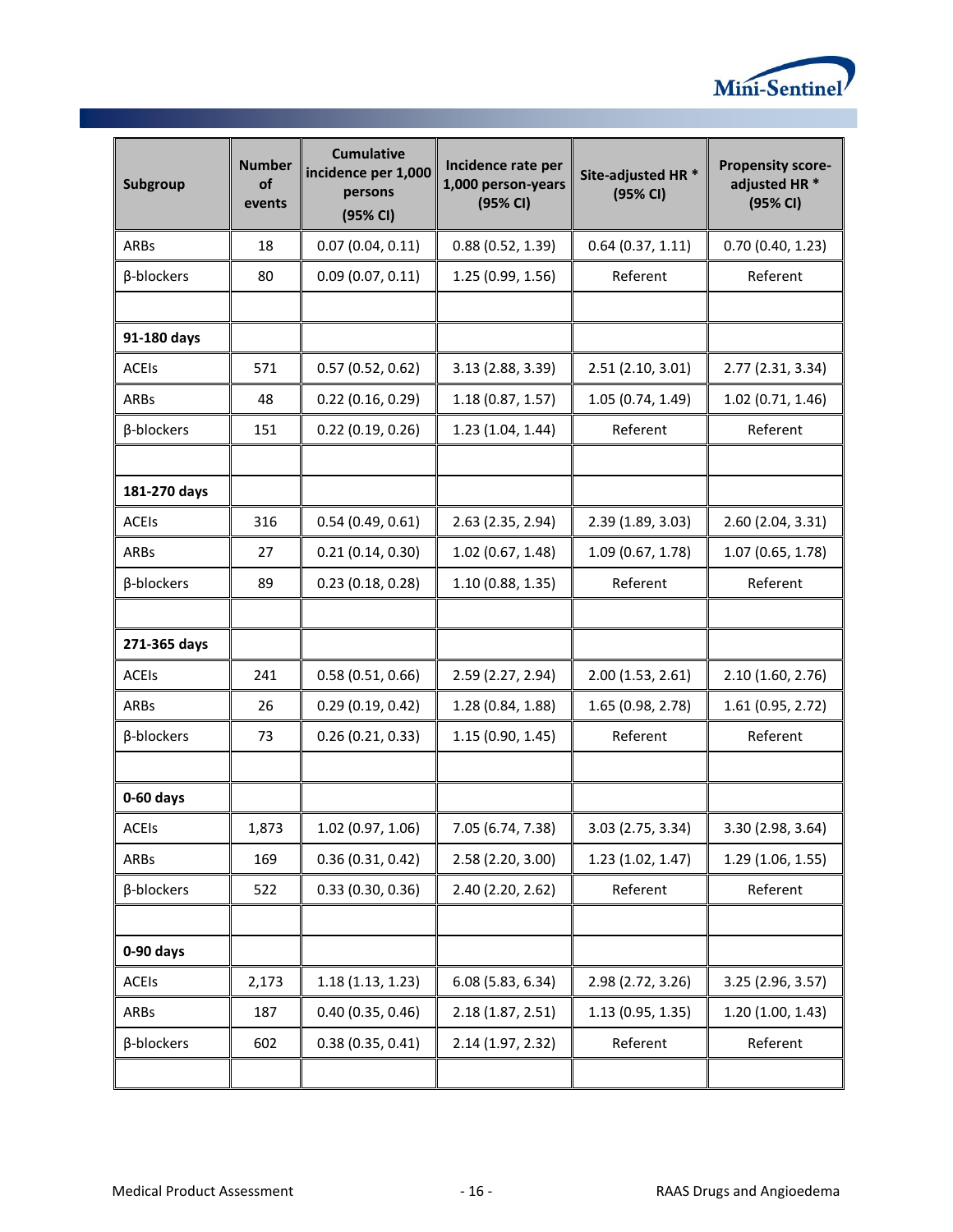

| Subgroup          | <b>Number</b><br><b>of</b><br>events | <b>Cumulative</b><br>incidence per 1,000<br>persons<br>(95% CI) | Incidence rate per<br>1,000 person-years<br>(95% CI) | Site-adjusted HR <sup>*</sup><br>(95% CI) | <b>Propensity score-</b><br>adjusted HR *<br>(95% CI) |
|-------------------|--------------------------------------|-----------------------------------------------------------------|------------------------------------------------------|-------------------------------------------|-------------------------------------------------------|
| 0-180 days        |                                      |                                                                 |                                                      |                                           |                                                       |
| <b>ACEIS</b>      | 2,744                                | 1.49(1.43, 1.54)                                                | 5.08 (4.89, 5.28)                                    | 2.88 (2.66, 3.12)                         | 3.16(2.91, 3.43)                                      |
| <b>ARBs</b>       | 235                                  | 0.50(0.44, 0.57)                                                | 1.86(1.63, 2.11)                                     | 1.10(0.95, 1.29)                          | 1.16 (0.99, 1.36)                                     |
| β-blockers        | 753                                  | 0.47(0.44, 0.51)                                                | 1.86 (1.73, 2.00)                                    | Referent                                  | Referent                                              |
|                   |                                      |                                                                 |                                                      |                                           |                                                       |
| 0-270 days        |                                      |                                                                 |                                                      |                                           |                                                       |
| <b>ACEIS</b>      | 3,060                                | 1.66(1.60, 1.72)                                                | 4.64 (4.47, 4.80)                                    | 2.82 (2.61, 3.05)                         | 3.10(2.87, 3.35)                                      |
| <b>ARBs</b>       | 262                                  | 0.56(0.50, 0.63)                                                | 1.71(1.51, 1.93)                                     | 1.09(0.94, 1.26)                          | 1.14 (0.98, 1.32)                                     |
| $\beta$ -blockers | 842                                  | 0.53(0.49, 0.57)                                                | 1.74 (1.62, 1.86)                                    | Referent                                  | Referent                                              |

<span id="page-18-0"></span>\* From the case-centered logistic regression approach.

# **E. SENSITIVITY ANALYSIS**

When we extended the look-back period from 183 days to 365 days preceding the index date, the number of eligible initiators (and angioedema cases) was 1,392,602 (2,623) for ACEIs, 312,826 (181) for ARBs, 3,260 (3) for aliskiren, and 1,185,727 (655) for β-blockers. Compared with β-blockers, the PSadjusted HR from the case-centered approach was 3.36 (95% CI: 3.07, 3.67) for ACEIs, 1.21 (1.01, 1.45) for ARBs, and 4.01 (1.28, 12.57) for aliskiren. Results (not shown) from the meta-analyses were also similar to the analyses with a 183-day look-back period.

Fifty-four percent (1,782/3,301) of the angioedema cases among ACEI initiators were identified from an inpatient or emergency department encounter; this proportion was 29% (83/288) for ARBs, 29% (2/7) for aliskiren, and 31% (282/915) for β-blockers. In an analysis restricted to these angioedema cases, the adjust HR from the case-centered approach was 5.34 (4.69, 6.07) for ACEIs, 1.09 (0.83, 1.42) for ARBs, and 2.72 (0.67, 11.07) for aliskiren.

# <span id="page-18-1"></span>**IV. DISCUSSION**

# <span id="page-18-2"></span>**A. SUMMARY OF FINDINGS**

In this Mini-Sentinel project, we found that ACEIs were associated with a 3-fold increased risk of angioedema compared with β-blockers, a drug class not thought to be linked to angioedema. This finding demonstrates Mini-Sentinel's ability to reproduce known associations. 4-7 There was indication that the risk might be greater for ARBs when compared with β-blockers – ranging from 15% to 31% higher from various methods – although the lower bound of the 95% CIs were all very close to one. Aliskiren was associated with a nearly 3-fold higher risk of angioedema when compared with the same referent group. However, this was based on only seven exposed cases. There was a suggestion that losartan had a greater risk of angioedema compared with other individual ARBs.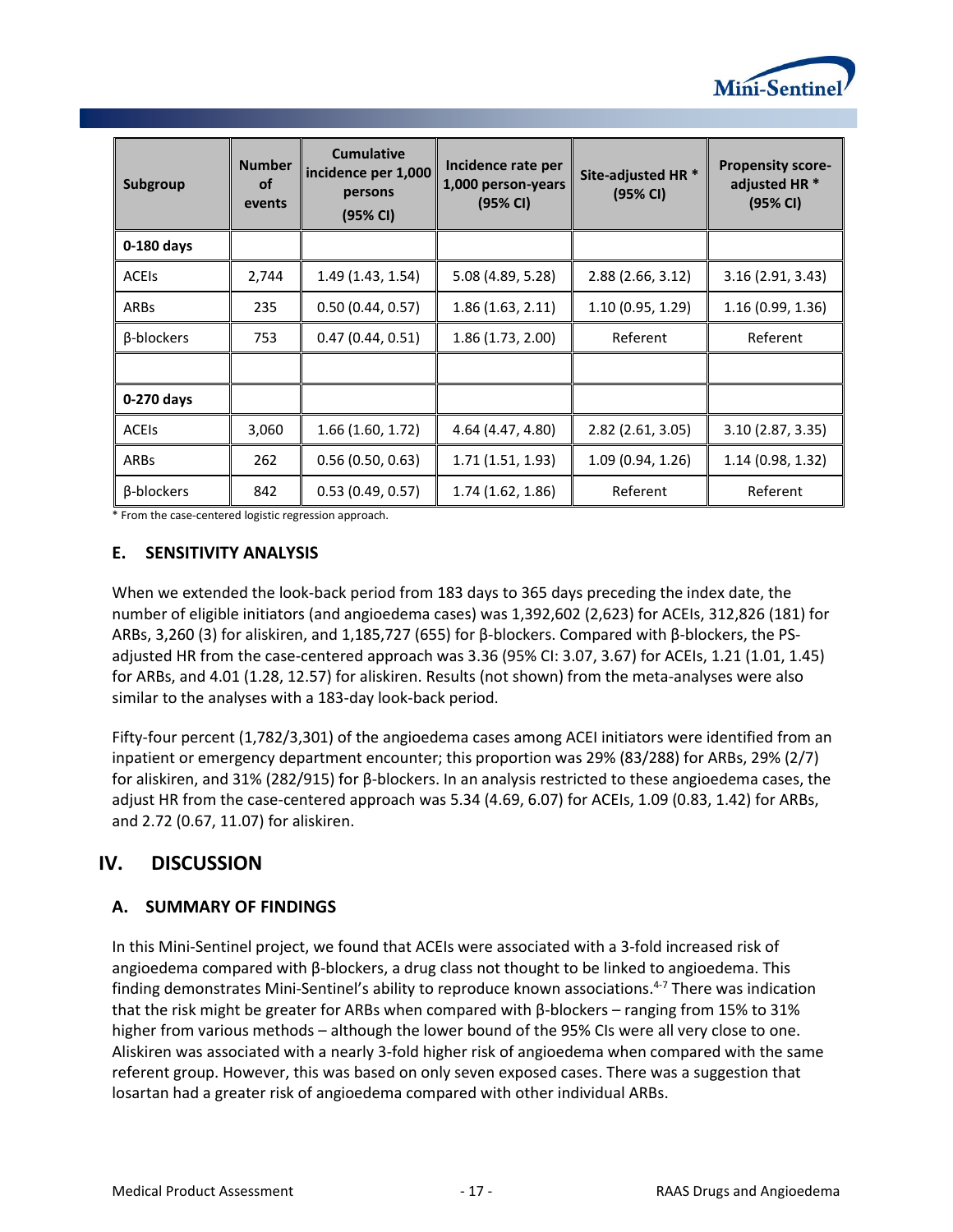

In keeping with the current goal that Mini-Sentinel be useful for signal refinement (in the continuum of signal generation, signal refinement, signal evaluation), the results summarized in this report are not expected to provide definitive evidence of a causal association between these drugs and angioedema, elucidate the association with regard to factors such as dose-response and duration-response relations, or identify subgroups at the highest risk. Findings should be interpreted in the larger context of all that is known about these drugs from various sources, such as randomized controlled trials and post-market reports, and other observational studies.

### <span id="page-19-0"></span>**B. COMPARISON WITH PRIOR STUDIES**

### **1. ACEIs**

**[Table 7](#page-20-0)** includes a list of selected studies that have examined the associations between the study drugs and angioedema. The largest study on this topic to date was done using data from the Veteran Affairs Health Care System.<sup>9</sup> In that study, Miller *et al* found that the incidence rate per 1,000 person-years was about 2 among 195,192 ACEI initiators and 0.5 among 94,020 β-blocker initiators.<sup>9</sup> In our study, the incidence rates in these two cohorts were both higher, but the cumulative incidence – calculated using exposed persons as the denominator – among ACEI initiators was similar in both studies (1.8 vs. 1.8 per 1,000 ACEI-exposed persons; cumulative incidence information was not available for β-blockers in the Miller study). In addition, the cumulative incidence of serious angioedema associated with ACEIs was comparable between the Miller study and ours (0.14 vs. 0.18 per 1,000 ACEI-exposed persons). Consistent with previous studies,5,8-10 we observed that the risk was the greatest immediately following ACEI initiation. In the Miller study, 55% of the angioedema cases occurred within 90 days following ACEI initiation, compared with 66% in our study.

Differences in the study population might have led to higher incidence rates in our study. For example, the proportion of female users, who seemed to have a higher risk of angioedema, was more than 50% in our study compared with 3% in the Miller study. However, it is unlikely that differences in the study population only impacted incidence rate, and not cumulative incidence.

A more plausible explanation might be differences in the study design, more specifically, in how persontime was counted. In our study, we calculated exposed person-times from treatment initiation until the earliest occurrence of angioedema diagnosis, 365 days of follow-up, initiation of another study drug, cessation of use of study drug, death, disenrollment from the health plan, end of medical benefit, or December 31, 2010. Cessation of use occurred when an individual's days supplied appeared to have been exhausted for at least 14 days. That is, even if patients subsequently resumed their initial treatment, we would not count the person-times if the resumption occurred more than 14 days later. The description of Miller *et al* paper suggested that the authors estimated the incidence rate using all exposed person-times (including person-times that accumulated after resumption) over a maximal follow-up of 21 months, or allowed a more generous gap between dispensings when creating the exposure period. This could explain why the average length of follow-up was 0.4 year in our study and 0.9 year in the Miller study. As the risk of angioedema gradually diminished over time, the Miller study might have included more person-times with a lower risk of angioedema. A study done by Brown *et al* using Tennessee Medicaid study used a similar follow-up approach to the Miller study, and found a similar incidence rate.<sup>8</sup>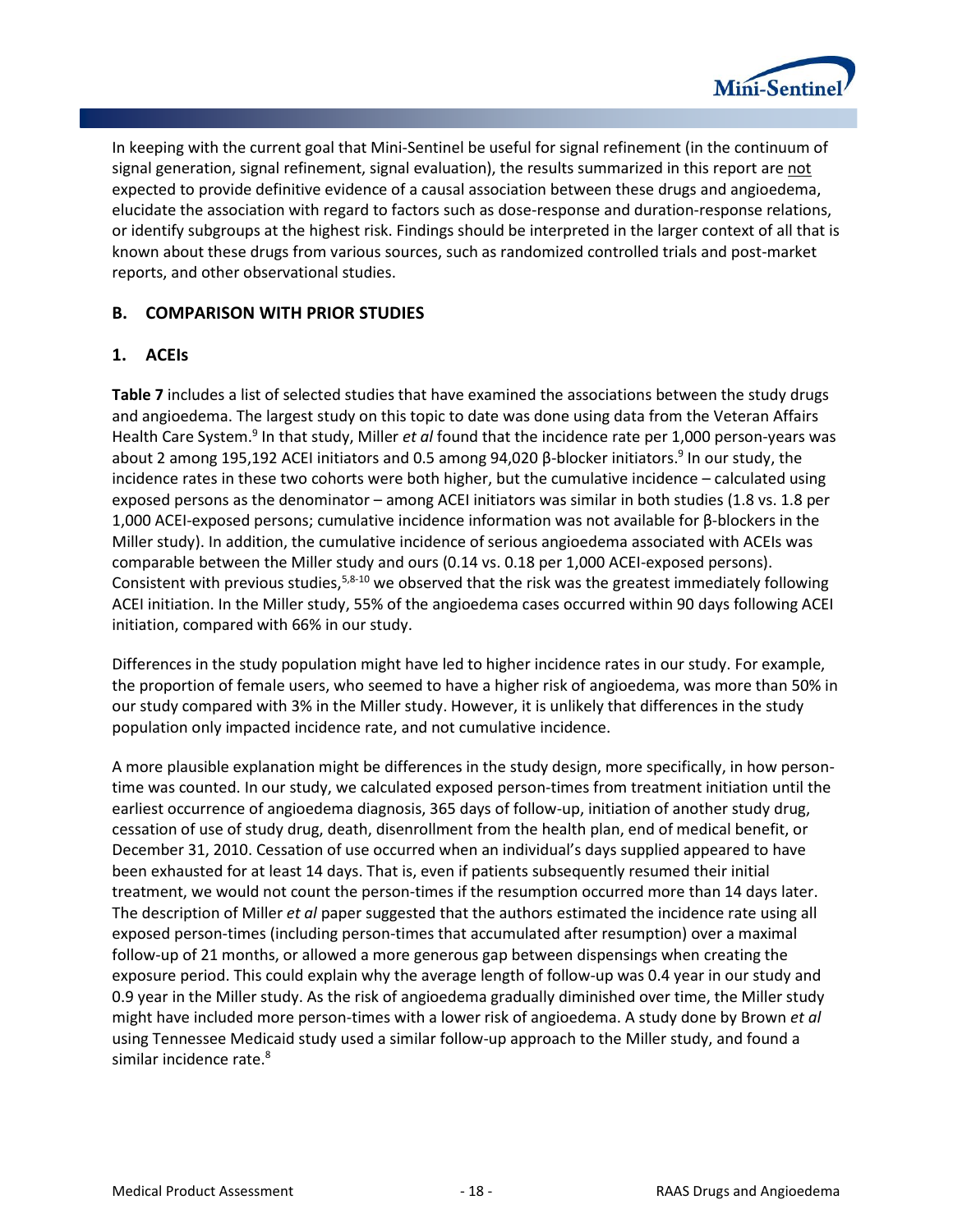

Despite these potential differences, our adjusted HR of 3.04 (95% CI: 2.81, 3.27) for ACEIs (from the case-centered approach) was similar to the relative risk of 3.56 (2.82, 4.44) in the Miller study obtained from a Poisson regression analysis using all other anti-hypertensive medications as the referent group.

Randomized trials generally observed a higher cumulative incidence of angioedema associated with ACEIs than observational studies (Table 7). This may be due to differences in the study population, or a more careful ascertainment of milder cases in the trials, especially those that resolve quickly and did not require medical attention.

### **2. ARBs**

Compared with what is known about ACEIs, the relation between ARBs and angioedema is not as wellunderstood. Miller *et al* found that the incidence rate of angioedema was 1 per 1,000 person-years among 9,816 ARB initiators.<sup>9</sup> Our incidence rate was higher, which could be attributed to the differences in study design or study population as described above. In the Miller study, the crude incidence rate in ARB users was twice as high as the rate in β-blocker users, but it is unclear how similar or different our adjusted HR would be compared with Miller's, as this information was not available. The Ongoing Telmisartan Alone and in Combination with Ramipril Global Endpoint Trial (ONTARGET) found a lower cumulative incidence of angioedema in telmisartan users compared with ramipril users (1 vs. 3 per 1,000 persons).<sup>12</sup> The cumulative incidence of angioedema for telmisartan was lower in our study, possibly due to differences in the study population and the ability to capture milder cases.

# **3. Aliskiren**

Little is known about the association between aliskiren and angioedema. Pooled analyses of randomized trials with 4,578 patients who received aliskiren monotherapy suggests that the risk of angioedema and urticaria as a combined outcome was similar or lower for aliskiren compared with ACEIs and ARBs.<sup>13,14</sup> Unfortunately, the analyses did not examine angioedema separately and individual trials were too small to provide reliable estimates. With seven exposed cases, we observed that the risk of angioedema among aliskiren initiators is similar to ACEIs. Further investigations are warranted to better understand the relation between aliskiren and angioedema.

| <b>Study</b>                | <b>Design</b> | <b>Drug</b> | <b>Exposed</b><br>persons | <b>Exposed</b><br>person-<br>years | <b>Number</b><br><b>of</b><br>events | <b>Cumulative</b><br>incidence<br>per 1,000<br>persons<br>(95% CI) | <b>Incidence</b><br>rate per<br>1,000<br>person-years<br>(95% CI) |
|-----------------------------|---------------|-------------|---------------------------|------------------------------------|--------------------------------------|--------------------------------------------------------------------|-------------------------------------------------------------------|
| <b>ACEIS</b>                |               |             |                           |                                    |                                      |                                                                    |                                                                   |
| Kostis et al <sup>10</sup>  | Trial         | Enalapril   | 12,557                    | $-$ *                              | 86                                   | 6.8(5.5, 8.4)                                                      |                                                                   |
| Pfeffer et al <sup>34</sup> | Trial         | Captopril   | 4,879                     |                                    | 35                                   | $7.2$ (5.2, 10.0)                                                  |                                                                   |
| Piller et al <sup>26</sup>  | Trial         | Lisinopril  | 9,054                     |                                    | 37                                   | 4.1(3.0, 5.2)                                                      |                                                                   |
| Yusuf et al <sup>12</sup>   | Trial         | Ramipril    | 8,576                     |                                    | 25                                   | 2.9(2.0, 4.3)                                                      |                                                                   |
| Brown et al <sup>8</sup>    | Observational | All         | 27,834                    | 52,734                             | 82                                   | 2.9(2.4, 3.7)                                                      | 1.6(1.2, 1.9)                                                     |

<span id="page-20-0"></span>

|  |  |  | Table 7. Selected published studies on the associations of ACEIs, ARBs, and aliskiren with angioedema |  |  |
|--|--|--|-------------------------------------------------------------------------------------------------------|--|--|
|--|--|--|-------------------------------------------------------------------------------------------------------|--|--|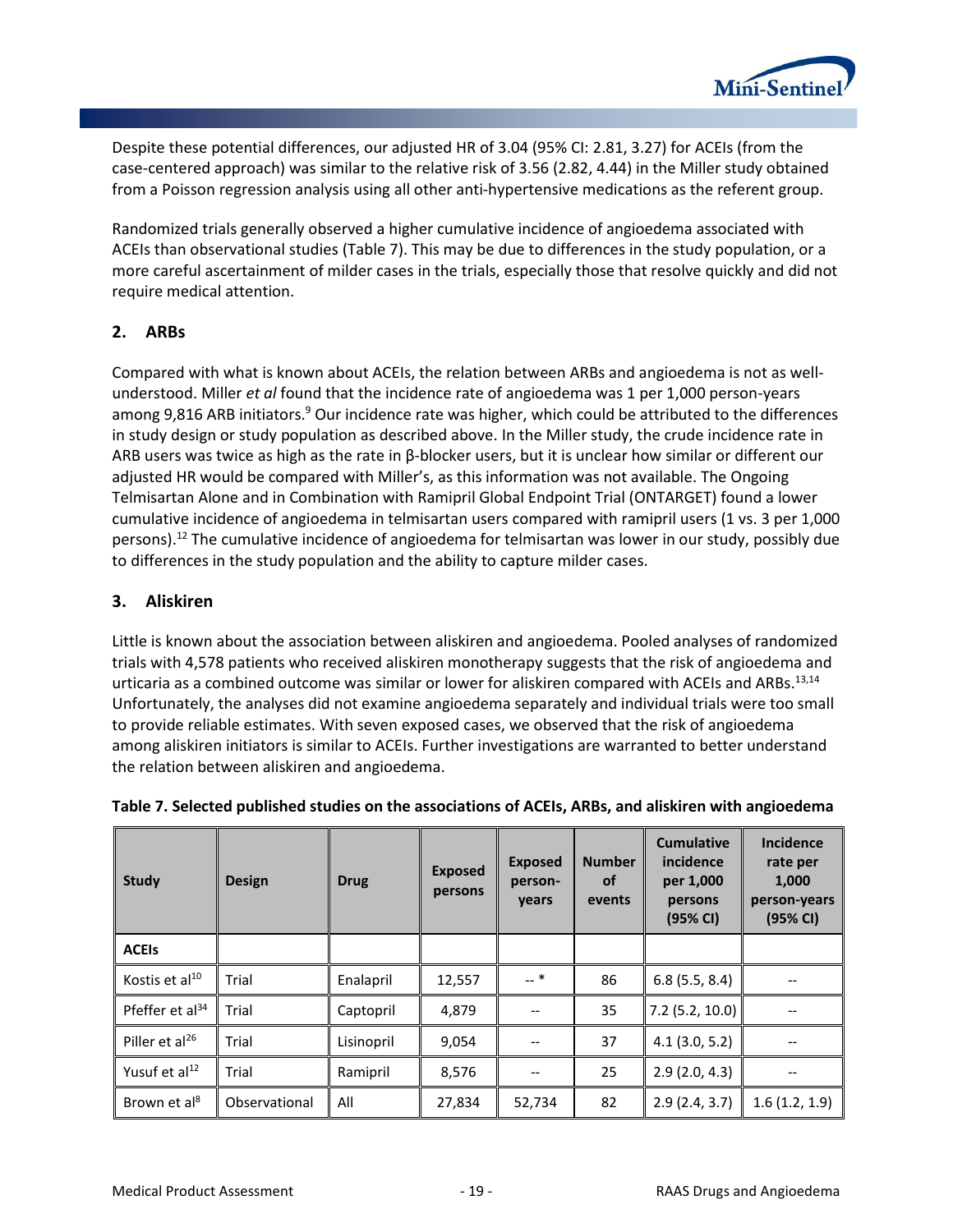

| <b>Study</b>                | <b>Design</b>                   | <b>Drug</b> | <b>Exposed</b><br>persons | <b>Exposed</b><br>person-<br>years | <b>Number</b><br><b>of</b><br>events | <b>Cumulative</b><br>incidence<br>per 1,000<br>persons<br>(95% CI) | <b>Incidence</b><br>rate per<br>1,000<br>person-years<br>(95% CI) |
|-----------------------------|---------------------------------|-------------|---------------------------|------------------------------------|--------------------------------------|--------------------------------------------------------------------|-------------------------------------------------------------------|
| Miller et al <sup>9</sup>   | Observational                   | All         | 195,192                   | 179,088                            | 352                                  | 1.8(1.6, 2.0)                                                      | 2.0(1.8, 2.2)                                                     |
|                             |                                 |             |                           |                                    |                                      |                                                                    |                                                                   |
| <b>ARBs</b>                 |                                 |             |                           |                                    |                                      |                                                                    |                                                                   |
| Pfeffer et al <sup>34</sup> | Trial                           | Valsartan   | 4,885                     |                                    | 21                                   | 4.3(2.8, 6.6)                                                      |                                                                   |
| Yusuf et al <sup>12</sup>   | Trial                           | Telmisartan | 8,542                     | --                                 | 10                                   | 1.2(0.6, 2.2)                                                      |                                                                   |
| Miller et al <sup>9</sup>   | Observational                   | All         | 9,816                     | $\overline{\phantom{m}}$           | $\hspace{0.05cm} \textbf{--}$        | $- -$                                                              | $1.0^{+}$                                                         |
|                             |                                 |             |                           |                                    |                                      |                                                                    |                                                                   |
| <b>Aliskiren</b>            |                                 |             |                           |                                    |                                      |                                                                    |                                                                   |
| White et al <sup>13</sup>   | Pooled<br>analysis of<br>trials | Aliskiren   | 4,203                     | $-$                                | $13\frac{5}{9}$                      | 3.1(1.8, 5.3)                                                      |                                                                   |
| White et al <sup>14</sup>   | Pooled<br>analysis of<br>trials | Aliskiren   | 4,578                     |                                    | $15\$                                | 3.3(2.0, 5.4)                                                      |                                                                   |

\* Information not provided.

† Only point estimate was provided, information needed to estimate the 95% CI was not available in the paper.

§ Angioedema and urticaria as a combined outcome.

# <span id="page-21-0"></span>**C. METHODS CONSIDERATION**

### **1. Discussion of analytic approaches**

We used two methods that do not require sharing of individual-level information to combine data from 17 Data Partners. The first method, which is based on the Fireman's case-centered logistic regression approach, needs only aggregate-level data to obtain the same effect estimates that would have been observed through a stratified Cox model fit using individual-level information.<sup>28</sup> The second method combines site-specific effect estimates via meta-analysis, obviating the need to transfer either individual-level or aggregate-level dataset across sites. Both methods allow investigators to adjust for a large number of potential confounders without the need to share individual-level information. They can also accommodate pre-specified subgroup analyses by generating subgroup-specific aggregate-level dataset (for the case-centered approach) or subgroup-specific effect estimates at each site (for the meta-analyses). In this project, the MS-wide point estimates and 95% CIs from the two methods were similar, especially in analyses with large sample size, suggesting that both methods achieved similar level of confounding adjustment, and can both be considered in future Mini-Sentinel signal refinement activities.

We performed three meta-analyses, two done with a fixed-effect model, one done with a randomeffects model. The fixed-effect model assumes that all "studies" (i.e., analyses done at Data Partner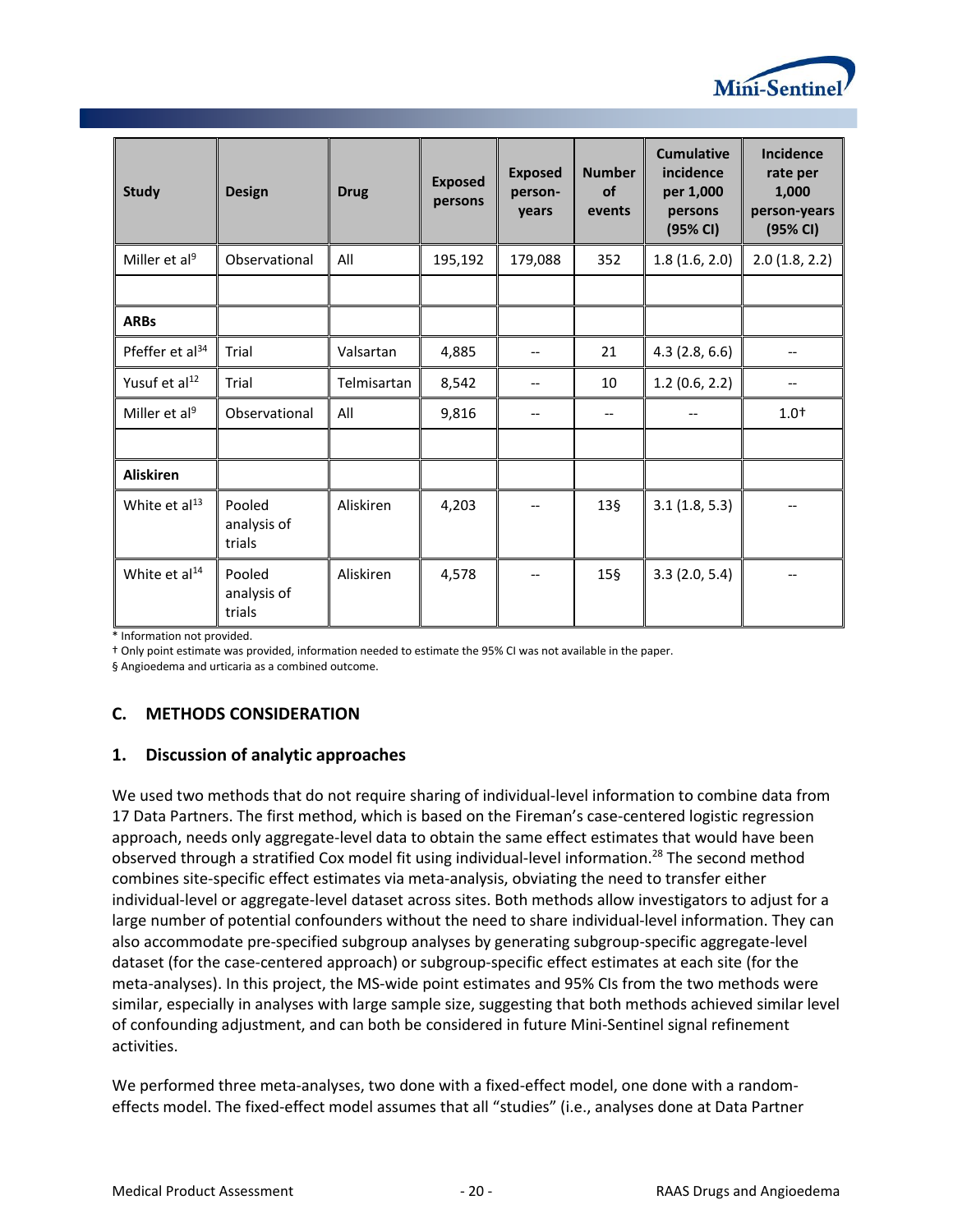

sites) share a common true effect estimate, and all observed differences are due to sampling error. The random-effects model assumes that all studies are randomly drawn from a population of effect estimates, i.e., each study can have its own effect estimates. The choice of appropriate model depends on what investigators know or hypothesize about the variation across sites. It is not uncommon to use both models in studies. Within the fixed-effect model, the inverse-variance weighted method is among the most commonly used approaches.<sup>30</sup> We observed that using the total sample size as the weight produced results similar to the inverse-variance weighted approach, but the two approaches could yield different results when the sample size was small. A major difference between the two approaches is that the inverse variance approach incorporates information on the number of outcomes, which is a major driving force of statistical efficiency. Although total sample size is correlated with the number of outcomes, using the former as the weight does not fully reflect the precision of a site-specific effect estimates.

# **2. Estimation of PSs**

There were at least two possible ways to estimate PSs in this study. The first approach would have each Data Partner fit the same PS model. The advantage of this approach is consistency. Operationally, having one model allows for a single, centralized development of the analytic program, which reduces the programming burden and chance for errors across sites. On the other hand, the approach does not fully utilize the information available at each site. In Mini-Sentinel, certain Data Partners have access to clinical data like vital signs and laboratory results, but such information would not be used when one uses a common PS model across all Data Partners. We chose to use this approach because there was no evidence to suggest that measured variables other than the ones considered would be strong confounders.

An alternative would be to have each Data Partner fit its own PS model, which could include additional confounders available only at certain sites. One could also combine the two approaches, i.e., have each site fit a common PS model, and allow sites with richer data to fit a separate model with additional variables.<sup>35,36</sup> This will introduce additional operational complexities but may be preferred for certain assessments in the future. A variant to the site-specific PS method is the high-dimensional PS approach, which allows investigators to pre-specify a set of confounders and use an automated approach to identify additional potential confounders.  $37-39$  The approach will more fully utilize the information available at each site. A freely available SAS macro [\(http://www.drugepi.org/dope-downloads/\)](http://www.drugepi.org/dope-downloads/) facilitates implementation of the approach. A challenge will be to understand the PS model created by the approach, as hundreds of additional variables, presented in coding systems like ICD-9-CM, NDC, or CPT-4, may not be immediately interpretable to the investigators.

### **3. Alternative approaches considered**

One of the objectives of this activity was to build general strategies in Mini-Sentinel for signal refinement regarding medical products for which substantial post-market experience has accrued. We discussed several alternative approaches but determined that these approaches were not ideal for the project. However, these approaches may be appropriate for certain Mini-Sentinel signal refinement activities in the future.

*Centralized analysis of individual-level data with individual confounders*. Using this approach, we would request the Data Partners to send an individual-level dataset with individual confounder information for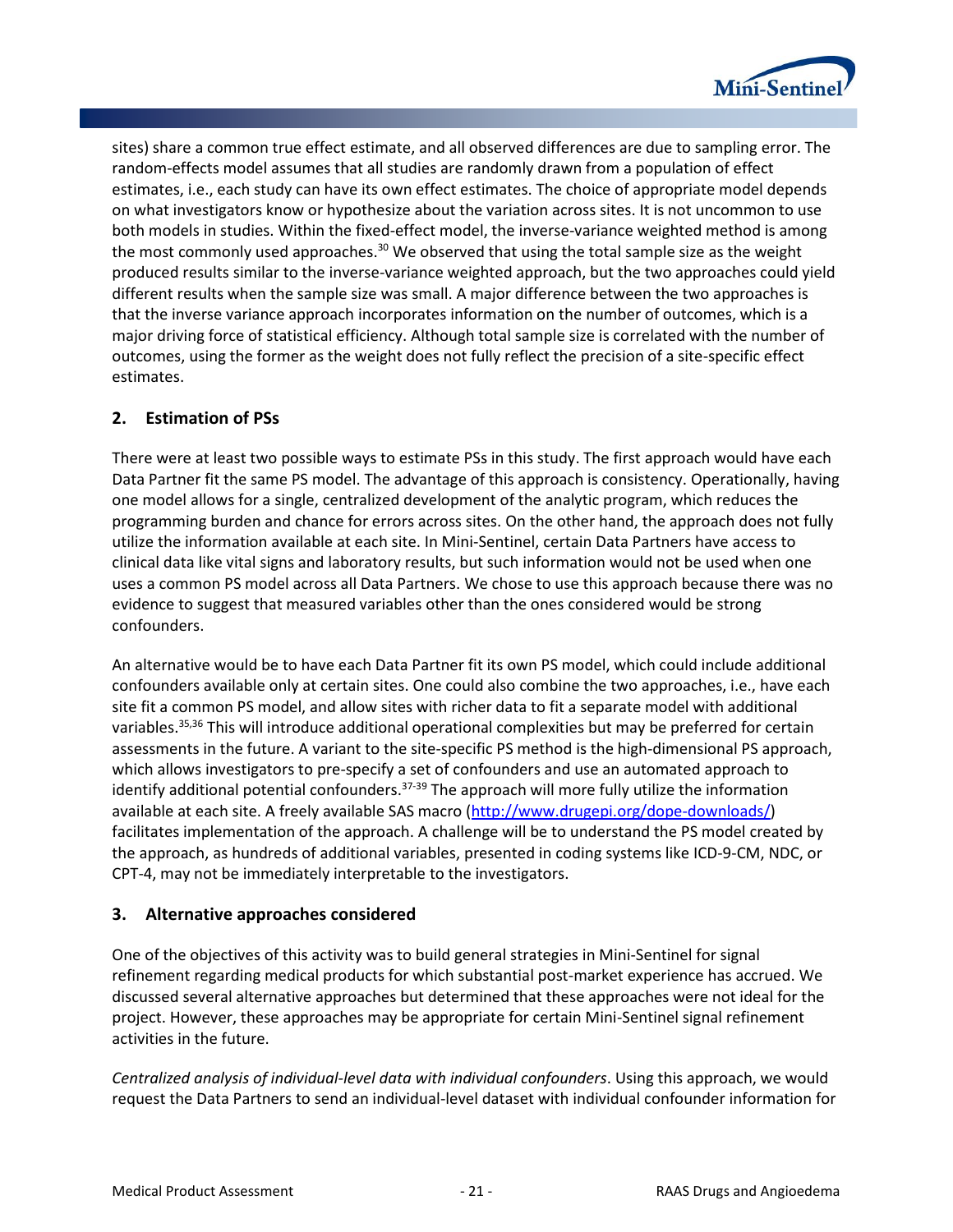

centralized analyses. Of all available approaches, this would provide the workgroup with the most analytic flexibility,<sup>36</sup> but it would require transferring of potentially identifiable individual-level information.

*Centralized analysis of individual-level data with confounder summary scores*. An alternative approach to the centralized analysis above would be to have each site estimate PSs, and then send an individuallevel dataset with information on the exposure, outcome, time-to-event, PSs, and pre-specified subgroup status.<sup>36</sup> Methods that use confounder summary scores (e.g., PSs, disease risk scores) are appealing in distributed data systems like Mini-Sentinel because they obscure individual-level characteristics into non-identifiable measures while achieving a similar degree of confounding control.<sup>36</sup> Another advantage of these confounder summary scores is the reduction of data dimensionality. For rare outcomes like angioedema, conventional multivariable-adjusted analysis may lead to unstable effect estimates. A PS analysis may minimize such risk because it models the relation between the confounders and the exposure, which is often more common than the outcome of interest, especially when the medical products being studied have been approved for a number of years. In principle, all information would be considered de-identified. However, the possibility of re-identification could not be fully ruled out through unique combinations of exposure, outcome, and pre-specified subgroup status, especially at smaller Data Partner sites.

Instead of using PSs, we could use disease risk scores, which offer a number of advantages when there are multiple exposure categories and one outcome of interest.<sup>40</sup> A single score is sufficient to examine multiple comparators, as opposed to a need for multiple PSs. However, as the number of angioedema events was expected to be low in many Data Partner sites, constructing disease risk scores would be a challenge.

*PS matching*. This approach has several advantages when the exposure is binary.36,41 For example, both absolute and relative risk estimates can be computed easily in the matched cohort if balance is achieved for all baseline covariates. The matching process can also serve as an important step to identify patients who may have contraindications or other characteristics that preclude them from being "eligible" to receive both treatments. Removing these patients, for whom the PS is usually extremely low or high, creates clinical equipoise and may improve the internal validity of the study. A similar aggregate-data structure used in the case-centered approach can be used for a PS-matched analysis, obviating the need to transfer individual-level data.<sup>42</sup> However, when there are multiple exposures, as in this project, a pairwise PS matching using a common referent group may result in different subsets of matched referent population in each pair, making direct comparisons difficult. Using a 1:1:1:1 matching scheme would ensure the same referent population is used for all analyses, but it might substantially reduce the number of patients in our analyses given the expected low number of aliskiren initiators.

*Distributed regression analysis*. 43-45 Distributed regression analysis fits regression models on distributed databases, and produces identical results to those from centralized conventional multivariable-adjusted regression analysis. In distributed regression analysis, Data Partners transfer only summary or intermediate statistics to a centralized location for model fitting. For instance, in distributed linear regression with horizontally partitioned database, the required summary statistics include the sums of the covariates, the sums of covariate squares, and the sum of products between covariates. Currently, there are a number of technical requirements that need to be overcome to perform such analysis in a distributed data system. In addition, the approach has not been extended to time-to-event outcomes.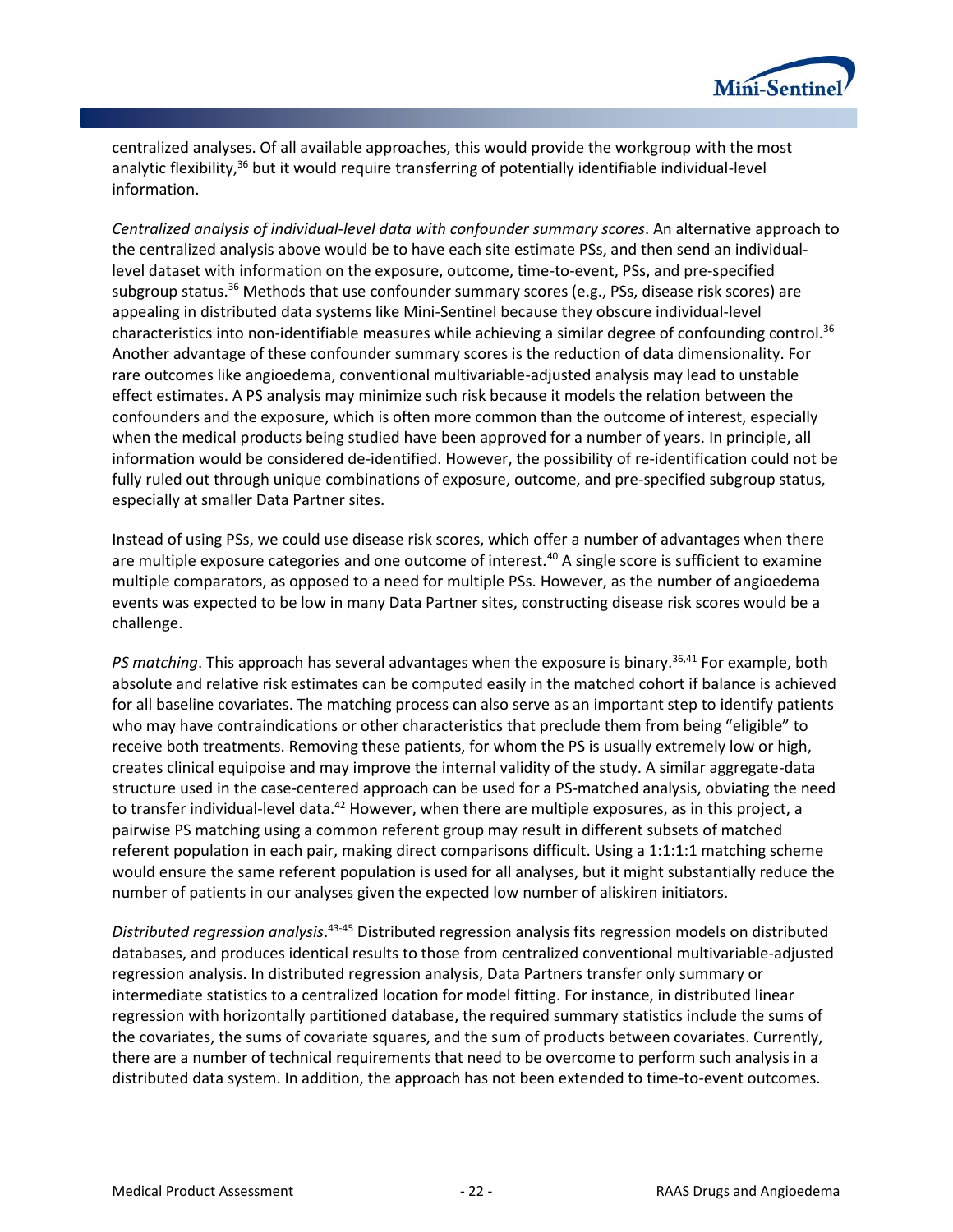

# <span id="page-24-0"></span>**D. LIMITATIONS**

The results of this assessment should be interpreted in the context of the following limitations. Residual confounding may be a threat to the validity of our findings. Most notably, previous studies have suggested that African-American race may be a risk factor for angioedema and a potential effect modifier for the effect of ACEIs on angioedema.<sup>8-10,23-25</sup> Race information is sparse across the vast majority of Data Partners and was therefore not adjusted for in this assessment. However, our results are consistent with previous studies that adjusted for race. $8.9$  Smoking was another covariate not available to us that has also been suggested to be a confounder for the effect of ACEIs on angioedema.<sup>24-</sup> 26

A 183-day baseline look-back period might not be sufficient to identify all previous angioedema, which may predict both the risk of subsequent angioedema and the choice of antihypertensive treatment. It might also not be long enough to identify prior use of the study drugs. We chose 183 days because it was considered sufficient to identify a majority of recently occurred angioedema that were mostly likely to affect prescribing, while ensuring that not too many otherwise eligible individuals would be excluded as a result of longer enrollment requirement. The number of eligible patients was lower in a sensitivity analysis that used a 365-day look-back period, but the results remained similar.

Although the positive predictive value of the diagnosis code for angioedema is high, some cases, especially those that are milder and resolved quickly – therefore do not require medical attention – might not have been captured in electronic healthcare databases. This might lead to an underestimation of the true cumulative incidence and incidence rate of angioedema. As the association between ACEIs and angioedema is well-recognized, underestimation of risk may be less severe for these drugs as patients and physicians may be more attentive to any clinical manifestation of angioedema. On the other hand, this could potentially lead to an overestimation of the relative risk of angioedema when comparing ACEIs with ß-blockers because there would be a differential case ascertainment and diagnosis. The proportion of angioedema cases diagnosed during an outpatient visit was much lower in ACEI initiators compared with initiators of other study drugs, which suggests that milder cases were no more likely to be captured among ACEI initiators, or that ACEIs might be associated with more severe cases.

# <span id="page-24-1"></span>**E. STRENGTHS**

With more than 1,845,000 ACEI initiators, 467,000 ARB initiators, and 4,800 aliskiren initiators, this study, to our knowledge, is the largest assessment of the relations between these medications and angioedema. The validity of the findings is strengthened by the consistent results from various analyses. Validity is further improved by the high positive predictive value of the diagnosis code of angioedema. The large sample size and the demographic and geographic diversity of our population increase the generalizability of our findings. A distributed approach, with programs developed and tested centrally and executed concurrently by all 17 Data Partners, coupled with methods that do not require individuallevel data to leave Data Partners' firewalls, ensure that all analyses were done efficiently and securely.

# <span id="page-24-2"></span>**V. CONCLUSION**

In conclusion, this Mini-Sentinel assessment replicated the known association between ACEIs and angioedema. The assessment also provided new information on the risk of angioedema for ARBs (both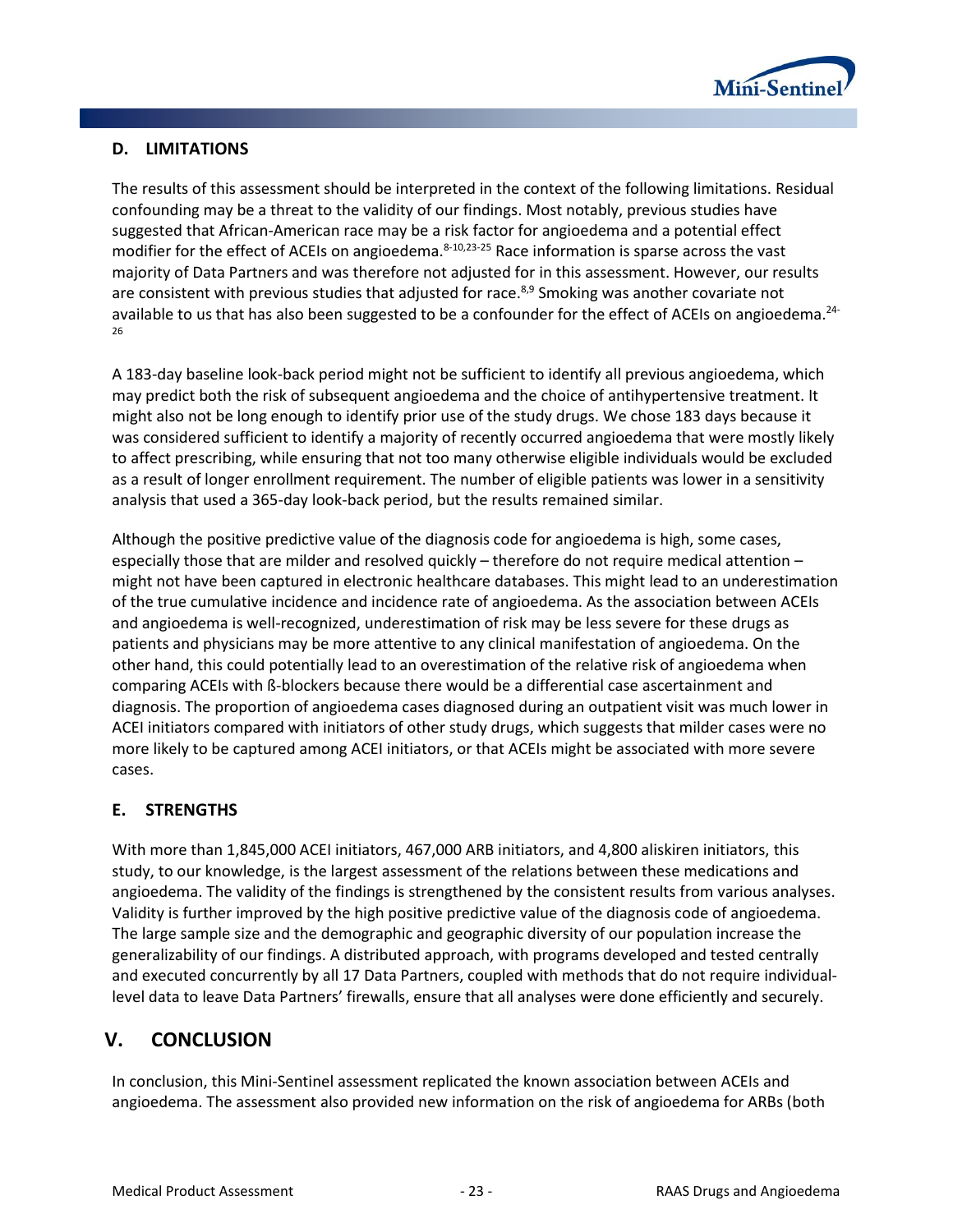

as a class and as individual molecular entities) and the direct renin inhibitor, aliskiren. There was no strong evidence to suggest that ARBs as a group substantially increased the risk of angioedema; an elevated risk, if any, would be much lower for ARBs than for ACEIs. The risk of angioedema varied moderately across individual ARBs, with losartan appearing to be associated with a higher risk than others. Based on seven exposed cases our analyses suggested that aliskiren might be associated with an approximately 2.9-fold higher risk of angioedema compared with ß-blockers.

# <span id="page-25-0"></span>**VI. ACKNOWLEDGEMENTS**

The authors would like to thank the following Data Partners for participating in the project: Aetna, HealthCore, Inc., the HMO Research Network (Group Health Research Institute, Harvard Pilgrim Health Care Institute, HealthPartners Research Foundation, Henry Ford Health System, Lovelace Clinic Foundation, Marshfield Clinic Research Foundation, and Meyers Primary Care Institute), Humana, the Kaiser Permanente Center for Effectiveness and Safety Research (Kaiser Permanente Colorado, Kaiser Permanente Georgia, Kaiser Permanente Hawaii, Kaiser Permanente Mid-Atlantic, Kaiser Permanente Northern California, and Kaiser Permanente Northwest ), and Vanderbilt University/Tennessee Medicaid. The authors also thank the following individuals: Aarthi Iyer and Jillian Lauer of Harvard Pilgrim Health Care Institute for their administrative support; Nicolas Beaulieu, James Marshall, and Lisa Trebino of Harvard Pilgrim Health Care Institute, and Erick Moyneur and Eric Gravel of Statlog Consulting Services, Inc. for their programming support; and Bruce Fireman of Kaiser Permanente Northern California for his guidance on the application of the case-centered logistic regression approach.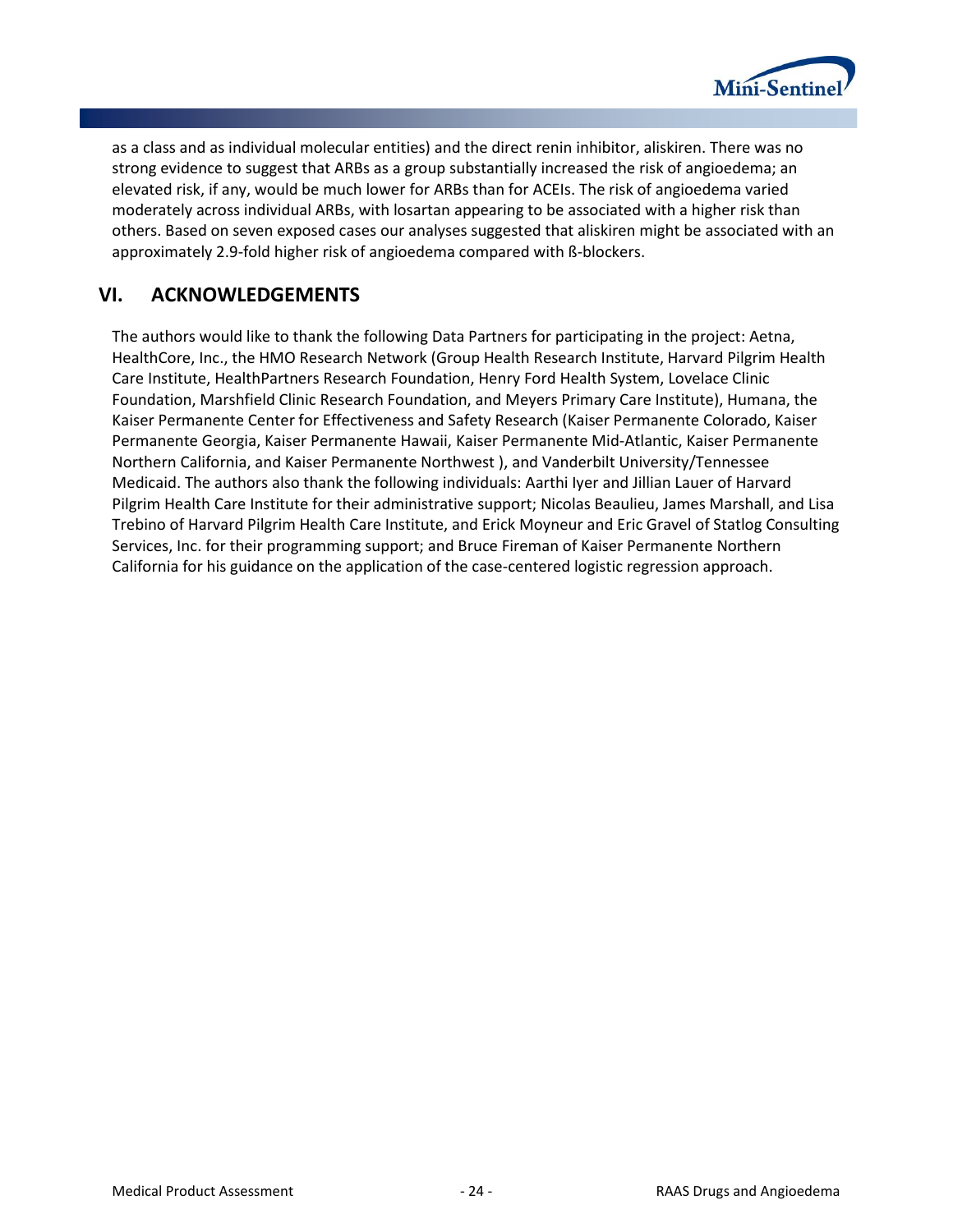

# <span id="page-26-0"></span>**VII. REFERENCES**

- 1. Zaman MA, Oparil S, Calhoun DA. Drugs targeting the renin-angiotensin-aldosterone system. Nat Rev Drug Discov 2002;1:621-36.
- 2. Greaves M, Lawlor F. Angioedema: manifestations and management. J Am Acad Dermatol 1991;25:155-61; discussion 61-5.
- 3. Temino VM, Peebles RS, Jr. The spectrum and treatment of angioedema. Am J Med 2008;121:282-6.
- 4. Israili ZH, Hall WD. Cough and angioneurotic edema associated with angiotensin-converting enzyme inhibitor therapy. A review of the literature and pathophysiology. Ann Intern Med 1992;117:234-42.
- 5. Vleeming W, van Amsterdam JG, Stricker BH, de Wildt DJ. ACE inhibitor-induced angioedema. Incidence, prevention and management. Drug Saf 1998;18:171-88.
- 6. Slater EE, Merrill DD, Guess HA, et al. Clinical profile of angioedema associated with angiotensin converting-enzyme inhibition. JAMA 1988;260:967-70.
- 7. Sabroe RA, Black AK. Angiotensin-converting enzyme (ACE) inhibitors and angio-oedema. Br J Dermatol 1997;136:153-8.
- 8. Brown NJ, Ray WA, Snowden M, Griffin MR. Black Americans have an increased rate of angiotensin converting enzyme inhibitor-associated angioedema. Clin Pharmacol Ther 1996;60:8-13.
- 9. Miller DR, Oliveria SA, Berlowitz DR, Fincke BG, Stang P, Lillienfeld DE. Angioedema incidence in US veterans initiating angiotensin-converting enzyme inhibitors. Hypertension 2008;51:1624-30.
- 10. Kostis JB, Kim HJ, Rusnak J, et al. Incidence and characteristics of angioedema associated with enalapril. Arch Intern Med 2005;165:1637-42.
- 11. Howes LG, Tran D. Can angiotensin receptor antagonists be used safely in patients with previous ACE inhibitor-induced angioedema? Drug Saf 2002;25:73-6.
- 12. Yusuf S, Teo KK, Pogue J, et al. Telmisartan, ramipril, or both in patients at high risk for vascular events. N Engl J Med 2008;358:1547-59.
- 13. White WB, Bresalier R, Kaplan AP, et al. Safety and tolerability of the direct renin inhibitor aliskiren: a pooled analysis of clinical experience in more than 12,000 patients with hypertension. J Clin Hypertens (Greenwich) 2010;12:765-75.
- 14. White WB, Bresalier R, Kaplan AP, et al. Safety and tolerability of the direct renin inhibitor aliskiren in combination with angiotensin receptor blockers and thiazide diuretics: a pooled analysis of clinical experience of 12,942 patients. J Clin Hypertens (Greenwich) 2011;13:506-16.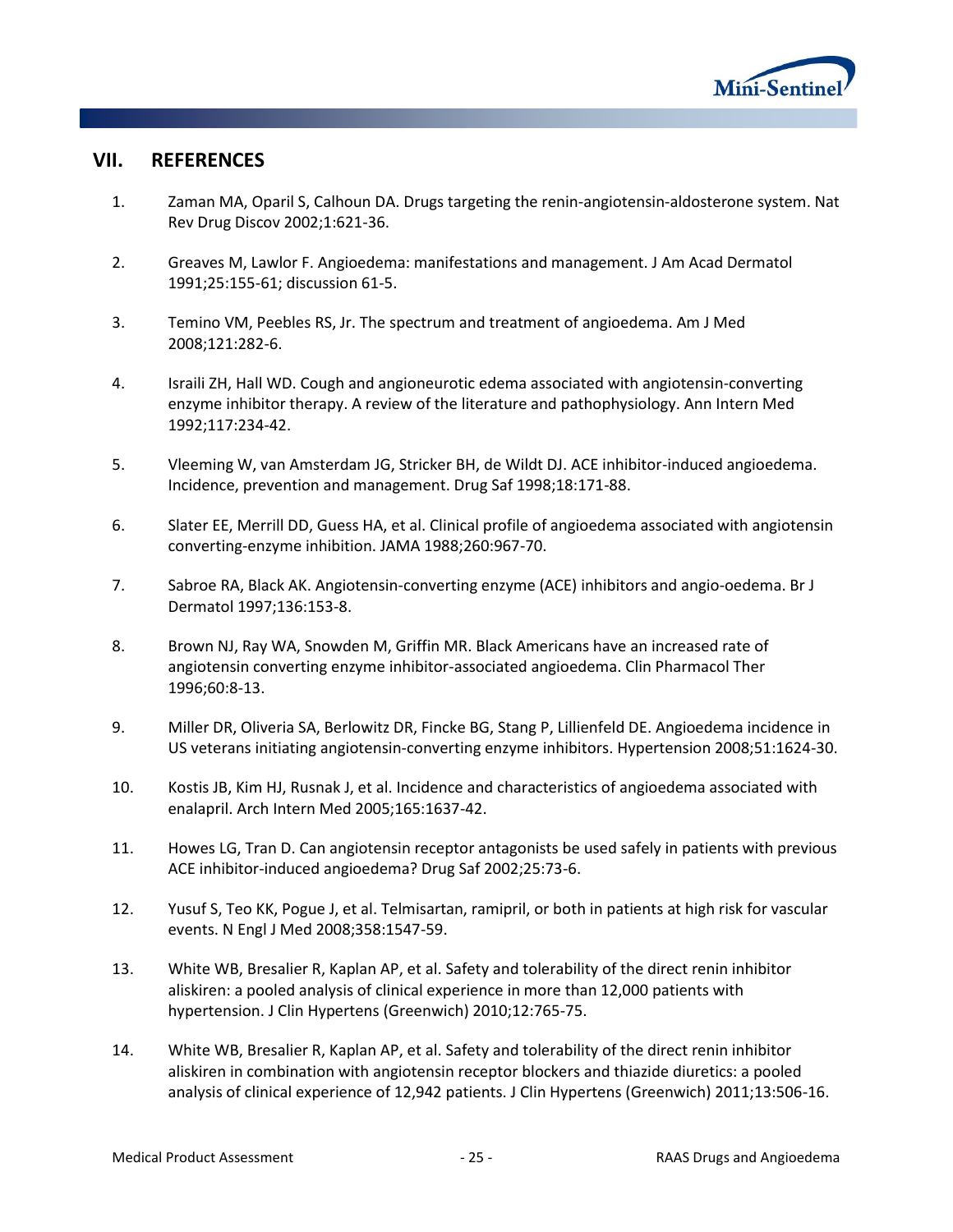

- 15. Toh D, Reichman ME, Houstoun M, et al. Protocol for signal refinement of angioedema events in association with use of drugs that act on the renin-angiotensin-aldosterone system 2011. (Accessed January 17, 2012, at [http://www.mini](http://www.mini-sentinel.org/work_products/Assessments/Mini-Sentinel_Angioedema-and-RAAS_Protocol.pdf)[sentinel.org/work\\_products/Assessments/Mini-Sentinel\\_Angioedema-and-RAAS\\_Protocol.pdf\)](http://www.mini-sentinel.org/work_products/Assessments/Mini-Sentinel_Angioedema-and-RAAS_Protocol.pdf)
- 16. Behrman RE, Benner JS, Brown JS, McClellan M, Woodcock J, Platt R. Developing the Sentinel System--a national resource for evidence development. N Engl J Med 2011;364:498-9.
- 17. Platt R, Carnahan RM, Brown JS, et al. The U.S. Food and Drug Administration's Mini-Sentinel program: status and direction. Pharmacoepidemiol Drug Saf 2012;21 Suppl 1:1-8.
- 18. Curtis LH, Weiner MG, Boudreau DM, et al. Design considerations, architecture, and use of the Mini-Sentinel distributed data system. Pharmacoepidemiol Drug Saf 2012;21 Suppl 1:23-31.
- 19. Ray WA. Evaluating medication effects outside of clinical trials: new-user designs. Am J Epidemiol 2003;158:915-20.
- 20. Brown NJ, Snowden M, Griffin MR. Recurrent angiotensin-converting enzyme inhibitor- associated angioedema. JAMA 1997;278:232-3.
- 21. Kachroo S, Jones N, Reynolds MW. Systematic literature review for evaluation of angioedema. Final report prepared for the Foundation for the National Institutes of Health via the Observational Medical Outcomes Partnership (OMOP). Lexington, MA: United Biosource Corporation; 2009.
- 22. Jarrett N, Lux L, West S. Systematic evaluation of health outcome of interest definitions in observational studies and clinical definitions for the Observational Medical Outcomes Partnership: Angioedema. Research Triangle Park, NC: RTI International; 2009.
- 23. Gibbs CR, Lip GY, Beevers DG. Angioedema due to ACE inhibitors: increased risk in patients of African origin. Br J Clin Pharmacol 1999;48:861-5.
- 24. Morimoto T, Gandhi TK, Fiskio JM, et al. An evaluation of risk factors for adverse drug events associated with angiotensin-converting enzyme inhibitors. J Eval Clin Pract 2004;10:499-509.
- 25. Byrd JB, Adam A, Brown NJ. Angiotensin-converting enzyme inhibitor-associated angioedema. Immunol Allergy Clin North Am 2006;26:725-37.
- 26. Piller LB, Ford CE, Davis BR, et al. Incidence and predictors of angioedema in elderly hypertensive patients at high risk for cardiovascular disease: a report from the Antihypertensive and Lipid-Lowering Treatment to Prevent Heart Attack Trial (ALLHAT). J Clin Hypertens (Greenwich) 2006;8:649-56; quiz 57-8.
- 27. Mamdani M, Sykora K, Li P, et al. Reader's guide to critical appraisal of cohort studies: 2. Assessing potential for confounding. BMJ 2005;330:960-2.
- 28. Fireman B, Lee J, Lewis N, Bembom O, van der Laan M, Baxter R. Influenza vaccination and mortality: differentiating vaccine effects from bias. Am J Epidemiol 2009;170:650-6.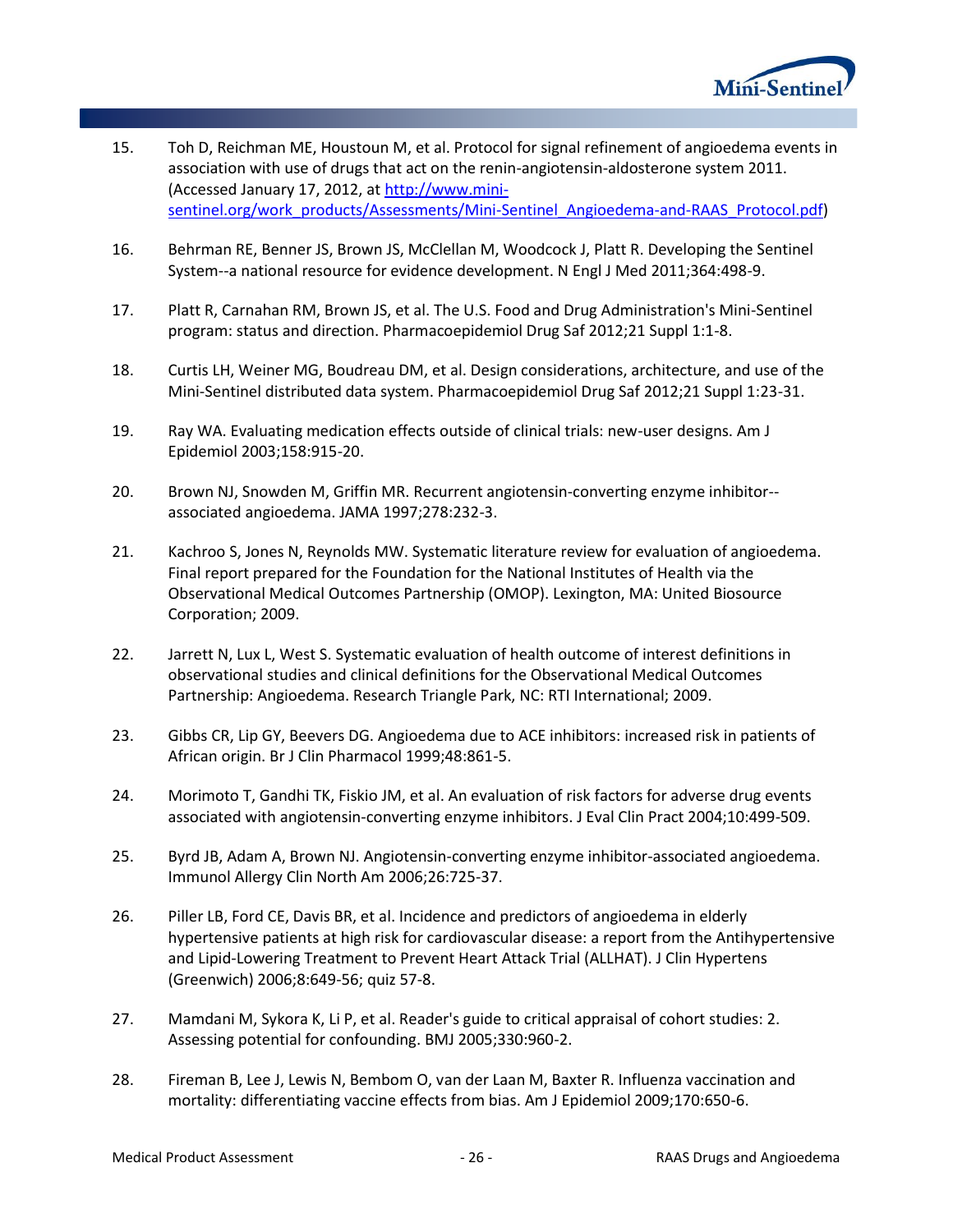

- 29. DerSimonian R, Laird N. Meta-analysis in clinical trials. Control Clin Trials 1986;7:177-88.
- 30. Deeks JJ, Higgins JPT, Altman DG. Chapter 9: Analysing data and undertaking meta-analyses. In: Higgins JPT, Green S, eds. Cochrane Handbook for Systematic Reviews of Interventions Version 501 [updated September 2008]: The Cochrane Collaboration; 2008.
- 31. Tierney JF, Stewart LA, Ghersi D, Burdett S, Sydes MR. Practical methods for incorporating summary time-to-event data into meta-analysis. Trials 2007;8:16.
- 32. Rosenbaum PR, Rubin DB. The central role of the propensity score in observational studies for causal effects. Biometrika 1983;70:41-55.
- 33. Rosenbaum PR, Rubin DB. Reducing bias in observational studies using subclassification on the propensity score. J Am Stat Assoc 1984;79:516-24.
- 34. Pfeffer MA, McMurray JJ, Velazquez EJ, et al. Valsartan, captopril, or both in myocardial infarction complicated by heart failure, left ventricular dysfunction, or both. N Engl J Med 2003;349:1893-906.
- 35. Rassen JA, Avorn J, Schneeweiss S. Multivariate-adjusted pharmacoepidemiologic analyses of confidential information pooled from multiple health care utilization databases. Pharmacoepidemiol Drug Saf 2010;19:848-57.
- 36. Rassen JA, Solomon DH, Curtis JR, Herrinton L, Schneeweiss S. Privacy-maintaining propensity score-based pooling of multiple databases applied to a study of biologics. Med Care 2010;48:S83-9.
- 37. Schneeweiss S, Rassen JA, Glynn RJ, Avorn J, Mogun H, Brookhart MA. High-dimensional propensity score adjustment in studies of treatment effects using health care claims data. Epidemiology 2009;20:512-22.
- 38. Toh S, García Rodríguez LA, Hernán MA. Confounding adjustment via a semi-automated highdimensional propensity score algorithm: an application to electronic medical records. Pharmacoepidemiol Drug Saf 2011;20:849-57.
- 39. Rassen JA, Schneeweiss S. Using high-dimensional propensity scores to automate confounding control in a distributed medical product safety surveillance system. Pharmacoepidemiol Drug Saf 2012;21 Suppl 1:41-9.
- 40. Arbogast PG, Ray WA. Use of disease risk scores in pharmacoepidemiologic studies. Stat Methods Med Res 2009;18:67-80.
- 41. Schneeweiss S. A basic study design for expedited safety signal evaluation based on electronic healthcare data. Pharmacoepidemiol Drug Saf 2010;19:858-68.
- 42. Fireman B, Toh S, Butler MG, et al. A protocol for active surveillance of acute myocardial infarction in association with the use of a new antidiabetic pharmaceutical agent. Pharmacoepidemiol Drug Saf 2012;21 Suppl 1:282-90.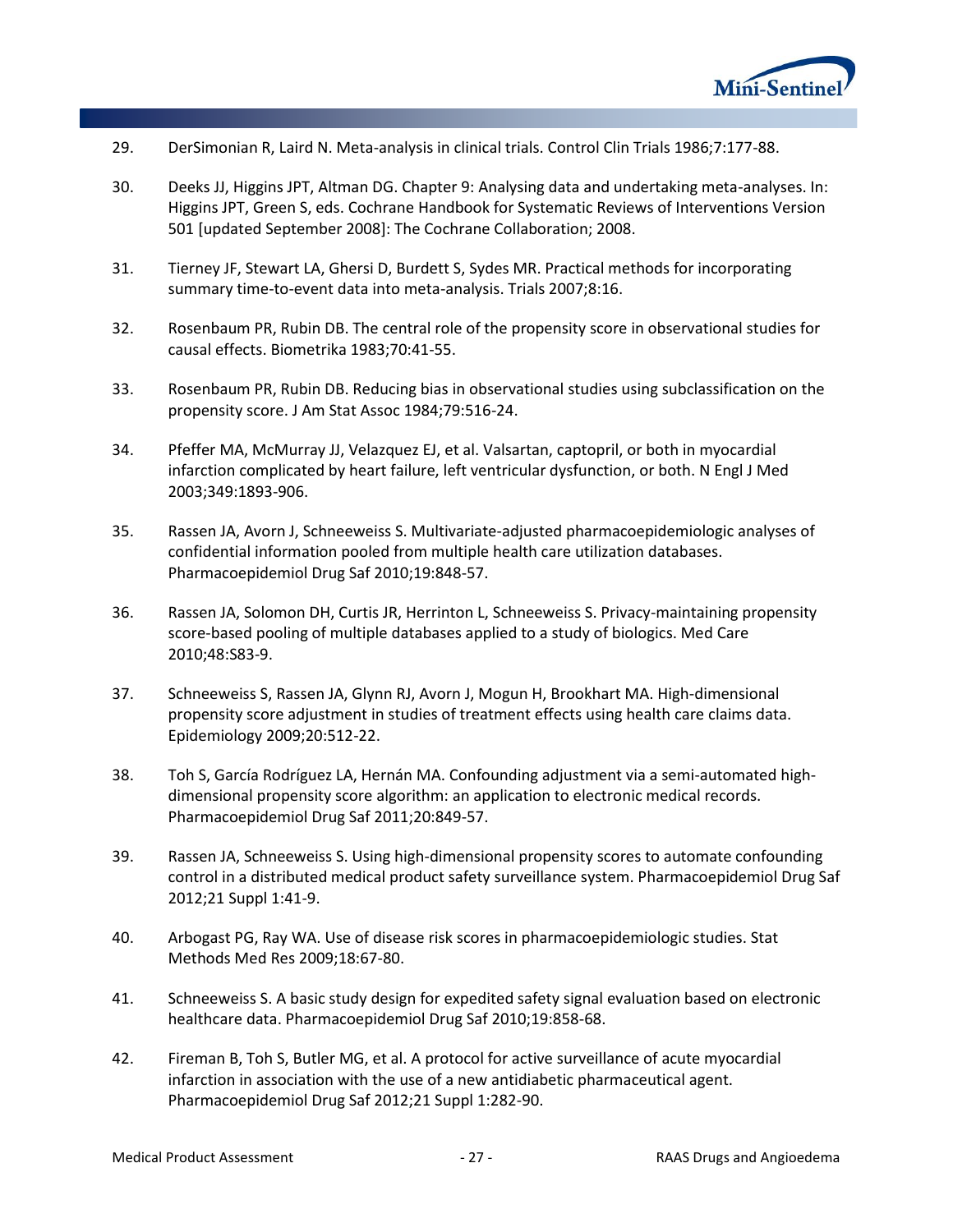

- 43. Karr AF, Lin X, Sanil AP, Reiter JP. Secure regression on distributed databases. J Comput Graph Stat 2005;14:263-79.
- 44. Fienberg SE, Fulp WJ, Slavkovic AB, Wrobel TA. "Secure" log-linear and logistic regression analysis of distributed databases. Lect Notes Comput Sci 2006;2006:277-90.
- 45. Lin X, Karr AF. Privacy-preserving maximum likelihood estimation for distributed data. Journal of Privacy and Confidentiality 2009;1:213-22.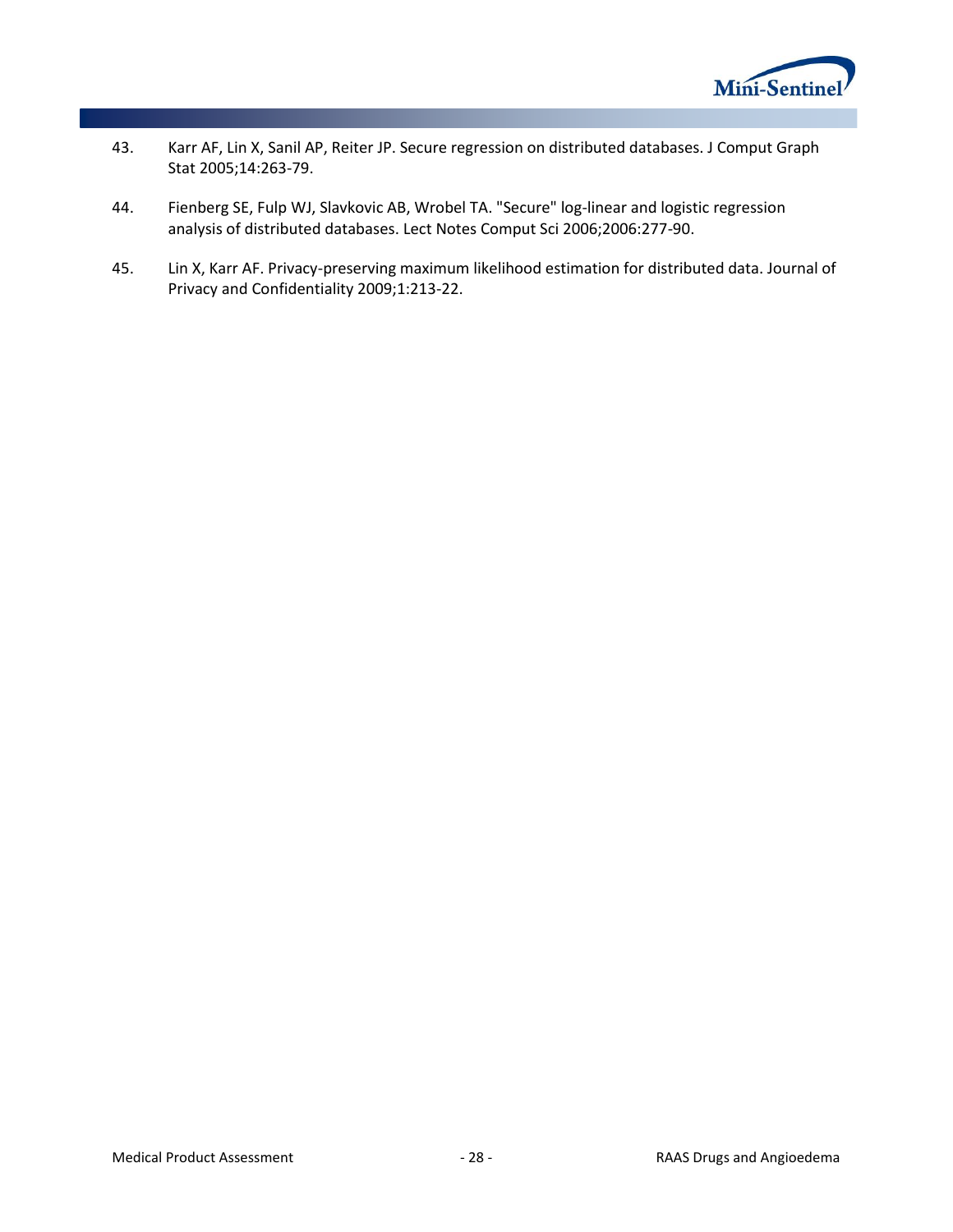

# <span id="page-30-0"></span>**VIII. APPENDIX 1: INCIDENCE RATE OF ANGIOEDEMA BY YEAR, 2001-2010**

| Year | <b>ACEIS</b>      | <b>ARBs</b>       | <b>Aliskiren</b>    | β-blockers          |
|------|-------------------|-------------------|---------------------|---------------------|
| 2001 | 4.02 (3.20, 4.99) | 0.46(0.01, 2.55)  |                     | 1.58(1.11, 2.19)    |
| 2002 | 5.08 (4.41, 5.83) | 2.67(1.46, 4.47)  | --                  | 1.12(0.83, 1.48)    |
| 2003 | 4.22 (3.57, 4.94) | 2.12(1.06, 3.80)  |                     | 1.55 (1.19, 1.99)   |
| 2004 | 3.90 (3.42, 4.42) | 1.03(0.60, 1.65)  |                     | $1.62$ (1.31, 1.99) |
| 2005 | 3.37 (2.98, 3.80) | 1.36 (0.92, 1.93) | --                  | 1.45(1.17, 1.77)    |
| 2006 | 3.59 (3.21, 3.99) | 1.19(0.80, 1.70)  |                     | 1.55(1.26, 1.89)    |
| 2007 | 3.93 (3.54, 4.35) | 1.36(0.93, 1.92)  | 13.72 (2.83, 40.09) | 1.53(1.23, 1.87)    |
| 2008 | 4.71 (4.33, 5.12) | 1.63(1.20, 2.16)  | 6.57 (1.36, 19.20)  | 1.71 (1.42, 2.03)   |
| 2009 | 4.78 (4.41, 5.17) | 2.24 (1.71, 2.88) |                     | 2.23 (1.90, 2.59)   |
| 2010 | 5.92 (5.39, 6.49) | 2.69(1.95, 3.61)  | 3.78 (0.10, 21.06)  | 2.07(1.68, 2.52)    |

### **Table A1. Incidence Rate of Angioedema by Year, 2001-2010**

A 183-day look-back period was used. In 2001 there was 1 ARB event among 4,802 persons and 2,188.98 person years. These data include cases diagnosed in all settings. Not all Data Partners contributed data in each year.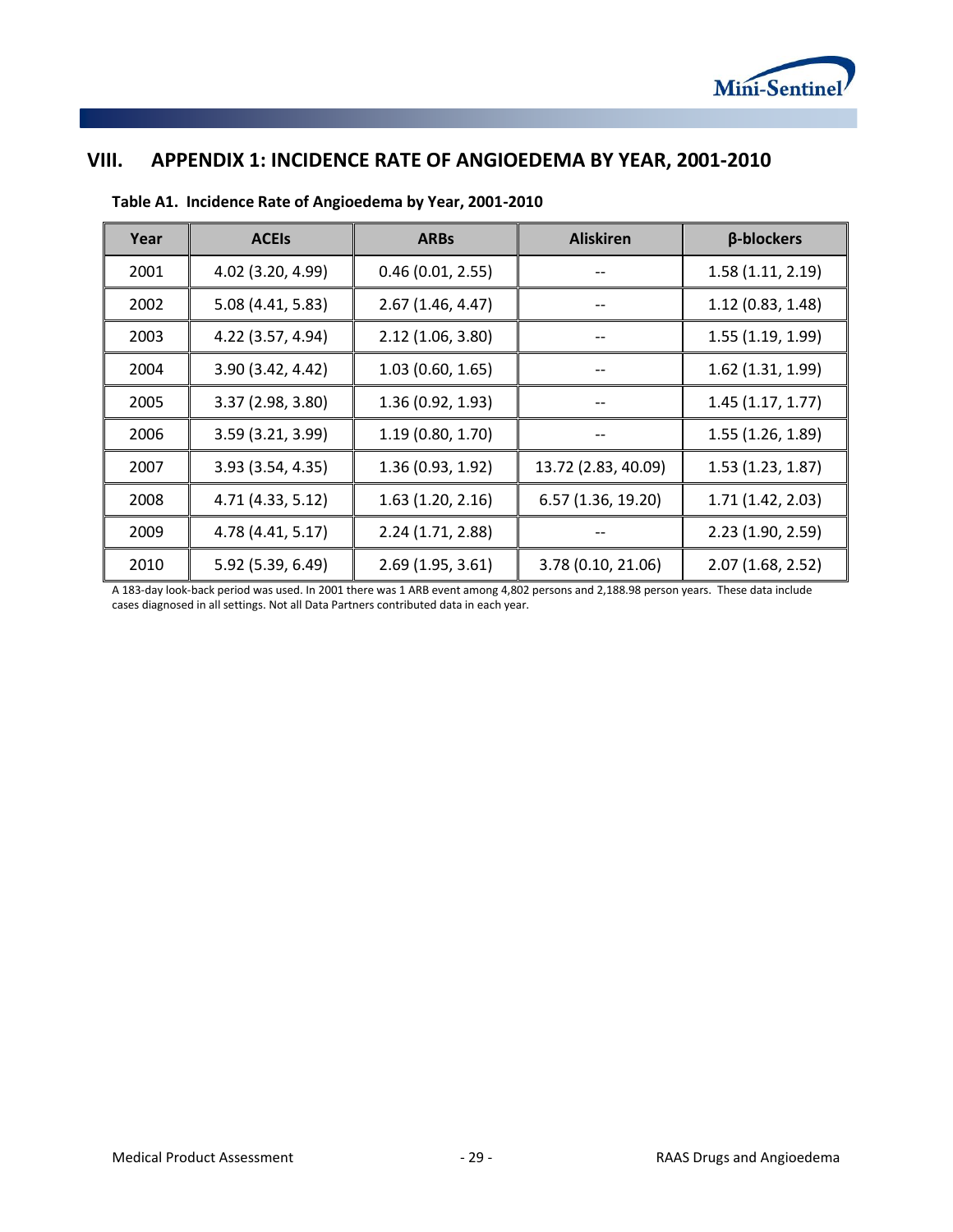

# <span id="page-31-0"></span>**IX. APPENDIX 2: RESULTS THAT ANALYZED DATA FOLLOWING FDA APPROVAL DATE OF ALISKIREN**

| <b>Characteristics</b>               | <b>ACEIs</b><br>$(n=1,083,869)$ |                  | <b>ARBs</b><br>$(n=269,549)$ |               | <b>Aliskiren</b><br>$(n=4,867)$ |                  | <b>ß-blockers</b><br>$(n=811,257)$ |
|--------------------------------------|---------------------------------|------------------|------------------------------|---------------|---------------------------------|------------------|------------------------------------|
|                                      | N(%)                            | Std.<br>$diff.*$ | N(%)                         | Std.<br>diff. | N(%)                            | Std.<br>$diff.*$ | N(%)                               |
| Age (years)                          |                                 |                  |                              |               |                                 |                  |                                    |
| 18-44                                | 271,667 (25.1)                  | 0.16             | 58,190 (21.6)                | 0.24          | 1,093 (22.5)                    | 0.21             | 262,618 (32.4)                     |
| 45-54                                | 316,827 (29.2)                  | 0.14             | 79,834 (29.6)                | 0.15          | 1,449 (29.8)                    | 0.16             | 187,624 (23.1)                     |
| 55-64                                | 273,145 (25.2)                  | 0.10             | 74,504 (27.6)                | 0.15          | 1,321 (27.1)                    | 0.15             | 171,670 (21.2)                     |
| $\geq 65$                            | 222,230 (20.5)                  | 0.07             | 57,021 (21.2)                | 0.05          | 1,004 (20.6)                    | 0.06             | 189,345 (23.3)                     |
| <b>Female sex</b>                    | 497,331 (45.9)                  | 0.21             | 133,777 (49.6)               | 0.14          | 2,275 (46.7)                    | 0.19             | 457,415 (56.4)                     |
| Race +                               |                                 |                  |                              |               |                                 |                  |                                    |
| African American                     | 46,942 (4.3)                    | 0.03             | 10,960 (4.1)                 | 0.02          | 219(4.5)                        | 0.04             | 29,746 (3.7)                       |
| American Indian<br>or Alaska Native  | 2,143(0.2)                      | 0.00             | 326(0.1)                     | 0.02          | 8(0.2)                          | 0.00             | 1,465(0.2)                         |
| Asian American                       | 19,801 (1.8)                    | 0.00             | 3,334(1.2)                   | 0.04          | 29(0.6)                         | 0.09             | 14,284 (1.8)                       |
| Native Hawaiian<br>or other Islander | 4,279 (0.4)                     | 0.02             | 731(0.3)                     | 0.00          | 10(0.2)                         | 0.02             | 2,387(0.3)                         |
| White                                | 268,298 (24.8)                  | 0.05             | 47,887 (17.8)                | 0.21          | 791 (16.3)                      | 0.24             | 219,149 (27.0)                     |
| Unknown                              | 742,406 (68.5)                  | 0.03             | 206,311 (76.5)               | 0.21          | 3,810 (78.3)                    | 0.24             | 544,226 (67.1)                     |
| <b>Diagnosis of</b>                  |                                 |                  |                              |               |                                 |                  |                                    |
| Allergic reactions                   | 91,045 (8.4)                    | 0.06             | 28,033 (10.4)                | 0.01          | 569 (11.7)                      | 0.06             | 81,126 (10.0)                      |
| <b>Diabetes</b>                      | 193,435 (17.8)                  | 0.27             | 45,195 (16.8)                | 0.27          | 861 (17.7)                      | 0.33             | 69,001 (8.5)                       |
| Heart failure                        | 18,206 (1.7)                    | 0.13             | 5,343(2.0)                   | 0.10          | 123(2.5)                        | 0.07             | 30,619 (3.8)                       |
| Ischemic heart<br>disease            | 47,738 (4.4)                    | 0.29             | 16,061 (6.0)                 | 0.20          | 403(8.3)                        | 0.12             | 98,338 (12.1)                      |
| Use of prescription<br><b>NSAIDs</b> | 146,413 (13.5)                  | 0.00             | 34,677 (12.9)                | 0.02          | 683 (14.0)                      | 0.01             | 110,707 (13.6)                     |

# **Table A2. Baseline patient characteristics by drug class, 3/5/2001–12/31/2010**

\* Standardized difference, compared with β-blockers.

† Race was not adjusted for in the analyses. It is included in the table to characterize the high percentage of unknown values.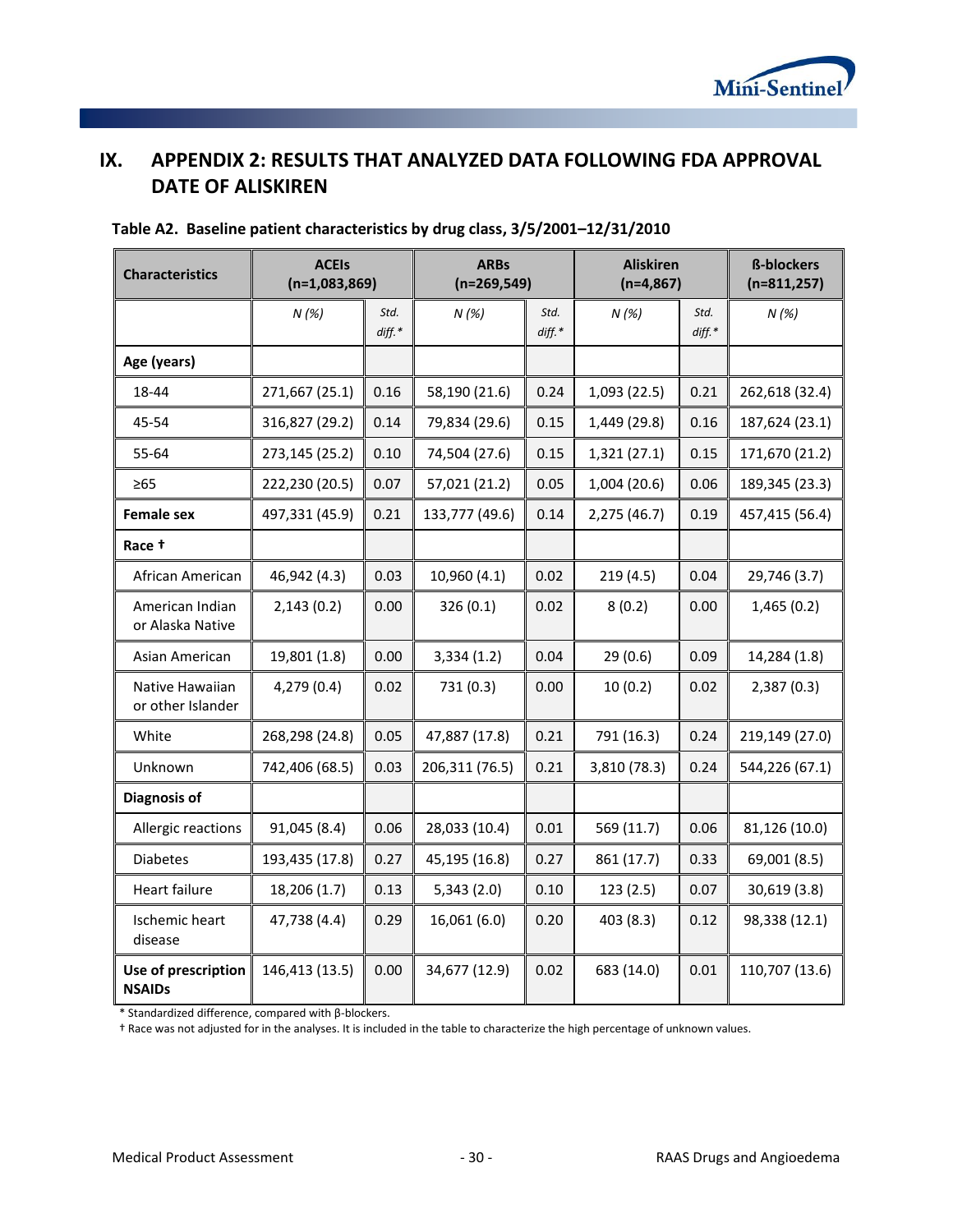

| Table A3. Cumulative incidence and incidence rate of angioedema and serious angioedema, |
|-----------------------------------------------------------------------------------------|
| 3/5/2001-12/31/2010                                                                     |

| <b>Drug</b>        | <b>Number</b><br>of events | <b>Persons</b> | Person-<br>years | <b>Cumulative</b><br>incidence per 1,000<br>persons<br>(95% CI) | Incidence rate per<br>1,000 person-years<br>(95% CI) |
|--------------------|----------------------------|----------------|------------------|-----------------------------------------------------------------|------------------------------------------------------|
| Angioedema         |                            |                |                  |                                                                 |                                                      |
| <b>ACEIS</b>       | 1,951                      | 1,083,869      | 406,277.5        | 1.80 (1.72, 1.88)                                               | 4.80 (4.59, 5.02)                                    |
| ARBs               | 175                        | 269,549        | 91,542.0         | 0.65(0.56, 0.75)                                                | 1.91 (1.64, 2.23)                                    |
| Candesartan        | 2                          | 5,178          | 1,693.0          | 0.39(0.05, 1.40)                                                | 1.18(0.14, 4.27)                                     |
| Eprosartan         | 0                          | 135            | 47.8             | $\hspace{0.05cm}$ – $\hspace{0.05cm}$                           |                                                      |
| Irbesartan         | 11                         | 22,228         | 7,445.7          | 0.50(0.25, 0.89)                                                | 1.48 (0.74, 2.64)                                    |
| Losartan           | 61                         | 57,130         | 19,760.5         | 1.07 (0.82, 1.37)                                               | 3.09 (2.36, 3.97)                                    |
| Olmesartan         | 28                         | 63,351         | 19,420.3         | 0.44(0.29, 0.64)                                                | 1.44 (0.96, 2.08)                                    |
| Telmisartan        | 6                          | 17,643         | 5,179.8          | 0.34(0.13, 0.74)                                                | 1.16 (0.43, 2.52)                                    |
| Valsartan          | 65                         | 103,884        | 36,441.7         | 0.63(0.48, 0.80)                                                | 1.78 (1.38, 2.27)                                    |
| Aliskiren          | $\overline{7}$             | 4,867          | 1,498.1          | 1.44 (0.58, 2.96)                                               | 4.67 (1.88, 9.63)                                    |
| β-blockers         | 467                        | 811,257        | 245,173.7        | 0.58(0.53, 0.63)                                                | 1.91 (1.74, 2.09)                                    |
|                    |                            |                |                  |                                                                 |                                                      |
| Serious angioedema |                            |                |                  |                                                                 |                                                      |
| <b>ACEIS</b>       | 224                        | 1,083,869      | 406,539.2        | 0.21(0.18, 0.24)                                                | 0.55(0.48, 0.63)                                     |
| <b>ARBs</b>        | $\overline{7}$             | 269,549        | 91,583.7         | 0.03(0.01, 0.05)                                                | 0.08(0.03, 0.16)                                     |
| Candesartan        | 0                          | 5,178          | 1,694.0          |                                                                 |                                                      |
| Eprosartan         | 0                          | 135            | 47.8             | --                                                              |                                                      |
| Irbesartan         | 0                          | 22,228         | 7,447.5          | $\hspace{0.05cm}$ – $\hspace{0.05cm}$                           |                                                      |
| Losartan           | 3                          | 57,130         | 19,776.0         | 0.05(0.01, 0.15)                                                | 0.15(0.03, 0.44)                                     |
| Olmesartan         | $\mathbf{1}$               | 63,351         | 19,426.6         | 0.03(0.00, 0.09)                                                | 0.05(0.00, 0.29)                                     |
| Telmisartan        | 0                          | 17,643         | 5,180.5          |                                                                 |                                                      |
| Valsartan          | 3                          | 103,884        | 36,456.5         | 0.03(0.01, 0.08)                                                | 0.08(0.03, 0.24)                                     |
| Aliskiren          | $\mathbf{1}$               | 4,867          | 1,499.4          | 0.21(0.01, 1.14)                                                | 0.67(0.03, 3.72)                                     |
| β-blockers         | 35                         | 811,257        | 245,297.4        | 0.04(0.03, 0.06)                                                | 0.14(0.20, 0.20)                                     |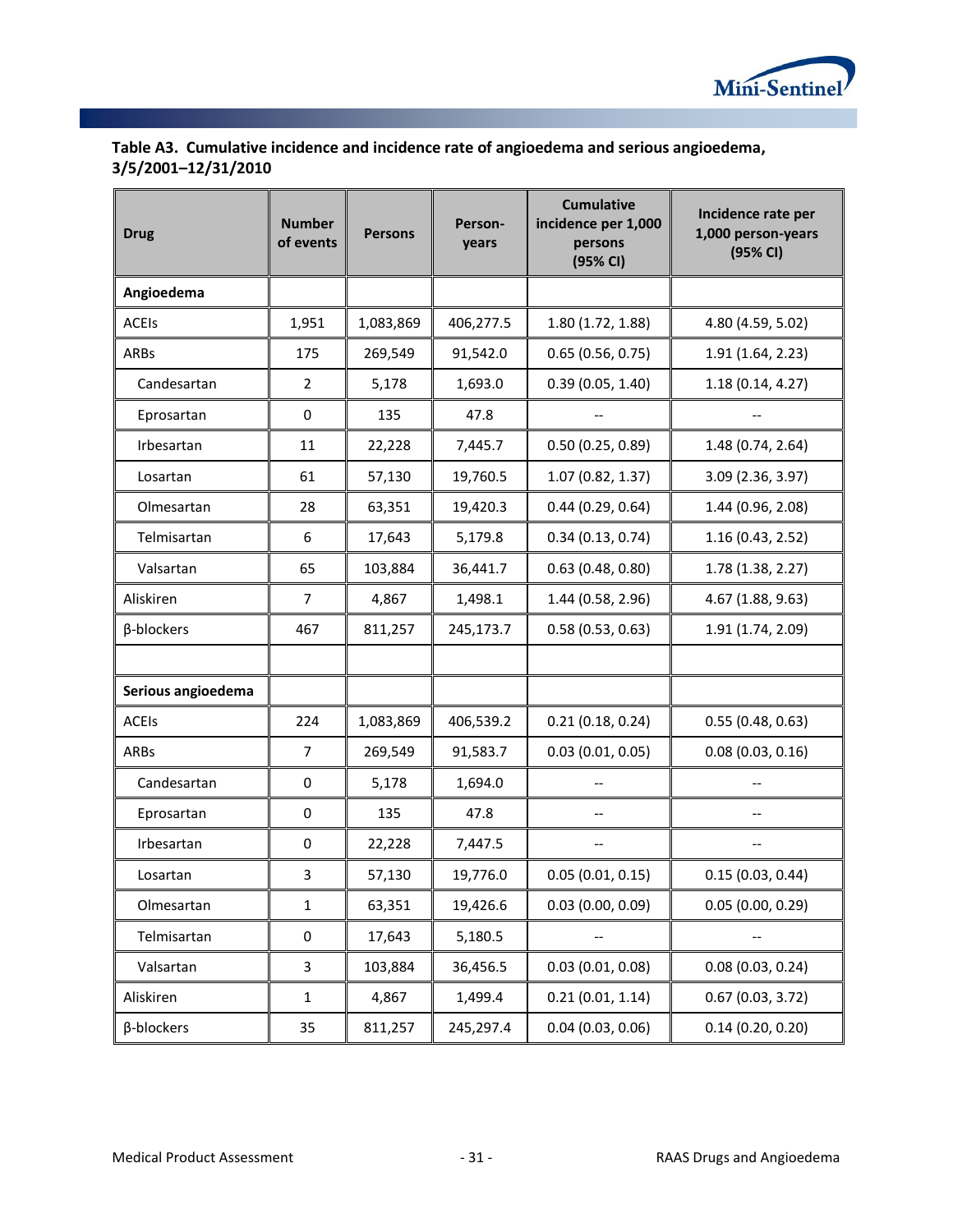

# **Table A4. Site-adjusted MS-wide HRs of angioedema and serious angioedema using β-blockers as the referent group, 3/5/2001–12/31/2010**

| <b>Drug</b>        | The case-centered<br>approach | <b>Inverse variance-</b><br>weighted fixed-<br>effect meta-<br>analysis | N-weighted fixed-<br>effect meta-<br>analysis | <b>Random-effects</b><br>meta-analysis |
|--------------------|-------------------------------|-------------------------------------------------------------------------|-----------------------------------------------|----------------------------------------|
| Angioedema         |                               |                                                                         |                                               |                                        |
| <b>ACEIS</b>       | 2.70 (2.44, 2.98)             | 2.58 (2.33, 2.86)                                                       | 2.68 (2.41, 2.98)                             | 2.58 (2.13, 3.12)                      |
| ARBs               | 1.09(0.91, 1.31)              | 1.12 (0.94, 1.34)                                                       | 1.15 (0.95, 1.39)                             | 1.21 (0.95, 1.55)                      |
| Candesartan        | 1.14(0.28, 4.60)              | 1.44 (0.36, 5.82)                                                       | 1.01 (0.22, 4.77)                             | 1.44 (0.35, 6.02)                      |
| Eprosartan         |                               |                                                                         |                                               |                                        |
| Irbesartan         | 0.92(0.50, 1.67)              | 0.93(0.51, 1.70)                                                        | 0.86(0.45, 1.62)                              | 0.93(0.51, 1.70)                       |
| Losartan           | 1.66(1.27, 2.18)              | 1.70 (1.30, 2.22)                                                       | 1.67 (1.25, 2.22)                             | 1.70 (1.30, 2.22)                      |
| Olmesartan         | $0.82$ (0.56, 1.20)           | 0.81(0.55, 1.19)                                                        | $0.82$ (0.55, 1.22)                           | 0.81(0.55, 1.19)                       |
| Telmisartan        | 0.64(0.29, 1.44)              | 0.77(0.34, 1.72)                                                        | 0.46(0.15, 1.46)                              | 0.77(0.34, 1.72)                       |
| Valsartan          | 1.00(0.76, 1.31)              | 1.07(0.82, 1.40)                                                        | 1.12 (0.85, 1.48)                             | 1.39 (0.77, 2.49)                      |
| Aliskiren          | 2.68(1.26, 5.68)              | 2.74 (1.30, 5.81)                                                       | 2.87 (1.34, 6.14)                             | 2.74 (1.30, 5.81)                      |
|                    |                               |                                                                         |                                               |                                        |
| Serious angioedema |                               |                                                                         |                                               |                                        |
| <b>ACEIS</b>       | 3.93 (2.74, 5.63)             | 3.69 (2.56, 5.30)                                                       | 3.87 (2.64, 5.69)                             | 3.69 (2.56, 5.30)                      |
| ARBs               | 0.55(0.24, 1.28)              | 0.59(0.26, 1.38)                                                        | 0.46(0.18, 1.19)                              | 0.58(0.21, 1.60)                       |
| Candesartan        | $\overline{\phantom{a}}$      | $\overline{\phantom{a}}$                                                | $\overline{\phantom{a}}$                      | $\overline{\phantom{a}}$               |
| Eprosartan         | --                            |                                                                         |                                               | --                                     |
| Irbesartan         |                               |                                                                         |                                               |                                        |
| Losartan           | 1.37 (0.41, 4.55)             | 1.36 (0.41, 4.50)                                                       | 1.21(0.33, 4.42)                              | 1.36 (0.41, 4.50)                      |
| Olmesartan         | 0.80(0.10, 6.20)              | 0.67(0.09, 5.13)                                                        | 0.67(0.09, 5.13)                              | 0.67(0.09, 5.13)                       |
| Telmisartan        |                               |                                                                         | $\overline{\phantom{a}}$                      |                                        |
| Valsartan          | 1.15(0.33, 4.00)              | 1.49 (0.42, 5.27)                                                       | 0.75(0.15, 3.69)                              | 1.34 (0.22, 8.03)                      |
| Aliskiren          | 8.67 (1.11, 67.62)            | 7.04 (0.92, 54.20)                                                      | 7.04 (0.92, 54.20)                            | 7.04 (0.92, 54.20)                     |